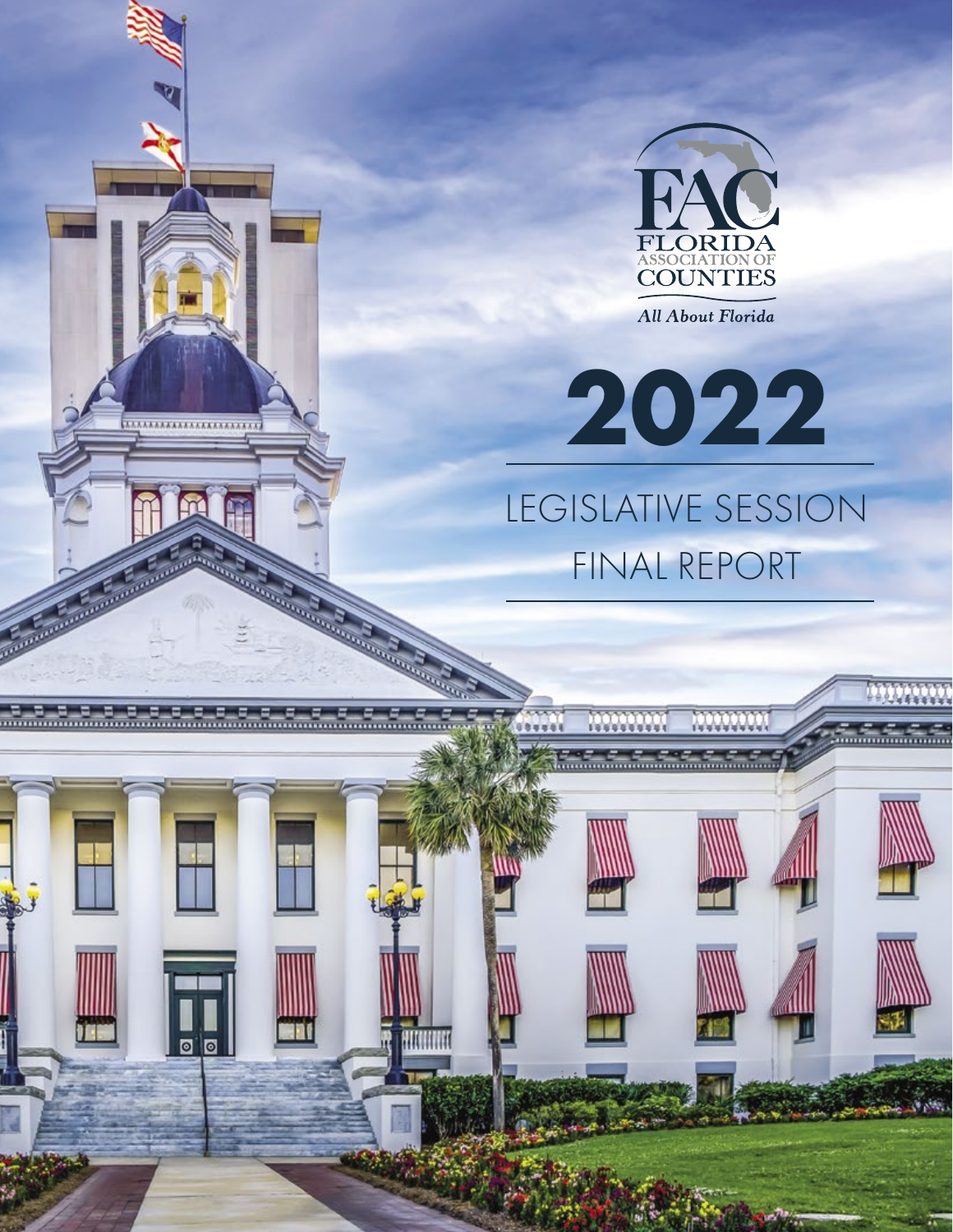# TABLE OF CONTENTS

| WATER AND ENVIRONMENTAL SUSTAINABILITY PASSED 21 |  |
|--------------------------------------------------|--|
| WATER AND ENVIRONMENTAL SUSTAINABILITY FAILED 24 |  |
|                                                  |  |
|                                                  |  |
|                                                  |  |
|                                                  |  |
|                                                  |  |
|                                                  |  |
|                                                  |  |
|                                                  |  |
|                                                  |  |
|                                                  |  |
|                                                  |  |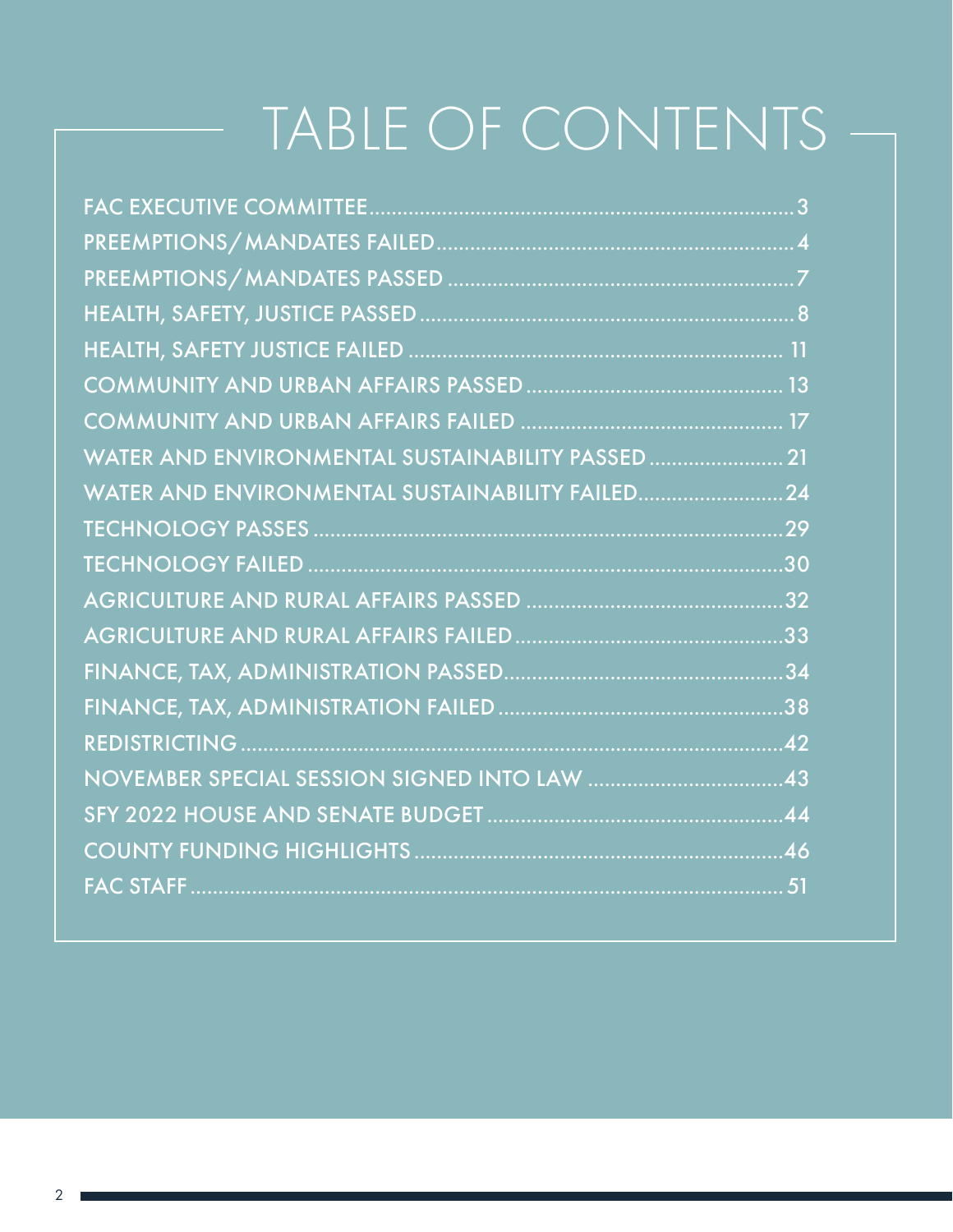## FAC EXECUTIVE COMMITTEE



RALPH C. THOMAS, JR. Wakulla County *President* 



LEE CONSTANTINE Seminole County *President Elect* 



BILL TRUEX Charlotte County *First Vice President*



TERRY BURROUGHS Okeechobee County *Second Vice President*



MELISSA McKINLAY Palm Beach County *Immediate Past President*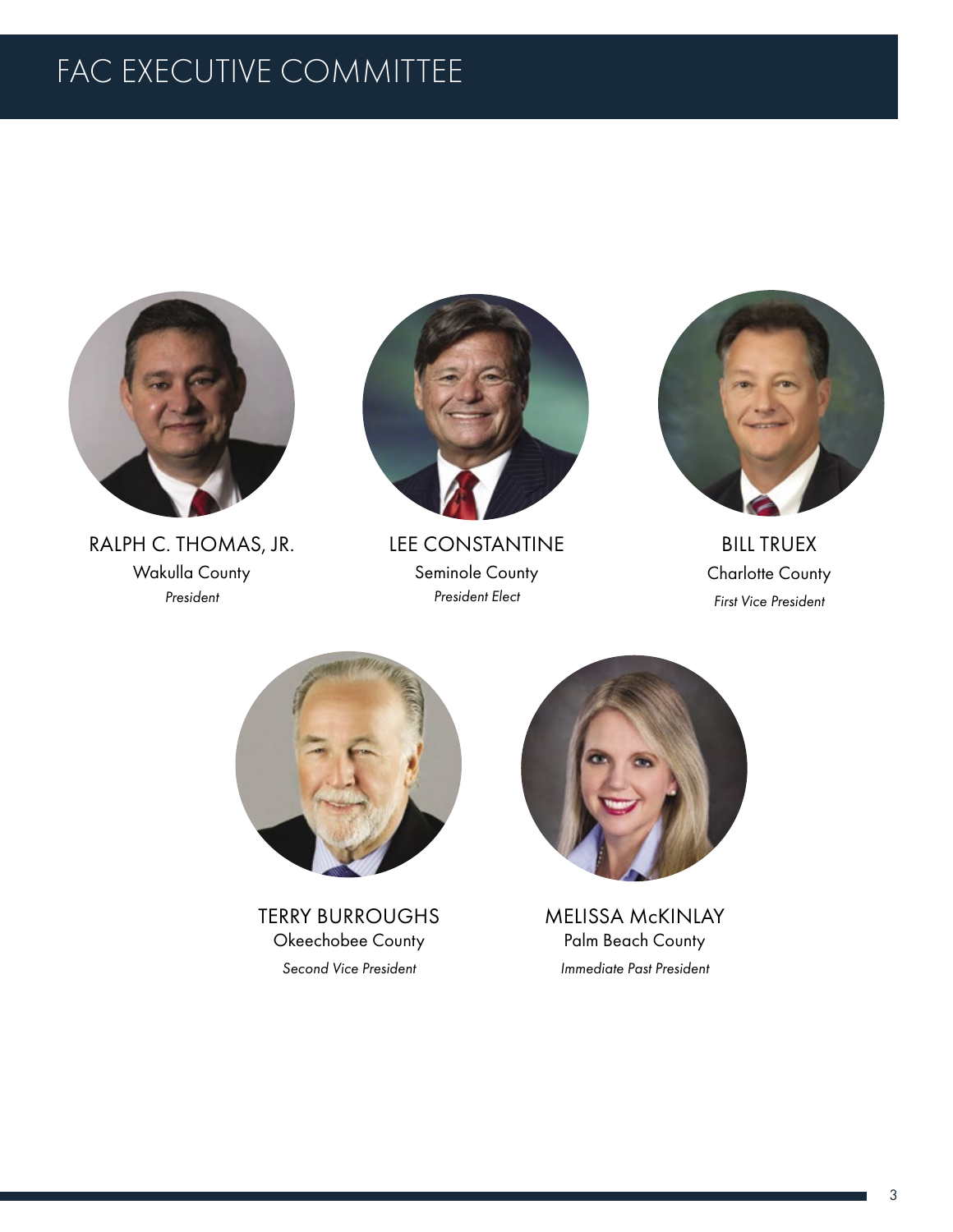#### LEGISLATION REQUIRING BUSINESS IMPACT STATEMENTS ON LOCAL ORDINANCES PASSES IN SENATE, FAILS WITHOUT HOUSE FLOOR ACTION

SB 280/HB 403- *Local Ordinances* by Sen. Hutson and Rep. Giallombardo failed this session. While SB 280 passed on the Senate floor with a vote of 28-8, the House companion, HB 403 was never heard on the House floor after passing all committee stops. The bill allows challenges to local ordinances on grounds they are expressly preempted by state law, conflict with state law, or are arbitrary or unreasonable, and allows the courts to award attorney fees and costs to the prevailing complainant. An award of attorney fees or cost and damages cannot exceed \$50,000. Similar to challenges under current law that are brought against local ordinances on express preemption grounds, allows a complainant to recover damages against the local government that enacted the local ordinance.

The bill requires a board of county commissioners to prepare a business impact statement before the adoption of certain ordinances. It also requires the preparation of a business impact estimate that must be published on a county's or city's website at the same time as notice of a proposed ordinance is published. The business impact statement must include: a summary of the proposed ordinance, including a statement of the public purpose to be served by the proposed ordinance, such as serving the public health, safety, morals, and welfare of the county; the estimated economic effect of the ordinance on private for-profit businesses in the county; an estimate of direct compliance costs businesses may reasonably incur if the ordinance is adopted, if any; identification of any new charge or fee on businesses subject to the proposed ordinance or for which businesses will be financially responsible, if any; and an estimate of the county's regulatory costs, including an estimate of revenues from many new charges or fees that will be imposed on businesses to cover such costs. Additionally, a good faith estimate of the number of businesses likely to be affected by said ordinance and any additional information the board determines necessary.

The following local ordinances are excluded from the business impact statement requirement:

- Part II of chapter 163;
- Section 553.73;
- Section 633.202;
- Sections 190.005 and 190.046;
- Ordinances required to comply with federal or state law or regulation;
- Ordinances related to issuance or refinancing of debt;
- Ordinances related to the adoption of budgets or budget amendments;
- Ordinances required to implement a contract or an agreement; including but not limited to, any federal, state, local, or private grant or financial assistance accepted by a county government; or
- Emergency ordinances.

Additionally, a county must suspend enforcement of an ordinance that is subject of action if the legal action is filed no later than 90 days after the adoption of the ordinance, the complainant requests suspension in the initial complaint or petition, and the county that has been served with a copy of the complaint or petition. The bill only applies to ordinances adopted on or after October 1, 2022.

#### LOCAL WAGE MANDATE LEGISLATION FAILS

HB 943/SB 1124 - *Preemption of Local Wage Mandates* by Rep. Harding and Sen. Gruters failed this session. As filed, the bills substantially rewrote s. 218.077, F.S., to prohibit local governments from enacting any local wage mandate that established a minimum wage greater than the minimum wage established under Article X, §24, of the State Constitution (the Florida Minimum Wage Constitutional Amendment).The term "wage mandate" is defined as a requirement enacted (whether by charter, ordinance, purchase agreement, contract, regulation, rule, or regulation) by a political subdivision requiring an employer to pay any or all its employees a wage rate not otherwise required by state or federal law. The bill voids any wage mandate that conflicts with the bill's requirements. Additionally, the original bill removed certain exceptions in current law including: 1) allowing political subdivisions to set a higher minimum wage or require employment benefits when it contracts with an employer (including its subcontractors) to provide goods and services to the political subdivision; 2) allowing a political subdivision to specify a higher wage rate when it provides an employer with an a direct tax abatement or tax subsidy; and 3) excepted domestic violence or sexual abuse ordinances from the preemption in current law. The House bill, HB 943, was amended to delete the definition of "employer contracting to provide goods or services for the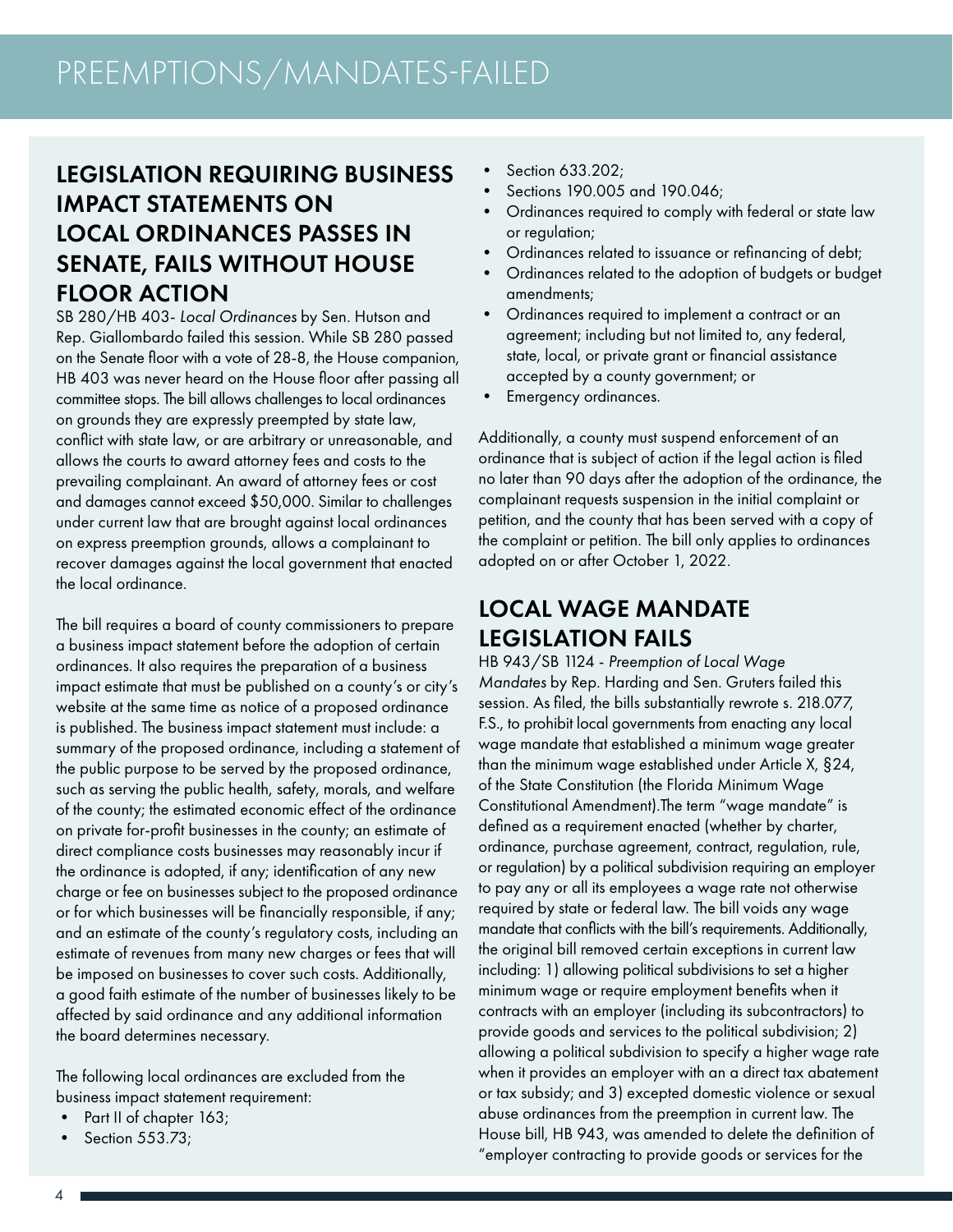political subdivision" and removed the statutory exception allowing local governments to require a different minimum wage for employees, or the employees of a subcontractor, of an employer who contracts to provide goods and services to the subdivision. The amendment also restored other exceptions (i.e., tax subsidy or abatement, and domestic violence or sexual abuse ordinances) deleted in the original bill, and does not limit, restrict, or expand a prevailing wage required under state law. Lastly, the amendment restored an exception under current law that allowed a subdivision to comply with the federal Davis-Bacon Act to allow receipt of federal funds. FAC spoke in opposition to the bills throughout session. HB 943 cleared two of three committees but stalled in House State Affairs. The Senate companion, SB 1124 passed one of three committees, failing to receive a hearing in Senate Commerce and Tourism.

#### VACATION RENTALS PREEMPTION FAILS

SB 512- *Vacation Rentals* by Sen. Burgess failed this legislative session, clearing two of three committees. SB 512 provides for a method of regulation and a registration program for local vacation rental registration programs. A local government may require vacation rentals to be registered. The registration fee may not exceed \$50 for an individual or \$100 for a collective vacation rental registration. A local government may impose a fine for failure to register a vacation rental. Additionally, the bill requires local governments to accept or deny a registration application within 15 days of receipt of an application.

Local laws, ordinances, or regulations adopted on or before June 1, 2011 ("grandfathered" regulations), may be amended to be less restrictive or to comply with local registration requirements. Vacation rental ordinances in jurisdictions located in an area of critical state concern are not affected by the bill. The bill preempts the regulation of advertising platforms to the state. In addition, the Division of Hotels and Restaurants (division) of the Department of Business and Professional Regulation (DBPR) may issue temporary licenses to permit the operation of the vacation rental while the license application is pending. The bill also authorizes the division to revoke or suspend state vacation rental licenses for violations of local registration requirements and violations of community association property restrictions. The bill requires advertising platforms to collect and remit taxes when guests use a payment through their platform.

Additionally, the bill authorizes the Division of Hotels and Restaurants of the Department of Business and Professional Regulation to issue and deliver notice to cease and desist for certain violations. The Division may also revoke, refuse to issue or renew, or suspend vacation rental licenses if the owner has code violations or fails to provide registration.

The House companion, HB 325- *Vacation Rentals* by Rep. Fischer was only heard in one committee, House Regulatory Reform Subcommittee.

#### BILL AMENDING RESTRICTIONS ON DANGEROUS DOGS TO NON-BREED SPECIFIC PASSES SENATE, FAILS THIS SESSION

SB 614/ HB 721-*Authorization of Restrictions Concerning Dangerous Dogs* by Rep. Buchanan and Sen. Garcia failed this session. While the bill passed in the Senate with a vote of (35-0), the bill stalled in the House in its third committee, House State Affairs. The bill allows public housing authorities to adopt ordinances, rules, or policies to address dangerous dogs, however, the rule or policy may not be breed specific. Additionally, the bill removes the grandfather provision in Florida statute, allowing for breed specific regulations, if the ordinance was adopted prior to October 1, 1990. This change would nullify Miami Dade County's regulations and restrictions on owners of pit bulldogs.

#### OUTDOOR KITCHEN EQUIPMENT PREEMPTION PASSES HOUSE, FAILS SENATE

HB 667/SB 714- *Department of Business and Professional Regulation* by Rep. McClain and Sen. Hooper failed this session. The bills represented the legislative package from the Department of Business and Professional Regulation. Amongst other provisions, the bill contains a preemption that would preempt counties and local governments from prohibiting the use of outdoor kitchen equipment. The bill passed in the House with a vote of 114-2, but ultimately failed in Senate returning messages.

#### BILL CONTAINING TOWING PREEMPTION FAILS

SB 990- *Towing Vehicles* and HB 867- *Towing, Storage, and Release of Motor Vehicles* by Sen. Diaz and Rep. Rizo failed this session. SB 990 contained a preemption that stated a state regulation of claiming a lien for the recovery, removal, towing, or storage of a vehicle or vessel and supersedes any county or municipal ordinance, resolution, rule, or regulation. SB 990 cleared all three committee stops, but was never heard on the floor; while HB 867 cleared one of three committees.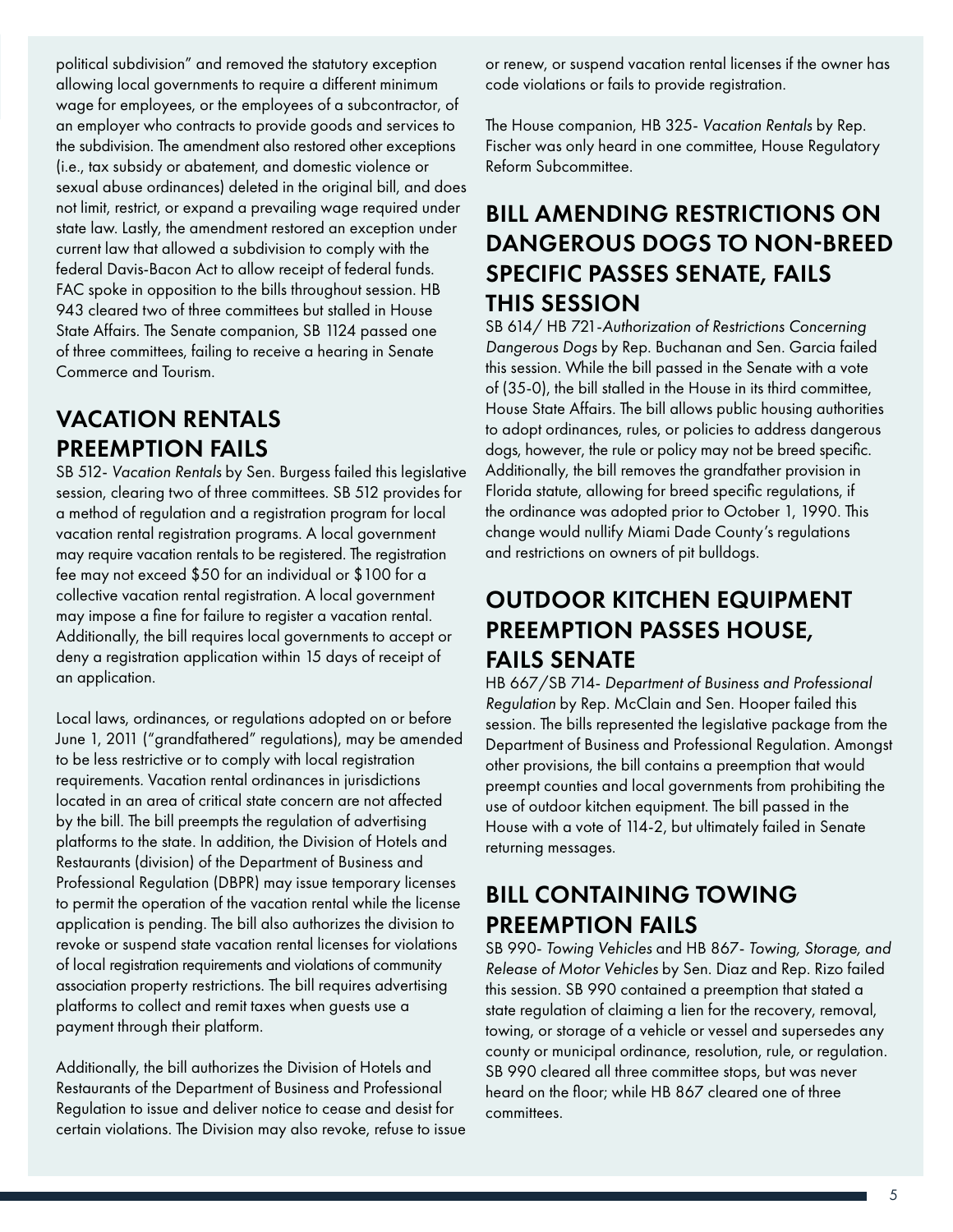#### BILL RESTRICTING AIRPORT & SEAPORT PICKUP FEE RATES FAILS

HB 445/SB 696- T*ransportation Network Companies* by Rep. Botana and Sen. Perry failed this session. The bill specifies that airports or seaports cannot charge pickup fees that exceed \$2 per ride to transportation network companies for their use of an airport's or seaport's facilities and pick-up operations. Additionally, SB 696 prohibits certain airports and seaports from intentionally removing, degrading, or impeding certain services, benefits, or infrastructure, which includes staging lots, curb access, and driver rest facilities made available to a TNC before January 1, 2021. Both bills were never heard this session.

#### PET REGULATION BILL FAILS

SB 994- *Pet Protection* by Sen. Diaz failed this session. The bill creates the "Florida Pet Protection Act", requiring the licensure of retail pet stores and limiting the sources from which retail pet stores may acquire household pets. SB 994 requires the Department of Business and Professional Regulation to conduct periodic inspections of retail pet stores and to audit sales records. The department is required to deny a retail pet store license if they do not abide by specific standards including where animals may be acquired and how old they must be at sale. There are also standards for treatment of animals in the pet store, including cleaning and veterinary check-ups. However, a county or municipality may adopt an ordinance or a regulation on or after 7/1/22, which regulates, but does not prohibit, the operation of retail pet stores or the breeding, purchase, or sale of household pets. FAC opposed the bill.

The linked bill,SB 996- *Fees/Pet Store License* by Sen. Diaz also failed this session. The bill requires an initial or renewal pet store license application to be accompanied by a specified nonrefundable license fee, that shall not exceed \$25 per licensed location. An amendment was adopted to require that the collected fees be deposited into the Department of Business and Professional Regulation's Professional Regulation Trust Fund. SB 994 and SB 996 passed one of three committee stops, but ultimately stalled in Senate Community Affairs. The House companion bill, HB 849- *Pet Protection* by Rep. Fernandez-Barquin, was never heard this session.

#### HOME KITCHEN OPERATIONS PREEMPTION FAILS

HB 707/SB 1158- *Home Kitchen Operations* by Rep. Learned and Sen. Jones failed this session. The bill preempts the regulation of home kitchen operations to the state. A local law, ordinance, or regulation may not prohibit a home kitchen operation or regulate the preparation, processing, storage, or sale of home kitchen products by a home kitchen operation; however, a home kitchen operation must comply with the conditions for the operation of a home-based business under s. 559.955, F.S. Both HB 707 and SB 1158 cleared one of three committees.

#### BILL PROHIBITING PUBLIC FUNDS FOR LOBBYING BY LOCAL GOVERNMENTS FAILS

HB 501- *Prohibition of Public Funds for Lobbying* by Local Governments by Rep. Gregory was never heard this session and there was no Senate companion legislation. The bill was withdrawn prior to introduction. Among other things, the bill prohibits a local government from using public funds to retain a lobbyist to represent the local government before the legislative or executive branch, providing for disciplinary action. However, a full-time employee of the local government may register as a lobbyist and represent that local government before the legislative or executive branch.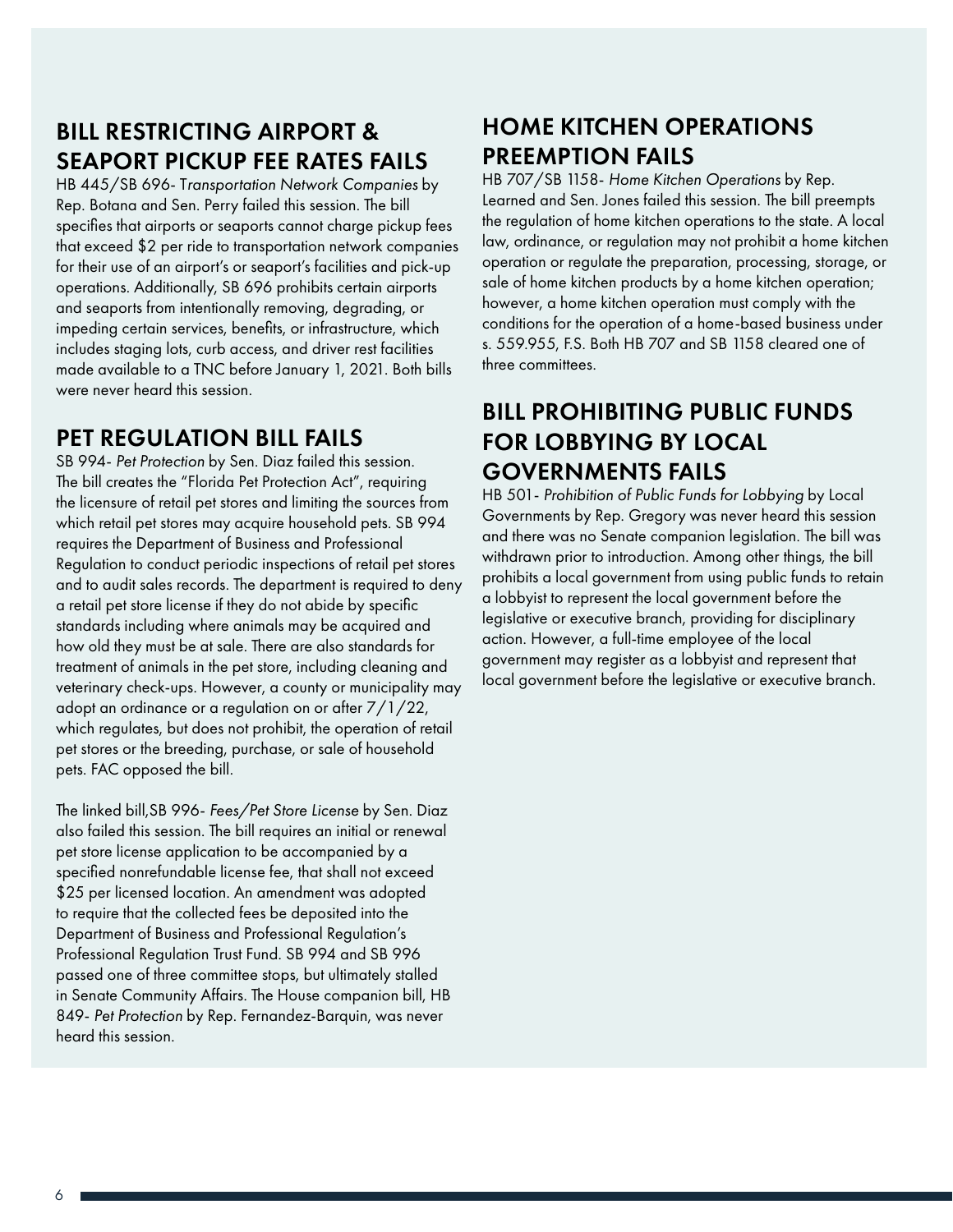#### BILL ALLOWING BUSINESS CLAIMS AGAINST LOCAL GOVERNMENTS PASSES

SB 620- *Local Business Protection Act* by Sen. Hutson passed this session. The bill was substituted for HB 569- *Local Business Protection Act* by Rep. McClure. HB 569 passed (69-45) in the House and (22-14) in the Senate. The bill authorizes private, for-profit businesses to claim business damages from a county or municipality of the county or municipality that enacts or amends certain ordinances or charter provisions. A business conducting business in the jurisdiction for at least 3 years may claim business damages if a county or municipality enacts or amends an ordinance or a charter that causes a reduction of at least 15% of the business' profit.

Exempted ordinances from business damages include:

- Required to comply with state or federal law;
- Emergency ordinances, declarations, or orders under State Emergency Management Act;
- A temporary emergency ordinance in place no more than 90 days;
- Part II of Ch. 163 relating to growth policy, planning, and land development regulations, including zoning, development orders, and development permits;
- Florida Building Code (s.553.73);
- Florida Fire Prevention Code (s.633.202);
- Required to implement a contract or agreement, including federal, state, local grant;
- Relating to issuance or refinancing of debt;
- Relating to adoption of a budget or budget amendment, including revenue sources necessary to fund the budget;
- Relating to procurement;
- Intended to promote, enable, or facilitate economic competition.

Furthermore, the bill specifies procedures and methodologies for a business to recover business damages, attorney fees, and costs against a local government. Businesses must comply with a required 180-day pre-suit notice and settlement period. The business must provide copies of the business' records and potential additional data. A local government must accept, reject, or make a counteroffer within 120 days of receiving the offer, and may include an offer to grant a waiver to the application of the ordinance or charter provision.

A business must file an action within one year after the effective date of the relevant ordinance, ordinance amendment, or charter provision. A local government has the opportunity to cure by repealing the ordinance, amending the ordinance to the form before the business claim arose within 30 days, providing a waiver from enforcement of the ordinance to the business that asserted the claim for damages, or concerning county charters, providing notice of intent to repeal or amend, and voters repeal or amend the charter provision at an election within 90 days after publication of the notice.

If the business and local government do not agree on an award of fees and costs incurred during the pre-suit period, the business may file an action to recover fees and costs. The amount of business damages recovered is limited to the present value of the business's future lost profits for the lesser of seven years or the number of years the business has been in operation in the jurisdiction before the ordinance was enacted or amended. The court may award reasonable attorney fees and costs to the prevailing party. The bill applies only to county ordinances or charter provisions enacted or amended on or after the effective date of this act.

#### BILLS PREEMPTING COUNTIES FROM ESTABLISHING RULES AND RATES IN PRIVATE PARKING FACILITIES PASSES

SB 1380- *Real Property Rights* by Sen. Rodriguez (A) passed this session. The bill was substituted for HB 219- *Real Property Rights* by Rep. Tuck. The bill contains a preemption that would prohibit a county or municipality from enacting any ordinance or regulation restricting or prohibiting the owner or operator of a private parking facility from establishing rules and rates. The bill passed unanimously in both the House and Senate.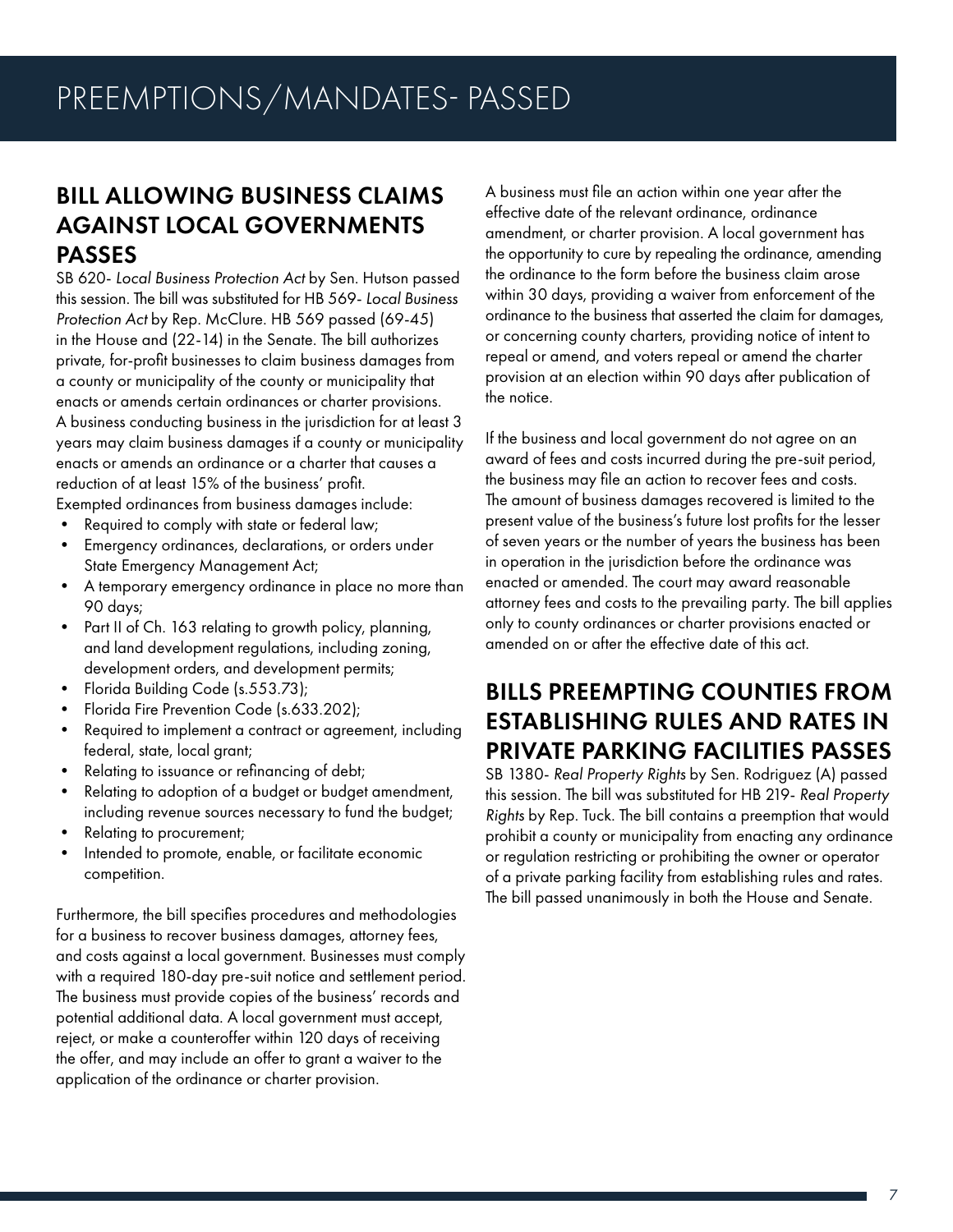#### LEGISLATURE EMPOWERS LOCAL GOVERNMENTS TO REGULATE SMOKING IN PARKS AND BEACHES PASSES

HB 105 – *Regulation of Smoking by Counties and Municipalities*  by Reps. Altman and Fine passed both chambers: 105-10 in the House, and 30-7 in the Senate. HB 105 was substituted for its Senate companion, SB 224 by Sen. Gruters. The bill would allow counties and municipalities to restrict smoking/ vaping within the boundaries of any beaches or parks under their jurisdiction. The "Florida Clean Indoor Air Act" will be rebranded as the "Florida Clean Air Act" to reflect this change. Additionally, filterless cigars were made exempt from the regulations permitted by this bill.

### BILL RAISING JUVENILE DETENTION LIMITS PASSES WITH POTENTIAL IMPLICATIONS FOR COUNTY COST SHARING

HB 7029- *Time Limitations for Preadjudicatory Juvenile Detention Care* by Rep. Brannan III extends the time limit for which a juvenile may be detained in a supervised release program from 21 days to 60 days and provides for electronic monitoring of juvenile offenders. Additionally, a hearing to show good cause to extend the detention period must be conducted every 21 days (current law specifies nine days) for both supervised release and secure detention of a juvenile. The bill was substituted for its Senate companion, SB 7040 by Senate Appropriations, and passed both chambers, 77-37 in the House and 27-10 in the Senate. This bill may have an indeterminate impact on the total number of detention days served. Moreover, this has implications for county cost sharing—as it stands, counties (excluding those which are fiscally constrained or provide their own detention infrastructure) are required to split the costs of detention with the Department of Juvenile Justice. In other words, the more total days spent by juveniles in detention, the greater the cost to counties.

SB 1236 – *County and Municipal Detention Facilities* by Sen. Jones passed with minimal resistance: 39-0 in the Senate and 109-0 in the House. SB 1236 was substituted for its House companion, HB 1561. The bill creates the Florida Model Jail Standards Working Group, a seven-member coalition between appointees by the Florida Association of Counties

and the Florida Sheriff's Association. Specifically, the Florida Association of Counties is responsible for appointing a currently elected County Commissioner, an experienced county jail administrator, and an experienced correctional psychiatrist.

#### LAW ENFORCEMENT "TAKE-HOME VEHICLE" PROGRAM REGULATIONS PASS

SB 266 – *Motor Vehicle Insurance* by Sen. Diaz passed both chambers: in the Senate and 117-0 in the House, after being substituted for HB 139. The bill requires that any agency employing law enforcement officers and operating a "Vehicle Take-Home" Program provide motor vehicle insurance for travel to and from work, or any duties within the scope of their employment. The bills provide exemption for coverage if the law enforcement officer makes a distinct deviation from their route for a nonessential errand OR the law enforcement officer acts in bad faith or with malicious intent, or exhibits wanton or willful disregard for human rights, safety, or property.

#### PUBLIC RECORDS EXEMPTION FOR ARRESTED MINORS PASSES UNANIMOUSLY IN BOTH **CHAMBERS**

HB 197- *Public Records/Nonjudicial Arrest of a Minor* by Rep. Smith (D) passed unanimously this Session (115-0). The bill was substituted by the Senate Companion, SB 344 by Sen. Perry. The bill provides exemption from public records requirements for a nonjudicial record of arrest of a minor who has successfully completed a diversion program. Additionally, the bill provides retroactive application, future legislative review, and a statement of public necessity. The linked bill, HB 195/SB 342- *Juvenile Diversion Program Expunction*, also passed unanimously in both chambers. The bill requires the FDLE (Florida Department of Law Enforcement) to expunge nonjudicial arrest records of certain minors who successfully complete a diversion program for specified felony offenses, rather than only for misdemeanor offenses. Authorizes a minor who successfully completes a diversion program for any offense, rather than only for first-time misdemeanor offense, to lawfully deny or fail to acknowledge certain information.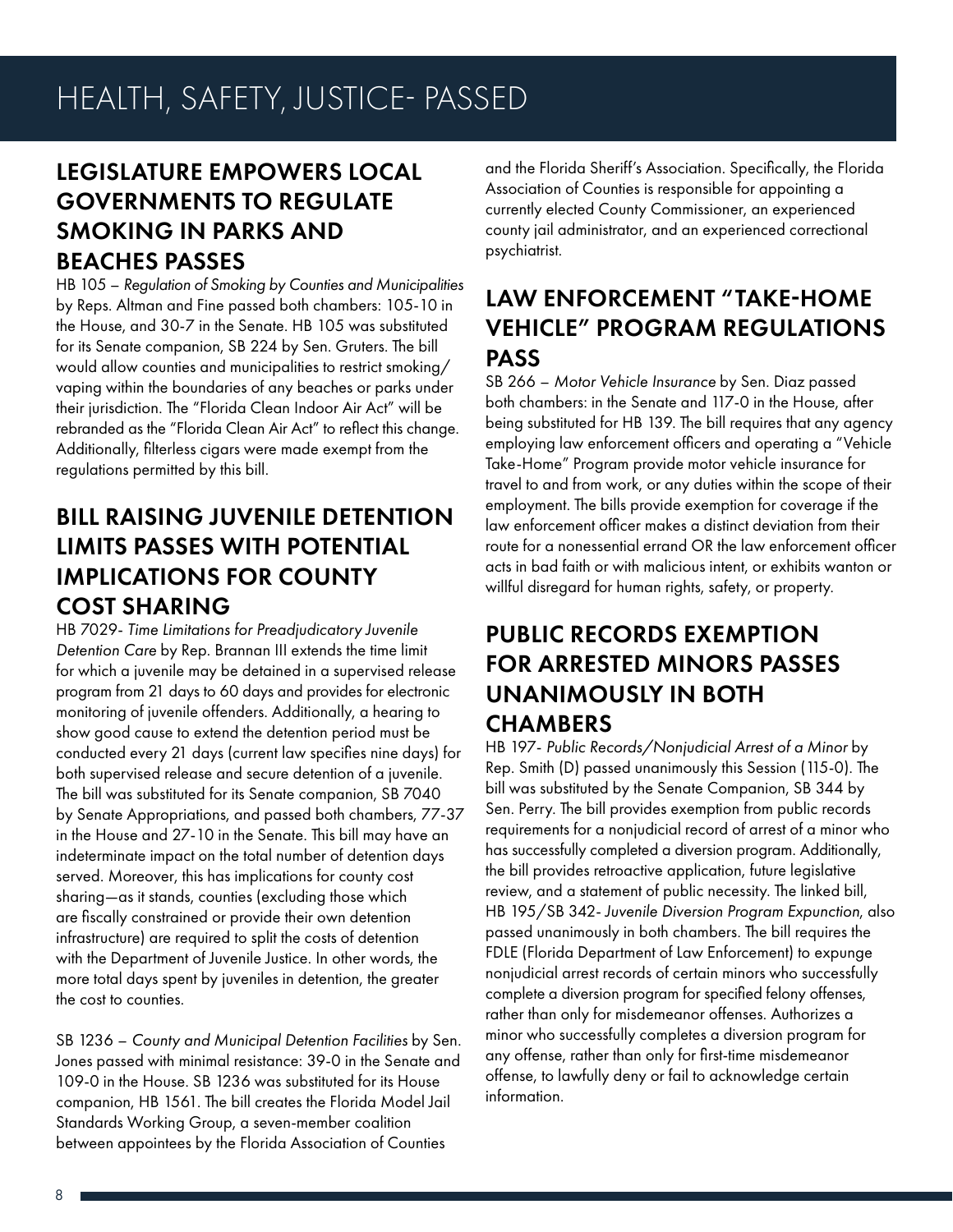### LEGISLATION EXTENDING LIABILITY PROTECTIONS FOR HEALTH CARE PROVIDERS SIGNED BY GOVERNOR

SB 7014- *COVID-19-related Claims Against Health Care Providers* was approved by the Governor on February 24, 2022. The bill was substituted for HB 7021 - Covid-19-related Claims Against Health Care Providers by Rep. Burton and the House Health & Human Services Committee. The bill extends the timeframe of COVID-19-related claims brought against health care providers, passed last session, from March 29, 2022, to June 1, 2023.

Approved by: February 24, 2022; Chapter 2022-010; Effective date: February 24, 2022

## LEGISLATION PERMITTING RELIGIOUS SERVICES TO STAY OPEN DURING EMERGENCIES PASSES

SB 254- *Religious Institutions* by Sen. Brodeur passed this session. The bill was substituted for HB 215 by Rep. DiCeglie. The bill declares that an emergency order may not expressly prohibit religious services or activities, providing an exception that emergency orders would be permitted to restrict religious activities if such jurisdiction was part of a general provision which applied uniformly to all entities in an affected jurisdiction and the restriction served a compelling governmental interest, in the least restrictive way. The bill passed (31-3) in the Senate and (88-29) in the House.

#### HURRICANE LOSS MITIGATION PROGRAM EXTENSION PASSES

HB 837- *Hurricane Loss Mitigation Program* by Rep. Willhite passed this session. The bill was substituted for SB 578 by Sen. Hooper. The bill extends the Hurricane Loss Mitigation Program (HLMP) until June 30, 2032. The HLMP funds are used to improve wind resistance on residences and mobile homes, as well as public hurricane shelters. Current law has the HLMP is set to expire on June 30, 2022. The bill passed unanimously in the House and Senate.

## CONTINUED EDUCATION FOR TELECOMMUNICATOR CARDIO PULMONARY RESUSCITATION PASSES

HB 593-*Telecommunicator Cardiopulmonary Resuscitation* by Reps. McClure and Trabulsy passed this session. The bill was substituted for SB 890 by Sen. Burgess. The bill requires certain 911 public safety telecommunicators to receive biennial telecommunicator cardiopulmonary resuscitation training. The bill passed unanimously in both chambers.

#### BILL REWORKING COURT COST PAYMENT PROGRAMS PASSES UNANIMOUSLY

HB 397 – *Court Fiscal Administration* by Rep. Clemons passed both chambers unanimously, 115-0 in the House, and 38-0 in the Senate. The Senate substituted Clemens' bill for its own version, SB 310 by Sen. Wright. The bill revises various provisions relating to court payment plans. Among the provisions is a limitation on payment plan costs for indigent defendants—specifically, that a monthly payment plan may not exceed 2% of the person's annual income divided by 12, or \$25, whichever is greater. Additionally, it streamlines coordination between the Clerks of Court and the Department of Highway Safety and Motor Vehicles, to ensure more efficient reinstatement of driver's licenses following payment of outstanding fees and costs.

## EXPANSION OF THE FIREFIGHTER'S BILL OF RIGHTS PASSES

HB 31- *Firefighter Inquiries and Investigations* by Rep. Busatta Cabrera passed unanimously (118-0). The bill was substituted for SB 264 by Sen. Hooper. The bill revises the Firefighters' Bill of Rights to expand the rights of a firefighter during questioning under an informal inquiry when a firefighter is under investigation for alleged misconduct. Provides criteria for conducting informal inquiries including where the investigation will take place, the time, and duration, allowing the firefighter to rest. Furthermore, a firefighter may not be threatened with transfer, dismissal, or disciplinary action as an incentive to answer any questions.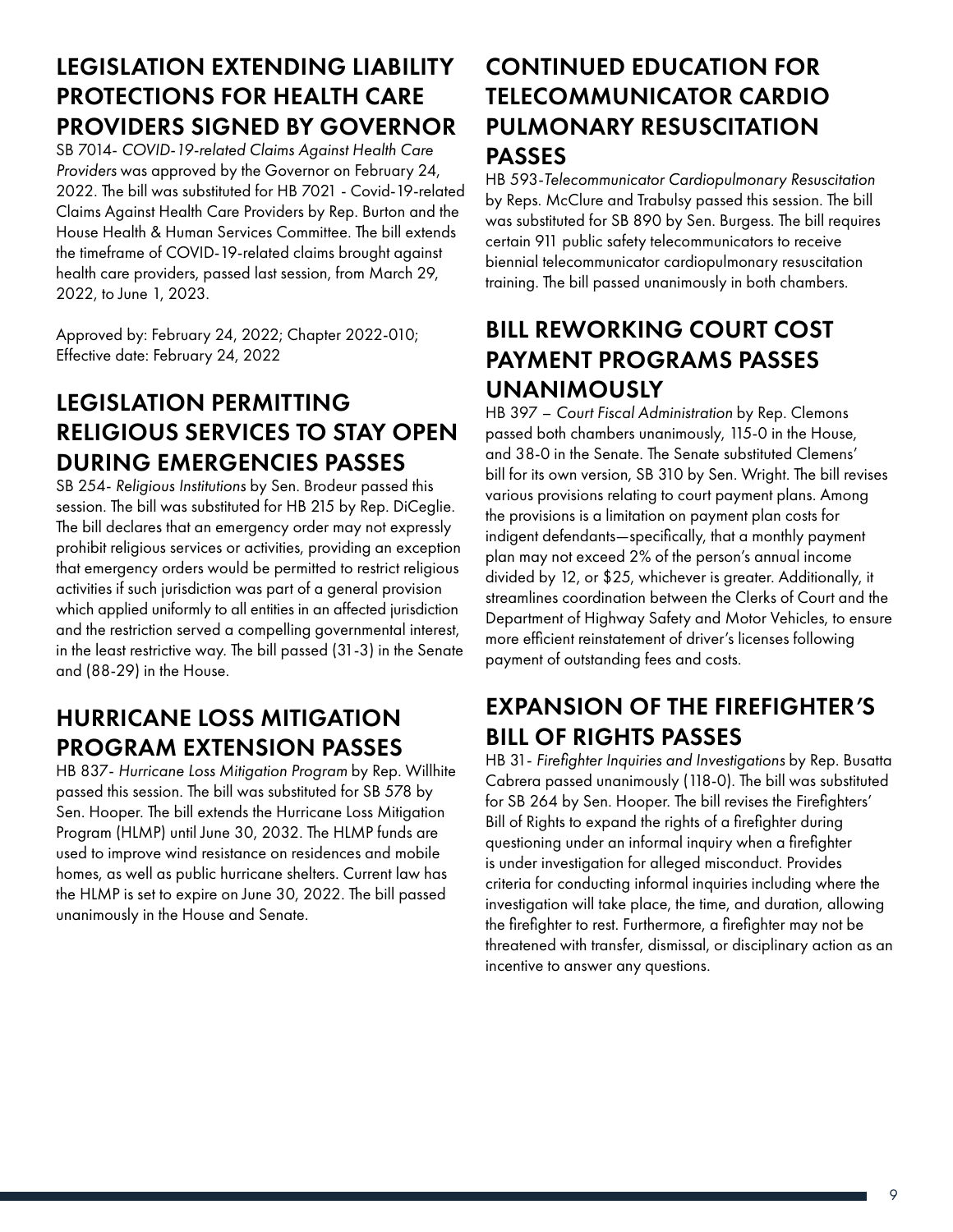#### BILL FOR FIRE INVESTIGATOR CANCER TREATMENT BENEFIT PASSES

SB 838- *Fire Investigator Cancer Treatment Benefits* by Sen. Wright passed (37-0). The bill was substituted for HB 557 by Rep. Salzman. The bill amends the definition of "firefighter" to include Florida-certified fire investigators, making fire investigators eligible for the special benefit package. The special benefit package provides that firefighters who are diagnosed with certain types of cancer are eligible for a \$25,000 payment and employer-sponsored health insurance, including repayment for any deductible, co-payment, or co-insurance amount the firefighter pays for the treatment of cancer. The firefighter must meet certain requirements. Twenty-one types of cancer are covered, and employmentsponsored health benefits must be made available for 10 years after the firefighter terminates employment, so long as the firefighter is not subsequently reemployed as a firefighter. If a firefighter becomes disabled or dies due to cancer, the employer must consider the cancer diagnosis as an injury or illness incurred in the line of duty. This makes the firefighter eligible for line-of-duty disability retirement benefits and makes surviving family members eligible for line-of-duty death benefits.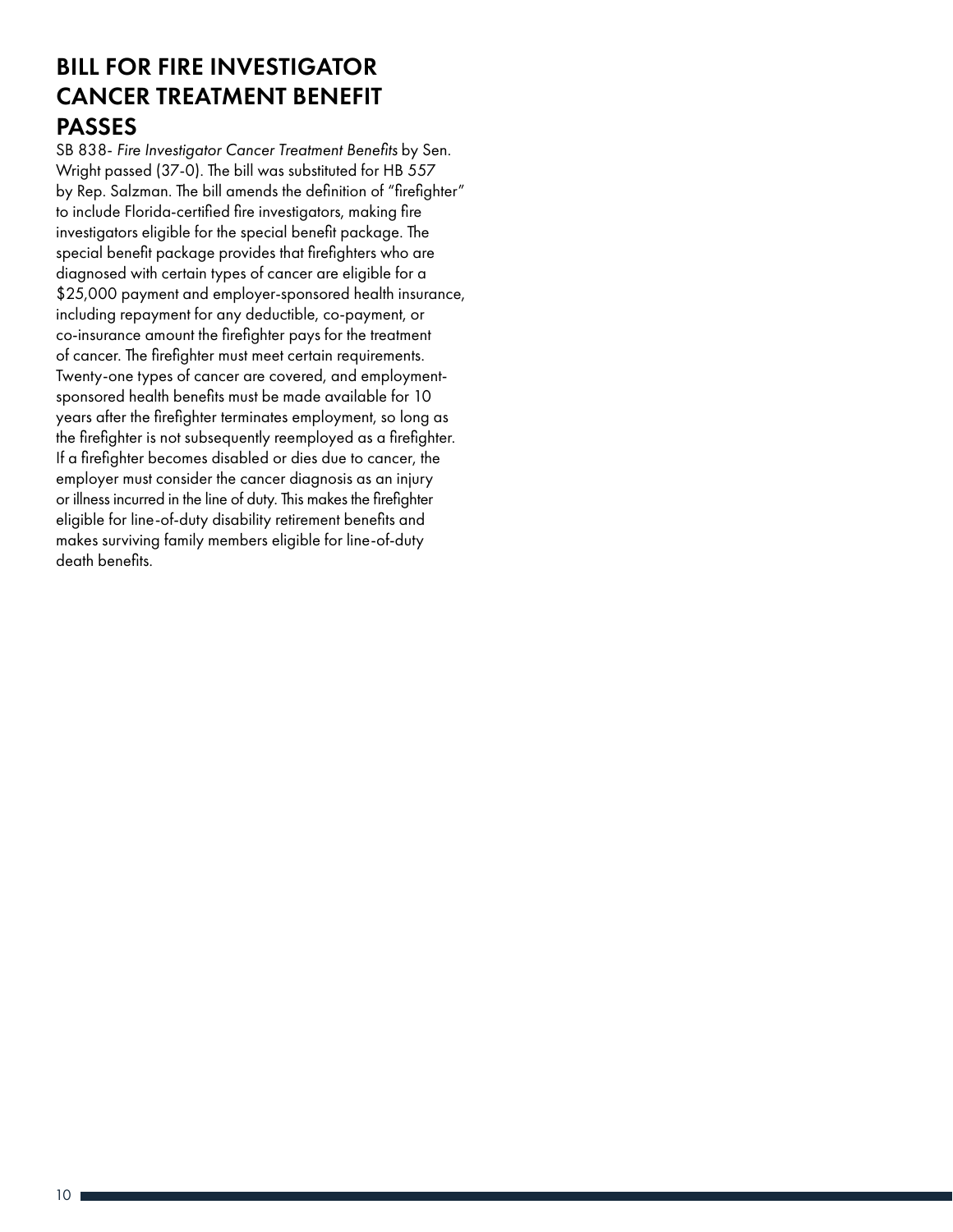#### COPCN EXEMPTION STALLS IN BOTH CHAMBERS

SB 1144– *Advanced Life Support Nontransport Services* and Medical Countermeasures by Sen. Brodeur and its House companion, HB 1321 by Rep. Melo, both stalled early this cycle. Sen. Brodeur's bill passed its first committee of reference, Senate Health Policy, while Rep. Melo's version was never heard. The bill would have exempted first responders of eligible government fire rescue entities from Certificate of Public Convenience and Necessity (COPCN) requirements, with regard to licensure for advanced life support services. FAC was recorded as in opposition regarding concerns that it distorts the continuum of care and undermines the authority of a given county's Common Medical Protocol. Moreover, one section of the bill prohibits counties from limiting, financially or otherwise, these government entities from providing advanced life support services. This could be interpreted to conflict with ordinances by certain counties requiring advanced life support services to carry insurance in excess of the coverage required by DOH.

#### PHOTOGRAPHIC SPEED LIMIT ENFORCEMENT STALLS IN BOTH **CHAMBERS**

HB 189 – *Photographic Enforcement of School Zone Speed Limits* by Rep. Duran never reached any of its committees of reference. Its Senate companion, SB 410 by Sen. A. Rodriguez, stalled on the floor on 2nd reading. A county or municipality may enforce school speed zones with a speed detection system and recording of photographs or videos for violations that are in excess of 10 miles per hour over the speed limit. The county or municipality may install, or contract with a vendor to install, a speed detection system within 1,000 feet of a school zone to enforce speed limits in school speed zones. A notification to the public must be made of the new speed detection system, adhering to the signage specified by the Department of Transportation. Furthermore, the bill requires specific rules for a county or municipality to abide by for the implementation of the new speed system, provides penalties assessed and collected by the county or municipality shall be paid to the Department of Revenue weekly, and finally, defines violations and penalties for drivers.

## SHOPPABLE HEALTH CARE SERVICES MEASURE STALLS IN BOTH CHAMBERS

HB 1325 – *Health Care Cost Savings* by Rep. Fernandez-Barquin ultimately failed to be heard on the House floor this session, after moving favorably through each of its prior committee stops. Meanwhile, its Senate companion, SB 252 by Sen. Brodeur, stalled in its final committee of reference, Senate Appropriations. The bill would have expanded the classification of certain "shoppable" health care services.

#### REGULATIONS FOR FIREFIGHTING FOAM FAIL

HB 1257 and SB 1666- *Discharge and Use of Firefighting Foam* by Rep. Casello and Sen. Polsky failed. The House bill was not heard this Session, while the Senate bill stalled in its second committee, Governmental Oversight and Accountability. The bill states that a fire service provider may not discharge or otherwise use Class B firefighting foam that contains intentionally added PFAS chemicals unless such discharge or use occurs in fire prevention or in response to an emergency firefighting operation.

## BILLS TO REPEAL CRIMINAL JUSTICE LEGISLATION FAIL

HB 857/ SB 1172- *Criminal Justice* by Rep. Nixon and Sen. Jones failed this Session, as both bills were not heard. The bill removes the following provisions from statute:

- allowing specified elected officials to file an appeal to the Administration Commission if the governing body of a municipality makes a specified reduction to the operating budget of the municipal law enforcement agency
- providing a municipality has duty to allow law enforcement agency to respond to riot or unlawful assembly in specified manner
- providing municipality is civilly liable for specified damages proximately caused by municipality's breach of such duty
- reclassifying specified burglary offenses committed during riot or aggravated riot and facilitated by conditions arising from riot
- requiring a person arrested during a riot or aggravated riot to be held in custody until first appearance
- requiring criminal penalty for assault and battery committed in furtherance of riot or aggravated riot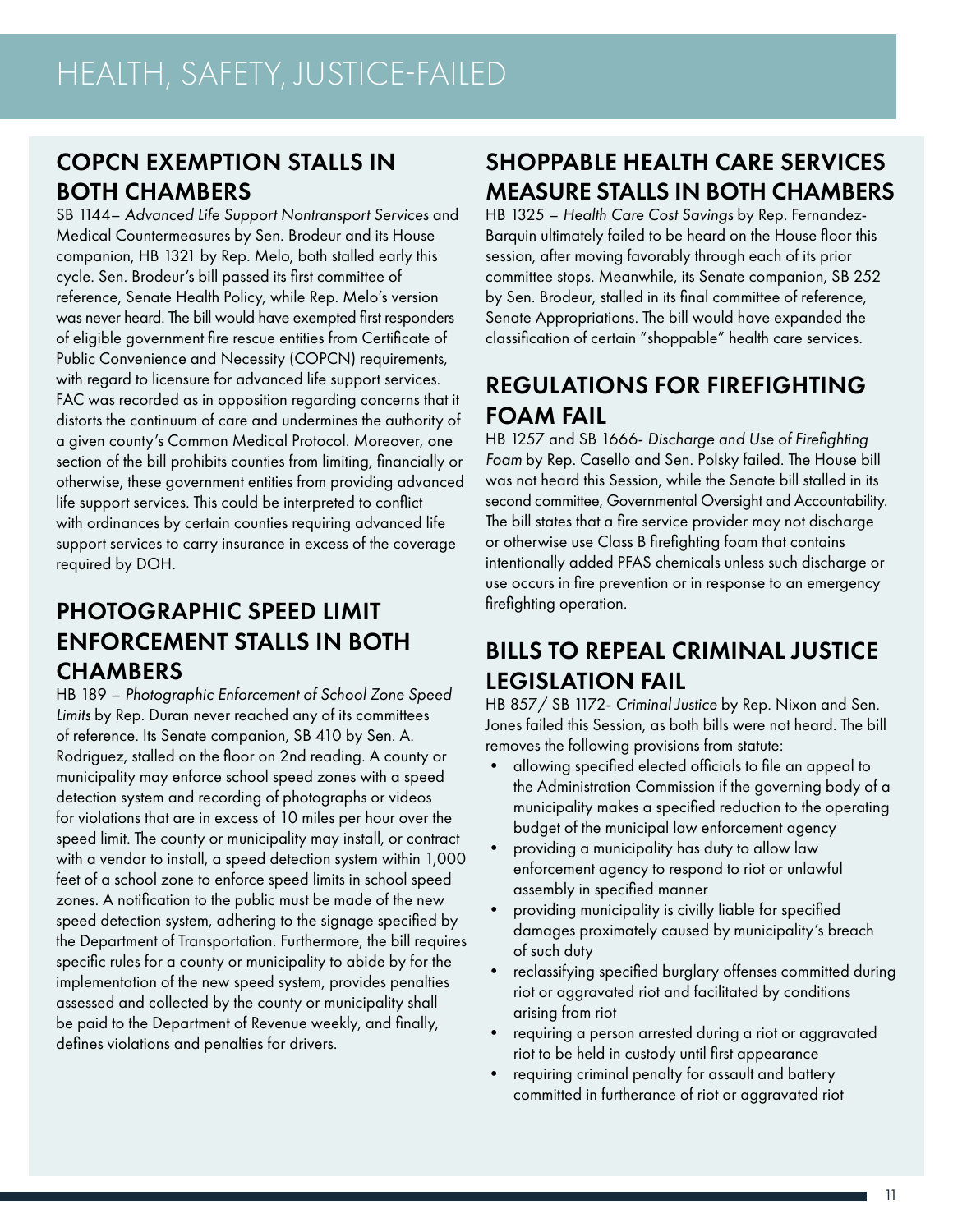#### DISABILITY CLAIMS COORDINATORS MEASURE STALLS

HB 671 – *Disability Claims Coordinators* by Rep. Busatta Cabrera and its Senate companion, SB 1014 by Sen. Burgess, both failed to gain any traction in any of their committees of reference. The bill would have created a new statute authorizing counties to request the local Department of Health to assign disability claims coordinators to their respective county health departments.

### JUVENILE JUSTICE COST REFORM FAILS

SB 428 – *Elimination of Court-Related Financial Obligations for Juveniles* by Sen. Book never gained any traction in any of its committees of reference, nor did its House companion, HB 257 by Rep. Duran. The bill, as one might expect, would have eliminated certain court costs/fees for juvenile offenders.

## MANDATORY MINIMUMS REEVALUATION FAILS TO GAIN TRACTION IN EITHER CHAMBER

SB 276 – *Sentencing* by Sen. Rouson passed its first committee before stalling out. Its House companion, HB 591 by Rep. Williams similarly failed to gain much traction. The bill would have retroactively applied the 2016 amendments to s. 775.087, F.S., the "10-20-Life" statute, removing aggravated assault and attempted aggravated assault charges from the "mandatory minimum" provisions under that statute. This includes allowing for resentencing of those already sentenced for these crimes under that statute.

#### BILL REPEALING OVER-THE-COUNTER PROPRIETY DRUGS AND COSMETICS PREEMPTION FAILS

HB 6019- *Preemption of Over-the-counter Drugs and Cosmetics* by Rep.Eskamani failed this session. The bill deletes a provision preempting the regulation of over-the-counter proprietary drugs and cosmetics to the state. The bill was never considered.

### BILL REPEALING THE PREEMPTION OF REGULATION OF TOBACCO AND NICOTINE PRODUCTS FAILS

SB 1002/HB 6081- *Preemption of the Regulation of Tobacco and Nicotine Products* by Sen. Ausley and Rep. Hunschofsky failed this session. The bill repeals preemptions relating to tobacco and nicotine products, specifically, s.569.0025, F.S.

(the establishment of the minimum age for purchasing or possessing, and the regulation for the marketing, sale, or delivery of, tobacco products preempted to the state) and s.569.315, F.S. (the establishment of the minimum age for purchasing or possessing, and the regulation for the marketing, sale, or delivery of, nicotine products preempted to the state. Both bills were never considered.

#### BILL REPEALING FIREARMS AND AMMUNITION PREEMPTION FAILS

SB 496/HB 6049-*Preemption of Firearms and Ammunition*  by Sen. Taddeo and Rep. Daley failed to receive a hearing this session. The bill specifies that local government entity is not preempted from regulating the sale of firearms or ammunition on property owned by that entity.

#### ALTERNATIVE MEETINGS DURING DECLARED EMERGENCIES LEGISLATION FAILS

SB 674-*Public Meetings During Declared States of Emergency* failed this session. The bill authorizes local or regional governing bodies under a state of emergency by the Governor to gather using communications media technology. A meeting conducted through communications media technology indicates a member's presence and counts towards a quorum. If a meeting is conducted through communications media technology, a member is entitled to attend the meeting in person or via communications media technology. The bill did not receive a hearing this session

## BILL ATTEMPTING TO REPEAL COVID-19 LAWS FAILS

.

SB 1230- *COVID-19 Mandates* by Sen. Pizzo failed to receive a hearing this session. The bill attempts to repeal the laws passed relating to COVID-19 mandates passed during the November 2021 special session. Particularly, the bill repeals provisions relating to a prohibition on public and private employee vaccination mandates, repeals the public records exemption for complaints and investigations regarding private employer COVID-19 vaccination mandate, repeals the prohibition on COVID-19 vaccination mandates for students, and deletes provisions on facial coverings and quarantine mandates in schools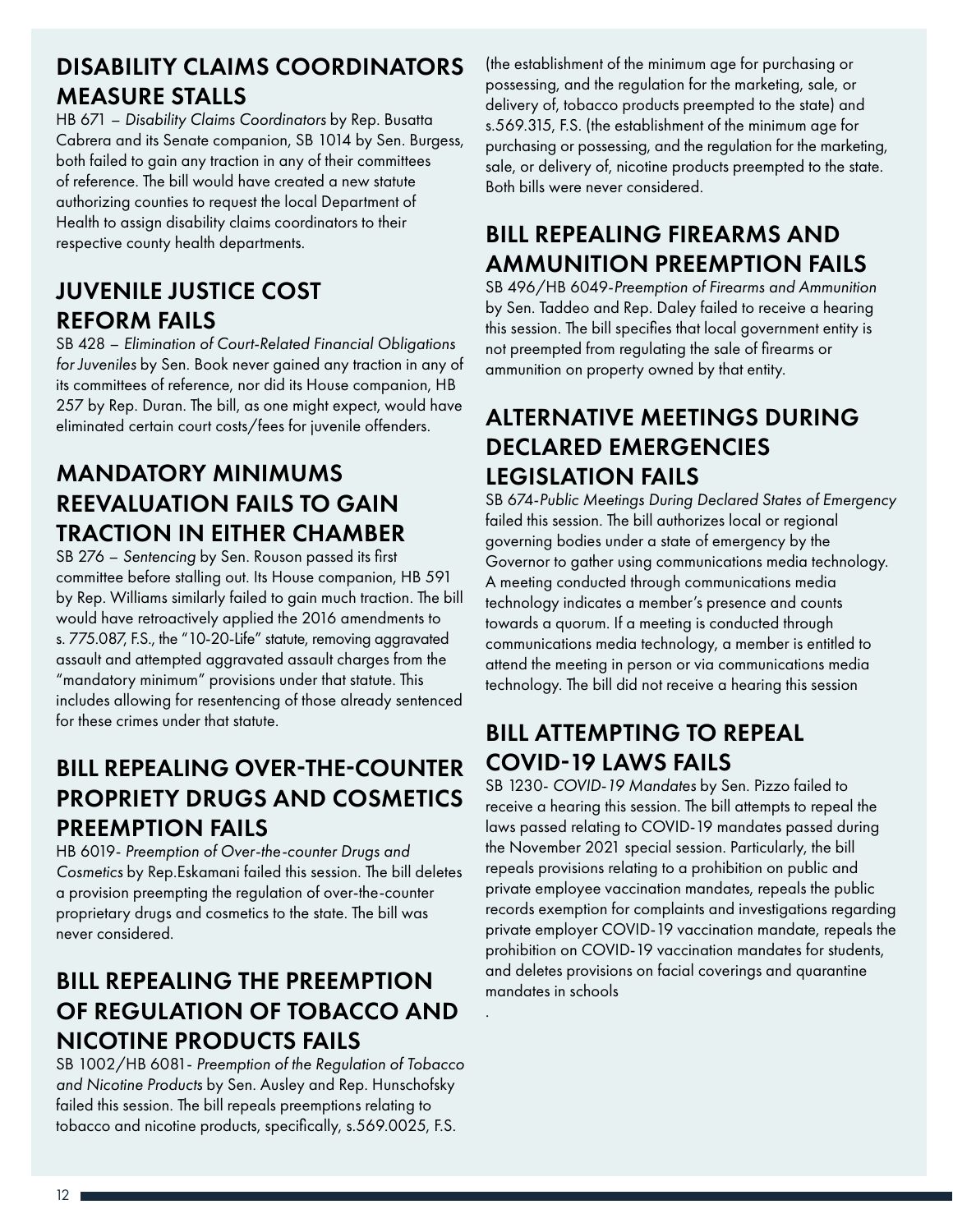#### LEGISLATION CREATING CITIZEN REVIEW BOARDS FAILS

SB 1176- *Citizen Review Boards* by Rep. Bracy failed this session. The bill creates and defines s.900.06, F.S. Citizen review board member participation in use of force investigations and s.900.061, F.S. Citizen review boards. The bill requires a county commission establish a citizen review board to provide "civilian oversight" of law enforcement agencies that investigates independently.

Members of the review board will be appointed by the county commission or other governing body within a county. By July 1, 2023 a county commission should establish a citizen review board to investigate law enforcement within a county. Investigations of the board include, use of force, abuse of authority, discourtesy, and discriminatory language. Lastly, a creation of a standard procedure to deal with complaints is formed. The bill was never considered.

## COMMUNITY AND URBAN AFFAIRS- PASSED

#### PRIVATE PROPERTY RIGHTS TO PRUNE, TRIM, AND REMOVE TREES PASSES

SB 518- *Private Property Rights to Prune, Trim, and Remove Trees* by Sen. Brodeur passed this session. The bill was substituted for HB 1555- Private Property Rights to Prune, Trim, and Remove Trees by Rep. McClain. FAC supported the bill throughout the process. The bill revises conditions under a local government's authority to require a notice, application, approval, permit, fee, or mitigation for the pruning, trimming, or removal of a tree on residential property.

A local government may not require a notice, application, approval, permit, fee, or mitigation for the pruning, trimming, or removal of a tree on a residential property if the property owner possesses documentation from an arborist certified by the ISA (International Society of Arboriculture) or a Florida license landscape architect that the tree poses an unacceptable risk. A tree poses an unacceptable risk if removal is the only means of practically mitigating its risk below moderate as determined. The bill defines "documentation" as an onsite tree risk assessment performed with the tree risk assessment procedures as outlined in Best Management Practices-Tree Risk Assessment, Second Edition (2017). The bill passed unanimously in the Senate and (116,1) in the House.

#### ELECTION BILL PASSES

SB 524-*Election Administration* by Sen. Hutson passed this session. Among many other things, the bill makes the following key changes to the Election Code:

- Creates the Office of Election Crimes and Security within the Department of State to conduct investigations related to election law violations or election irregularities;
- Increases the annual cap on fines up to \$50,000 from \$1,000, assessed against a third-party voter registration organization that does not timely deliver completed voter registration applications;
- Increases criminal penalties for ballot harvesting and crimes related to ballot petition signatures;
- Prohibits ranked-choice voting in the state of Florida for the nomination of any candidate to any local, state, or federal office. Any existing or future or ordinances enacted by a local government allowing ranked-choice voting is void. *Ranked-choice voting is a method that allows voters to rank candidates for office in order of preference, following multiple rounds until a single candidate attains a majority;*
- Requires county commissioners elected in single-member districts to run for re-election following decennial redistricting, excludes Miami-Dade County, any noncharter county, charter counties with term limits, and any county in which voters have not voted to impose term limits, regardless of any judicial nullification.

The bill passed (24-14) and (76-41) in the Senate and House, respectively.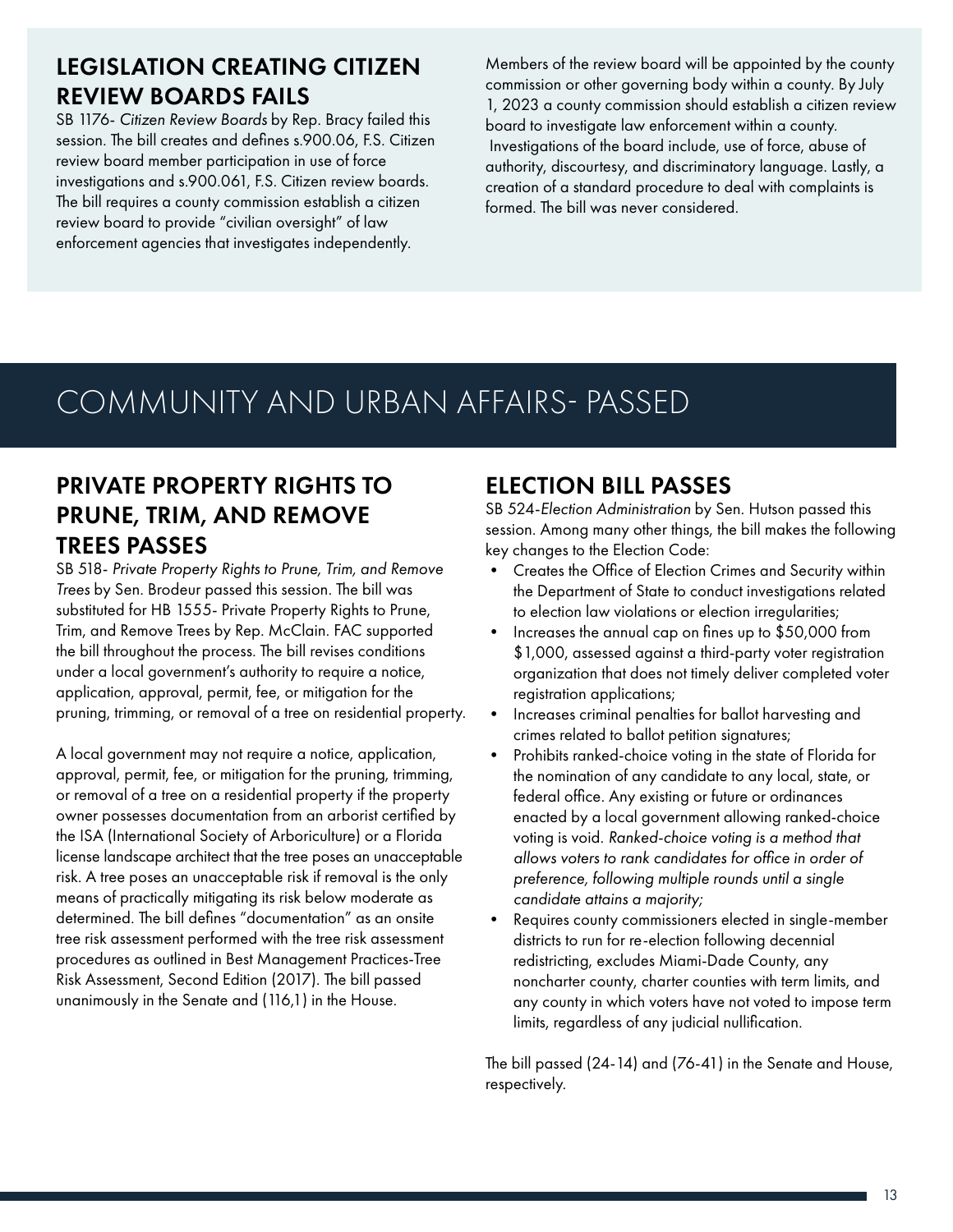#### LEGISLATURE NARROWLY PASSES COUNTY GAG ORDER ON POLITICAL COMMUNICATIONS

HB 921 – *Campaign Financing* by Rep. Drake and Rep. Roach passed both chambers, 80-40 in the House and 22-16 in the Senate. HB 921 was substituted for its Senate companion, SB 1352 by Sen. Brodeur. Late in the cycle, the Senate proposed amendment language wholly restricting communications by a local government concerning an impending referendum, amendment, or ballot initiative, including those communications limited to "factual information." This language was softened by a later substitute amendment that allowed local governments *limited* communication on these topics; however, the language still includes constraints on certain electronic communications, among other means, by counties. Limited communication includes reporting actions in an accurate, fair, and impartial manner, posting factual information on a government website or in printed materials, hosting and providing information at a public forum, providing factual information in response to an inquiry, or providing information as authorized or required by law.

#### LEGISLATION FOR BUILDING REGULATION PASSES UNANIMOUSLY

HB 423- *Building Regulation* by Rep. LaMarca passed unanimously (113-0). The bill was substituted for the Senate companion, SB 644 by Sen. Brodeur. The bill makes several changes to building regulations, including changes concerning internships and licensing of building inspectors and plans examiners, private providers, demolition building permits, and request for information by building departments regarding the review of applications for building permits. In particular, with respect to building inspectors and plans examiners, the bill:

- Requires the Building Code Administrators and Inspectors Board (BCAIB) to create a rule allowing partial completion of an internship program to be transferred to any authorized internship among other jurisdictions, private providers, and private provider firms.
- Prohibits the BCAIB from placing any special condition or requirement on a provisional certificate that such certificate holder be employed by a municipality, county, or other local government agency.
- Allows a person to sit for the building inspector or plans examiner certification test by completing a 4-year internship with a private provider or a private provider's firm that performs building code inspector or plans review services, while under the direct supervision of a licensed building official.

Relating to "demolition" building permits, the bill adds a new subsection (25) to s. 553.79, F.S., that:

- Provides that a local government may not prohibit or restrict a private property owner from obtaining a demolition permit for a single-family building located in a coastal high-hazard area, moderate flood zoned, or special flood hazard area according to a Flood Insurance Rate Map issued by FEMA for purposes of participating in the National Flood Insurance Program in certain flood elevations and if the flood zones and the permit complies with other provisions of the Florida Building Code, Florida Fire Prevention Code, and Life Safety Code requirements and applicable local amendments.
- Limits the review process of an application for such demolition permit. Specifically, the permit application may only be reviewed administratively for compliance with the Florida Building Code, Florida Fire Prevention Code, and Life Safety Code requirements, local amendments, and other regulation applicable to similarly-situated parcel. The application of additional land development regulations or public hearing are prohibited. In addition, a property owner may be penalized for a demolition that was in compliance with the demolition permit.
- Prohibits a local government from imposing additional regulatory or building requirements on any new single-family residential structure constructed on the site of the demolished structure that would not be applicable to a similarly situated vacant parcel.
- Exempts certain historic buildings from such demolition permits.

The bill makes several changes private providers, including:

- Allowing a person holding a provisional certificate under Part XII of Chapter 468, to be a duly authorized representative for a private provider if under the direct supervision of a licensed building official.
- Defining the "reasonable administrative fee" that may
- be charged by a local jurisdiction when an owner or contractor retains a private provider for plans review or building code services.
- Requiring a local government, when an owner or contractor retains a private provider, to provide equal access to all permitting and inspection documents to the private provider, owner, and contractor, if access is provided using software that protects exempt records from disclosure.
- Increasing the amount of time from 2 to 10 business days, local building officials have to issue a certificate of occupancy or a notice of deficiencies for permits unrelated to single- or two-family dwellings.
- Providing that if a notice of deficiency is not issued within the required time-period (10 business days or 2 business days):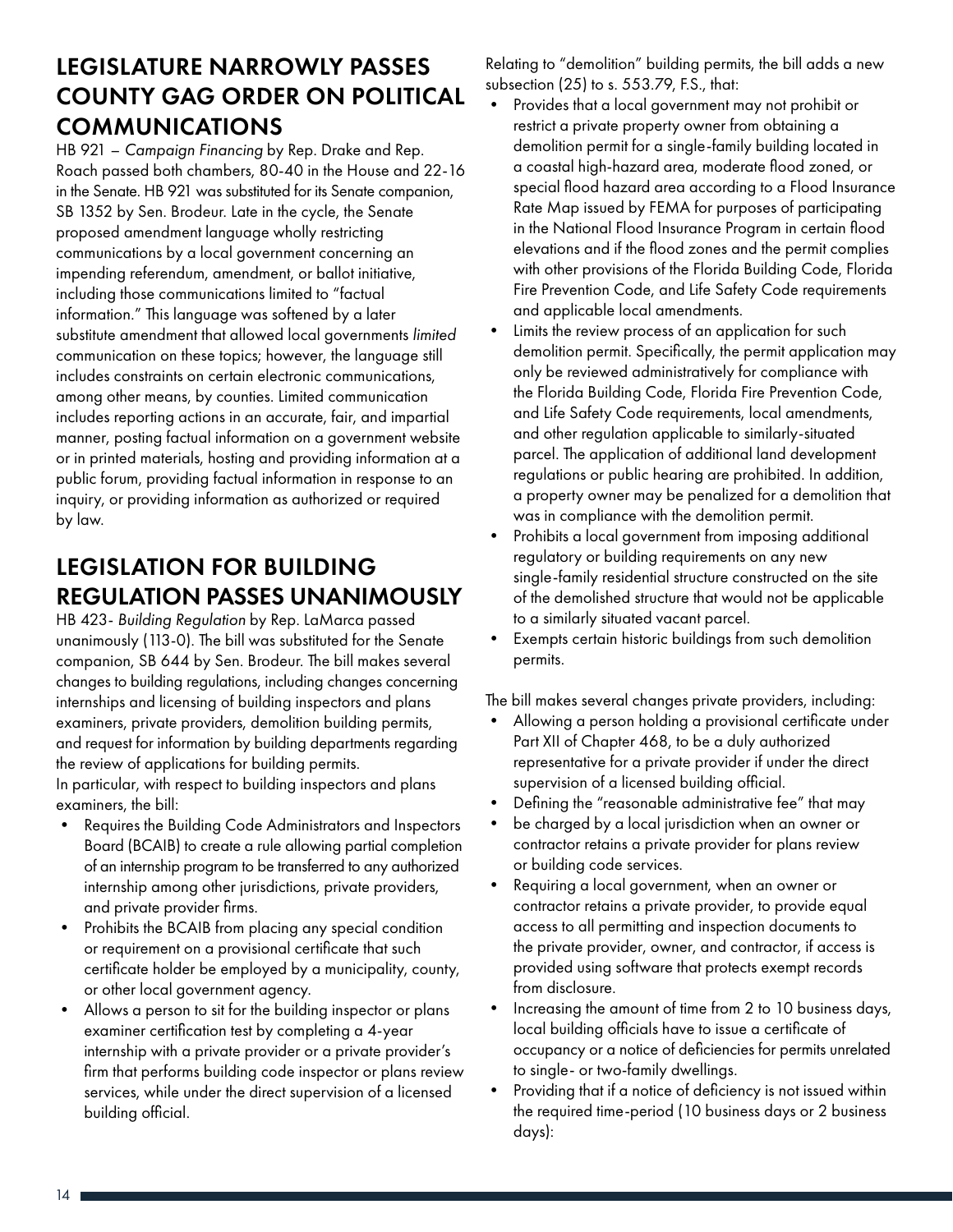- A certificate of occupancy or certificate of completion is "automatically" granted, and "deemed" issued as of the next business day; and
- Local building officials must provide the applicant with a certificate of occupancy or certificate of completion within 10 days it is automatically granted and issued.

Lastly, the bill addresses the process of building permits applications under s.553.792. Specifically, a local government:

- May not requests additional information more than three times from an applicant unless the applicant waives the limitation in writing. The local government must:
- First request: If the applicant provides the requested information within 30 days, the local government must review the information and take certain actions within 15 days after receiving the additional information;
- Second request: If the Local governments makes a second request for additional information to complete the application, the applicant provides such information within 30 days, the local government must review the information and take action within 10 days;
- Before making a third request for additional information, the local government must meet with the applicant to resolve any outstanding issues. If the local government makes a third request for additional information, and the applicant provides the information within 30 days, the local government must within 10 days, deem the application complete and either approve the application, approve the application with conditions, or deny the applications; unless the application has waived the limitation writing.
- If the applicant believes a request for additional information to be unauthorized, the local government must, at the applicant's request, process the application and either approve the application, approve the application with conditions, or deny the application.

Finally, the bill authorizes an owner, builder with a valid permit issued by a local government for a fee, or an association of Florida owners and builders with building permits issued by local governments for a fee, to bring a civil action against the local government issuing the building permit to enforce the requirement the local government use excess funds generated by building code enforcement for the lawful purposes described in s. 553.80(7)(a)2, F.S.

#### LEGAL NOTICES PASSES

HB 7049 — *Legal Notices* by Reps. Fine and Grall passed (79-40) in the House and Senate (26-13). The bill allows a local governmental agency the option to publish legal notices on a publicly accessible website owned or designated by the county instead of in a print newspaper. The bill defines the terms "governmental agency" to mean a county, municipality,

school board, or other local government unit or political subdivision of the state; and also defines the term "publicly accessible website" to mean a county website or private website designated by the county for publication of legal notices. All advertisement on a publicly available website must be searchable and contain the date in which the advertisement was first published on the website. A governmental agency may use the publicly accessible website of a county in whose jurisdiction it lies if the costs of publishing the required advertisements or public notices is less than publishing in a newspaper. A governmental agency with at least 75 percent of its population located in a county with less than 160,000 may use the publicly accessible website of the county if the governmental agency, at a public hearing publicly noticed in a newspaper, determines residents have sufficient access to the internet by broadband service and publishing public notices on the county website will not unreasonably restrict public access.

A special district that spans the geographic boundaries of the county is authorized to publish its public notices on the public accessible website of the county it spans. Any governmental agency that published its advertisements and public notices on a publicly accessible website must once per year provide notice in a newspaper of general circulation, or another publication that is mailed or delivered to all residents and property owners throughout government's jurisdiction indicating that residents may receive required advertisements or notices from the government by first-class mail or email after registering their name and address or email address with the government agency. The bill requires each government agency to maintain a registry of the property owners or residents that requested in writing to receive required advertisement or public notices by first-class mail or email. A link to all advertisements and public notices on the publicly accessible website must be conspicuously placed on the homepage or on a page accessible through a direct link from the homepage.

If a governmental agency has a governmental access channel, the agency may provide a summary of advertisements and public notices that are published on its publicly accessible website. In addition, public bid advertisements made on a publicly accessible website, must include a methods to accept electronic bids.

The bill reverts the criteria a newspaper must satisfy to be qualified to publish all legal notices back to the criteria in place before the passage of Chapter 2021-17, Laws of Florida, with the exception that newspapers qualified to publish legal notices are no longer required to be for sale. Finally, the bill eliminates the obligations of the Florida Press Association relating to equitable legal notice access by minority populations.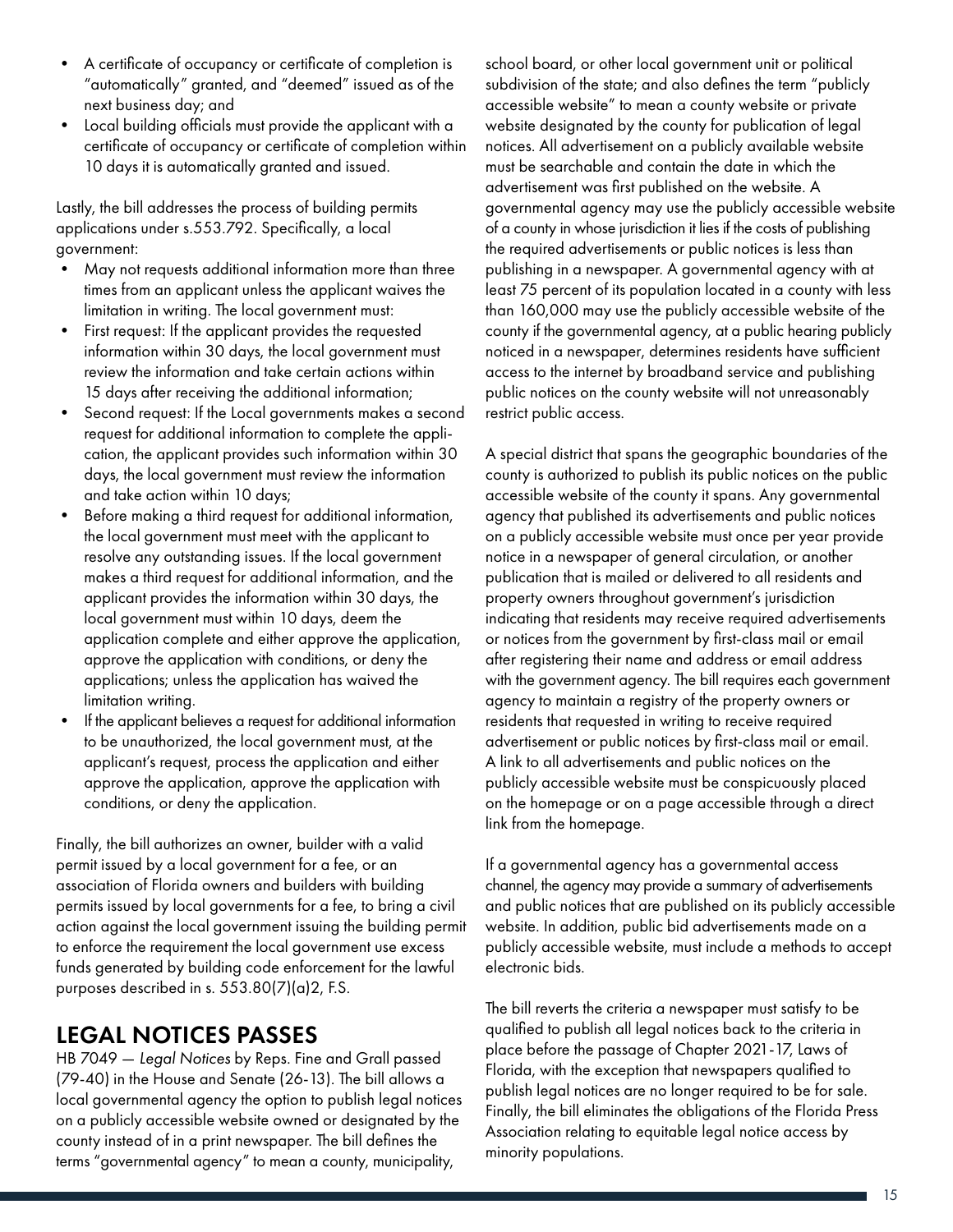### SCHOOL CONCURRENCY REVISIONS PASS

SB 706 — *School Concurrency* by Sen. Perry passed unanimously (38-0). The bill was substituted for HB 851 by Rep. McClain. The bill amends s. 163.3180(6)(h) to provide that school concurrency is deemed satisfied when a developer tenders a written, legally binding commitment, rather than an executed commitment, to provide mitigation proportionate to the demand created by a development. The district school board must notify the local government that capacity is available for the development within 30 days after receiving the developer's legally binding commitment. In the addition, the bill provides that any developer paid mitigation, rather than being directed toward a school capacity improvement in the district's 5-year education facilities plan, must be set aside and not spent until an improvement is identified that satisfies the demand created by the development.

## LOCAL BILL AMENDS ALACHUA COUNTY HOME RULE CHARTER TO SINGLE MEMBER DISTRICT ELECTIONS, REFERENDUM TO BE VOTED ON BY ALACHUA COUNTY IN GENERAL ELECTION

A local bill, HB 1493- *Alachua County* by Rep. Clemons passed this session. The bill amends the Alachua County Home Rule Charter to require members of the county commission to be elected by the qualified electors of the district they represent. *This is a change from the current election process for county commissioners in Alachua County from at-large districts to single member districts*. The charter amendment is subject to approval by the electors of Alachua County voting in a referendum to be held on the general election, November 8, 2022. The bill passed unanimously in the Senate and with opposition in the House with a vote of 80-35.

#### LEGISLATION LIMITING CERTAIN CIVIL ACTIONS DURING AN EMERGENCY PASSES

SB 542- *Evidentiary Standards for Actions Arising During an Emergency* by Sen. Rodriguez (A) passed this session. The bill was substituted for HB 411 by Rep. Melo. The bill provides that specified actions taken by a business during a declared emergency, may not be used as evidence in certain civil cause of action. The bill applies to civil actions relating to workers' compensation, retaliatory personnel actions, state minimum wage, labor pool violations, devices used in payment for labor, and unclaimed wages. Additionally, the bill applies to civil actions to recover lost wages, salary, employment benefits, or other compensation. The bill passed (115-2) in the House and (39-0) in the Senate.

## MIXED-USE RESIDENTIAL DEVELOPMENT FOR AFFORDABLE HOUSING PROJECTS PASSES

SB 962-*Residential Development Projects for Affordable Housing* by Sen. Bradley passed this session. The bill was substituted for HB 981- Residential Development Projects for Affordable Housing by Rep. Payne. The bill authorizes a county or municipality, regardless of zoning ordinances or the locality's comprehensive plan, to approve mixed-use residential development projects on any parcel zoned for residential, commercial, or industrial use if 10% of the project is for affordable housing. The bill provides that approval of such projects is self-executing and does not require the board of county commissioners to adopt an ordinance or a regulation before using the approval process. The bill passed unanimously.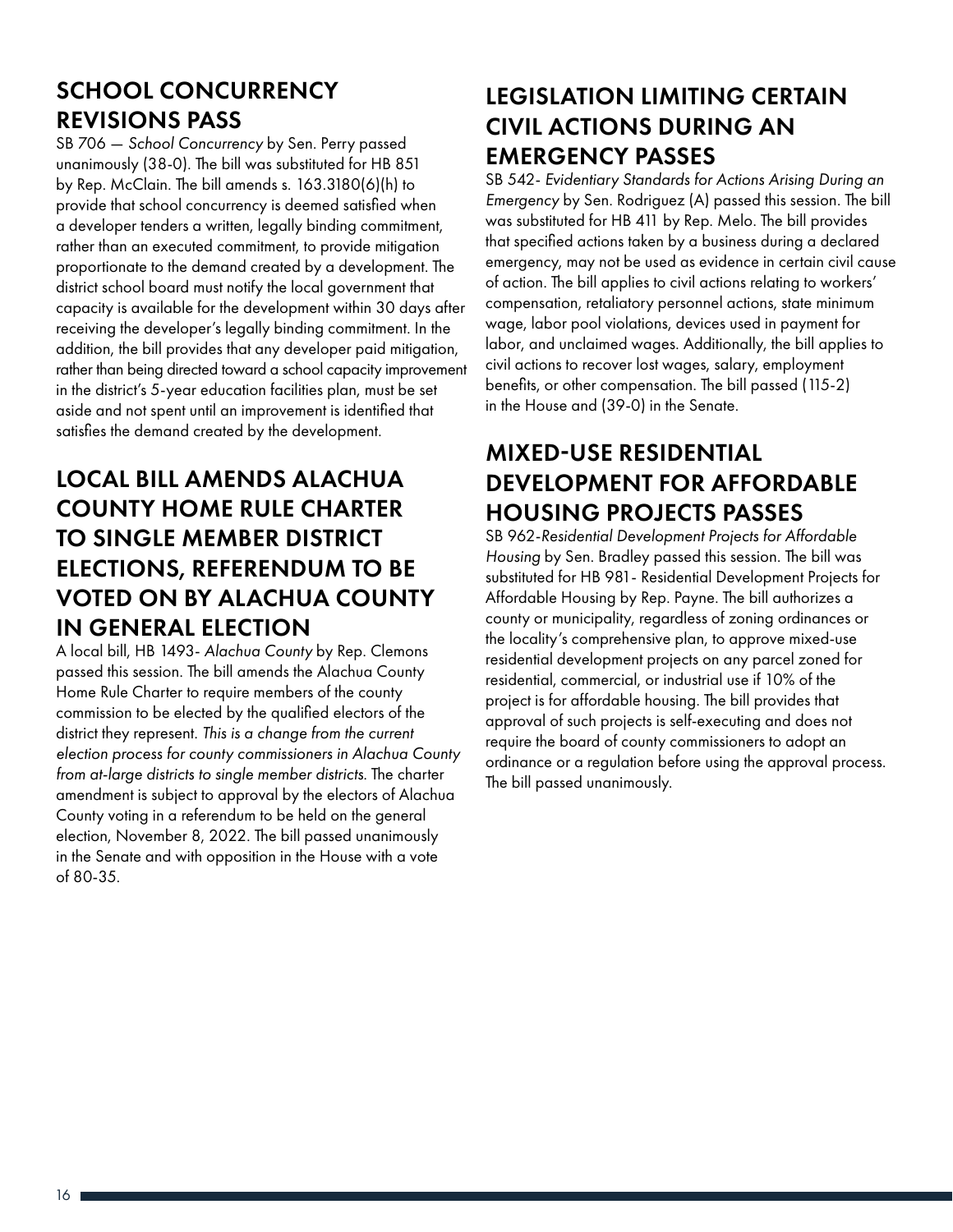#### SOVEREIGN IMMUNITY GOES FAR THIS SESSION, BUT ULTIMATELY FAILS

SB 974- *Sovereign Immunity* by Sen. Gruters and HB 985-*Sovereign Immunity* by Rep. Beltran and SB 974 failed this session. Throughout session, both bills were amended quite a few times. HB 985 cleared all its committees and was placed on second reading but was never heard on the House floor.

In its last committee, House Judiciary, a PCS was adopted that caps the sovereign immunity damages against state and local government entities to \$400,000 per person and \$600,000 per incident. Additionally, the bill allows a subdivision of the state to settle a claim and pay the settled amount without the need for a claim bill; however, it does not provide for a state government entity to pay a claim above the statutory cap amount without a claim bill. HB 985 eliminates any statute of limitations for filing a claim against the state or a local government entity for sexual battery actions involving a victim who was younger than 16 years old at the time of the incident. However, the bill does not resuscitate any such claim which would have been time-barred as of July 1, 2010. HB 985 provides for a three-month general pre-suit statutory time period for a government entity to review and dispose of a claim. Lastly, the bill applies to claims accruing on or after October 1, 2023.

The Senate counterpart, SB 974 passed three committees, but stalled in its fourth and last committee, Senate Appropriations. SB 974 differs from its House companion by creating a sovereign immunity tier system. The bill outlines the following tier system:

- For a county or municipality with less than a population of 50,000, a state university, public college, subdivision of the state, or any other entity covered by sovereign immunity, the limit is capped at \$200,000 per person injured and \$300,000 per incident.
- For a county or municipality with a population between 50,000 and 250,000, including the constitutional officers of such county, the limits are increased to \$300,000 per person injured and \$400,000 per incident.
- For the state, a state agency, a county or municipality with a population in excess of 250,000, including the constitutional officers of such county, the limits are increased to \$400,000 per person injured and \$600,000 per incident.

Additionally, if multiple sovereign entities are liable, the total liability for all of the entities may not exceed the amount for

the entity with the highest liability limit. The bill provides that a claim, other than the one against the state or a state agency, may be voluntarily paid by an entity in excess of the limits without the need for a claims bill. SB 974 effective date is October 1, 2022, and applies to any claim accruing on or after that date.

#### TRANSPORTATION BILL FAILS, MOBILITY FEE PROVISION NEUTRALIZED

HB 157 – *Transportation* by Rep. Andrade passed the House (114-1) but stalled in Senate messages. At one point, HB 157 contained language that would require local governments to provide mobility fee credits for capital improvements by residential developers, as determined necessary by the Department of Transportation. FAC opposed this language and was successful in getting it removed from the bill.

#### LEGISLATION ADDRESSING SURFSIDE TRAGEDY AND BUILDING SAFETY FAILS THE LAST WEEK OF SESSION

HB 7069- *Condominium and Cooperative Associations*  by Reps. Perez and Toledo failed this session. The bill was substituted for SB 1702 by Sen. Bradley. In the wake of the Champlain Tower South collapse on June 24, 2021, in Surfside, Florida, in which 98 persons died, both chambers of the Legislature spent significant time developing legislation to require inspection of older condominium and cooperative buildings. However, the chambers failed reach agreement of reserve-related changes to be maintained by condominium and cooperative associations, and ultimately, could not reach agreement on the final provisions to pass the legislation on the last day of the session.

As amended and passed by the Senate on March 10, 2022, the bill required condominium and cooperative buildings three stories or taller to have "milestone" inspections by December 31 upon reaching 30 years of age, and then every 10 years thereafter. For such buildings located within 3miles of the coastline, the milestone inspection must be conducted when the building reaches 25 years of age, and then every 10 years thereafter. Milestone inspection were required to be conducted in two phases. The first phase must be conducted a licensed engineer or architect with an experienced level specified in the bill. A phase two inspection is required if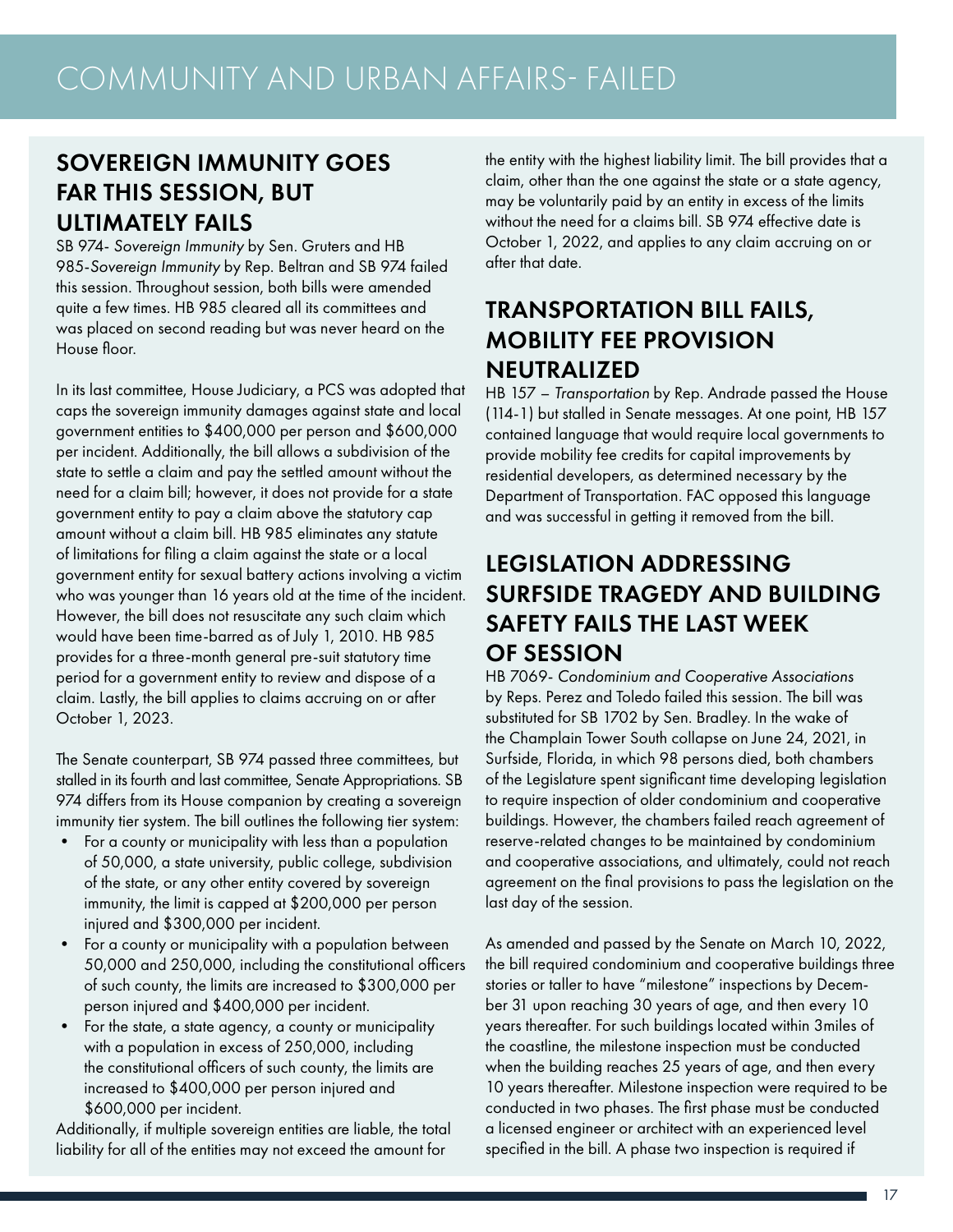substantial structural deterioration is identified during the milestone inspection.

The bill required a report of each inspection to be delivered to the condominium or cooperative association, and local building officials where the building is located. The bill species the report criteria that must be met. The association must distribute a copy of the report and summary prepared by the engineer or architect performing the inspection to each unit owner, and the report must be posted on the association's website. The bill authorized local enforcement agencies to prescribe timelines and penalties for compliance, and authorized the board of county commissioners to establish, by ordinance, timelines for commencing repairs for substantial structural deterioration but no later than 365 days after receiving the inspection report. The bill further required the Florida Building Commission to review the requirements for milestone inspection under the bill and consult with the State Fire Marshall regarding structural and life safety standards for maintaining and inspecting all types of buildings three stories or more in height, and to make recommendations to the Legislature. The commission was required to provide a written report to the Governor, the President of the Senate, and the Speaker of the House by December 31, 2022. The bill died in returning messages to the House of Representatives.

## RECALL OF COUNTY COMMISSIONER LEGISLATION FAILS

HJR 663- *Recall of County Officers and Commissioners* and HB 1399-*Recall of County Commissioners* by Rep. Williamson passed only two committees this year, one more than last year. HJR 663, the joint resolution, proposes an amendment to the State Constitution to authorize the Legislature to provide to general law for the recall of county officers and commissioners. HB 1399, the implementing bill, provides that any member of a non-charter county may be removed from office by the electors of the non-charter county. FAC recorded its opposition to the bills. The Senate companion, SJR 1004- Recall of County Officers and Commissioners and SB 1938- Recall of County Officials by Sen. Gruters never received a hearing this session.

#### "FLORIDA HOMETOWN HERO PROGRAM" FUNDED IN BUDGET WITH NO SPECIFICATIONS ON PROGRAM

SB 788- *Florida Hometown Hero Housing Program* by Sen. Hooper despite failing as a bill and dying in its last committee, Senate Appropriations, funds for a program called "Hometown Hero Housing Program" were established within the budget. Funds will be allocated from the SAIL program (State Housing

Trust Fund), \$100,000,000 of nonrecurring fund to be used by the Florida Housing Finance Corporation to establish a Florida Hometown Hero Housing Program. The "Florida Hometown Hero Housing Program," is a down payment and closing cost assistance program within the Florida Housing Finance Corporation (FHFC).

The failed bill, SB 788 included a list of eligible homebuyers within the program. Please note this list of eligibility was not included within the budget.

Eligible homebuyers are those seeking first mortgages, of limited family income, and employed as any of the following:

- A sworn law enforcement officer;
- A correctional officer or correctional probation officer;
- A 911 public safety telecommunicator;
- A firefighter;
- An educator;
- A paramedic or emergency medical technician;
- A licensed health care practitioner;
- A physician assistant or medical assistant; or
- A home health aide.

#### LEGISLATION RELATING TO CIVIL ACTIONS FOR DEPRIVATION OF RIGHTS, PRIVILEGES, OR IMMUNITIES FAILS

HB 829- *Civil Actions for Deprivation of Rights, Privileges, or Immunities* by Rep. Byrd failed this session. HB 829 passed one of four committees. The bill creates a state equivalent to a section 1983 civil cause of action with respect to some of the provisions within the State Constitution. Specifically, the bill provides that it is unlawful for a person to, under color of law, including any statute, ordinance, regulation, measure, directive, rule, enactment, order, or policy, whether written or unwritten: Promulgate or cause to be enforced any statute, ordinance, regulation, measure, directive, rule, enactment, order, or policy, whether written or unwritten, that deprives any resident of the state or other person within the state's jurisdiction of any rights, privileges, or immunities secured by article I, sections 3, 4, 5, or 8 of the State Constitution; or otherwise cause any state resident or other person within the state's jurisdiction to be subjected to the deprivation of any rights, privileges, or immunities secured by article I, sections 3, 4, 5, or 8 of the State Constitution.

A person who violates the bill's provisions is liable to the injured party in a civil action, but injunctive relief may not be granted in an action brought against a judicial officer for an act or omission taken in such officer's judicial capacity unless a declaratory decree is violated or declaratory relief is unavailable. The bill waives sovereign immunity for the state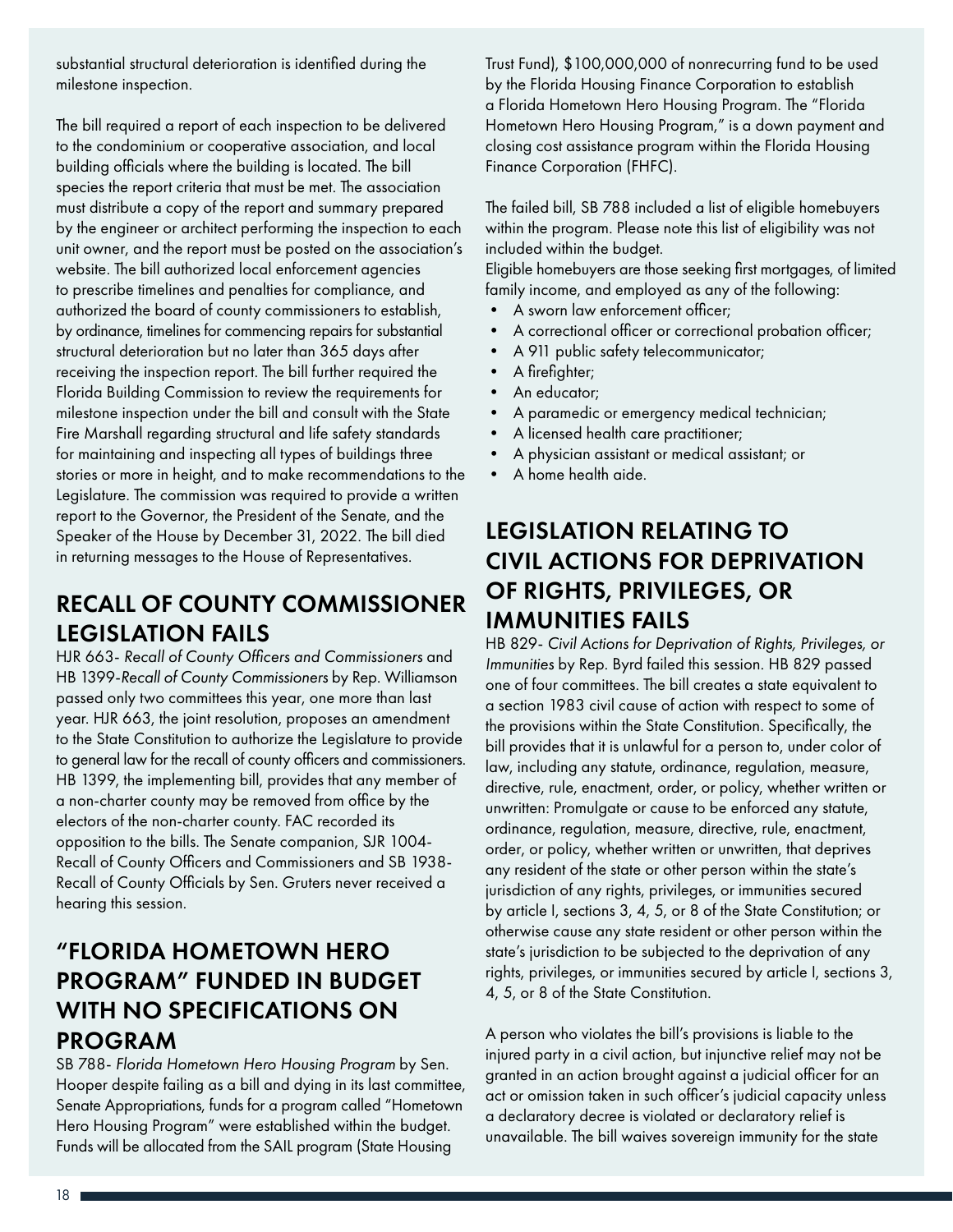and its agencies and political subdivisions for causes of action brought under the bill.

The Senate companion, SB 1342- *Civil Actions for Deprivation of Rights, Privileges, or Immunities* by Sen. Diaz, was never considered.

## BILL PROVIDING FOR AFFORDABLE HOUSING TAX CREDITS FAILS

HB 1089/SB 1924- *Affordable Housing* by Rep. Woodson and Sen. Rodriguez (A) failed this session. The bill provides tax credits to college students & recent college graduates. The bill specifies maximum amount of tax credit available in any one year, prohibits landlords from transferring tax credits except under specified conditions, authorizes DOR to adopt rules & coordinate with Shimberg Center for Affordable Housing, and requires Shimberg Center for Affordable Housing to determine certain affordable housing rental needs for certain purposes. Both bills were never heard.

### CONSTRUCTION DEFECT CLAIM LEGISLATION FAILS

HB 583/ SB 736- *Construction Defect Claims* by Rep. Yarborough and Sen. Hutson failed this session. SB 736 passed in the Senate (26-13) and in the House (86-24) with an amendment adopted, but failed in returning messages back to the Senate. In the delete-all amendment adopted by the House, the bill provides a general 7-year repose period for bringing a construction defect action based on a latent defect and also provides exceptions which result in longer repose periods for defects to the common elements and common areas of a homeowners' association, condominium association, and cooperative associations; fraudulently concealed defects; and material violations of the building code. The House amendment does not limit actions for a building code violation to material violations of the code, as the Senate bill does. Further, the House amendment provides for the repeal of chapter 558, F.S., effective July 1, 2025. This chapter provides alternative dispute resolution procedures for construction defects. Due to the differences, the bill failed the last week of session.

#### BILL REQUIRING US PRODUCED IRON AND STEEL IN PUBLIC WORKS PROJECTS MAKES GAINS IN HOUSE, FAILS IN SENATE

HB 619/SB 1336-*United States-produced Iron and Steel in Public Works Projects* by Rep. Rodriguez (Ant.) and Sen. Boyd failed this session. HB 619 passed all committees, but was never heard on the House floor, while the Senate counterpart was never heard in committee. The bill provides that a government entity entering into a contract for a public works project or for the purchase of materials for a public works project must include in the contract a requirement that any iron or steel product used in or purchased for the project be produced in the U.S, with exceptions.

## LOCAL GOVERNMENT LAND DEVELOPMENT LEGISLATION FAILS TO GAIN TRACTION

HB 739/SB 1248- *Local Government Land Development Actions* by Rep. Borrero and Sen. Gruters failed this session. The bill specifies the deficiencies a county or municipality may provide comments on regarding applications for development permits or development orders; requires local governments to adopt residential infill development standards; provides guidelines for local governments in developing residential infill development standards; requires local governments to adopt regulations to be used by applicants seeking designations as residential infill development; prohibits local government from denying applications if applicant has generally complied with regulations; requires local governments to amend their development regulations & comprehensive plans to incorporate residential infill developments as zoning classifications; specifies deficiencies over which local government may provide comments or request information on regarding applications for building permits. HB 739 passed one of three committees; SB 1248 was never heard.

### LEGISLATION REVISING THE FLORIDA BUILDING CODE FAILS

SB 626- *Standards for Buildings and Firesafety* by Sen. Wright and HB 659-*Florida Building Code and Florida Fire Prevention Code Rules* by Rep. Harding were never considered this session. The bill provides updates to the Florida Building Code. The Florida Fire Prevention Code may take effect no sooner than 6 months after the latest occurrences of the publication of the updated Florida Building Code pursuant to s.553.73, F.S. and approval by the Building Commission of energy rating software, or the publication of the updated Florida Fire Prevention Code.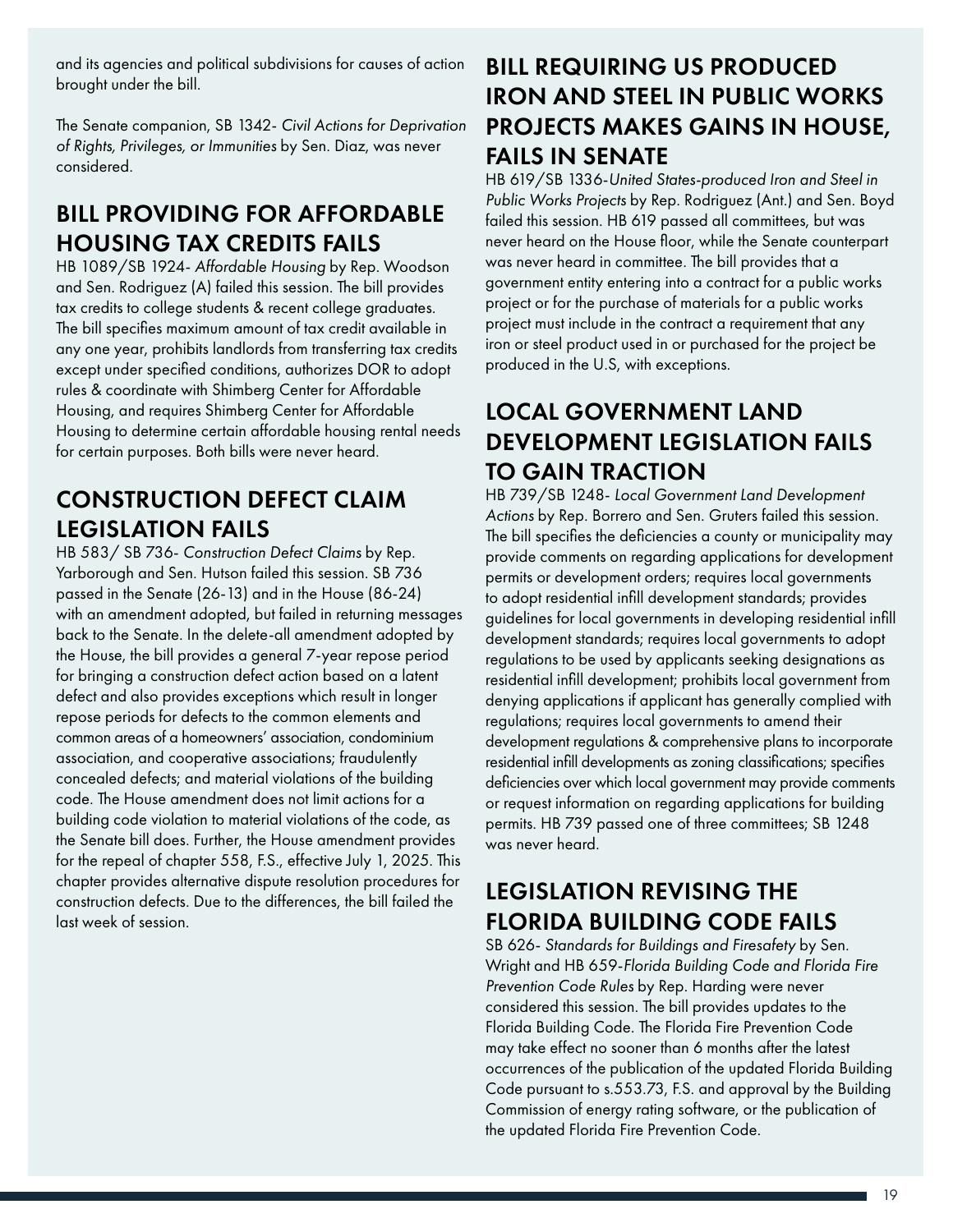#### VACATION AND TIMESHARE PLANS LEGISLATION FAILS

HB 575/SB 1216- *Vacation and Timeshare Plans* by Rep. McClain and Sen. Hutson failed this session. HB 575 passed two of three committees; while SB 1216 passed one of three committees. The bill revises provisions relating to vacation & timeshare plans, including the creation of timeshare estates; public offering statements; delivery methods, including electronically; incidental benefits; cancellation rights of purchaser; termination of timeshare plans, termination trustees, & disputes relating to distribution of funds after termination; electronic meetings; emergency powers of managing entity or board of administration for owners' association; multisite timeshare plans; and trustee foreclosures of assessment & mortgage liens.

### BILL CREATING COMMUNITY ASSOCIATION DATABASES FAILS

HB 329- *Community Association Databases* by Rep. Duran and SB 642-*Community Associations* by Sen. Rodriguez (A) was never heard this session. The bill directs the Division of Florida Condominiums, Timeshares, and Mobile Homes to create, maintain, and annually update a condominium association database by January 1, 2023. Additionally, directs the Division of Florida Condominiums, Timeshares, and Mobile Homes to create, maintain, and annually update a homeowners' association database by January 1, 2025. Both databases must include: the name, email address, and phone number of each board member, community association manager or community association management company; and a copy of the association's governing documents, annual budget, reserve study, and inspection report. SB 642 directs a condominium association database by January 1, 2024, and a homeowners' association database by January 1, 2026. Also, includes an indication of whether or not the association is self-managed.

#### FLORIDA BUILDING COMMISSION LEGISLATION FAILS

HB 771/SB 1604 - *Powers of the Florida Building Commission* by Rep. Andrade and Sen. Perry failed this session. The bill requires the Commission to develop uniform standards for the maintenance and periodic inspection of existing building structures and facilities across the state. The standards must be based on the Florida Building Code. Lastly, the commission may provide by rule for local maintenance and inspection programs that deviate from the statewide standards. Neither bill was heard this session.

#### AEROSPACE LEGISLATION FAILS

HB 65/SB 1466- *Aerospace Commerce* by Rep. Sirois and Sen. Wright were never considered this session. The bill exempts a spaceport user approved for the Zero G, Zero Fee program from any fees or charges that apply to cargo while transporting a space vehicle, launch equipment, or recovery equipment. The bill creates the Zero G, Zero Fee program for the purpose of granting tax exemptions for the sale, rental, storage, use, or consumption of certain aerospace materials and consumables by spaceport users and outlines how Space Florida will determine the eligibility of the program. Lastly, the bill requires the Secretary of Business and Professional Regulation to recommend to the Legislature elimination of certain aerospace industry rules or regulations that are detrimental to the commercial aerospace industry.

## LEGISLATION REPEALING RENT CONTROL MEASURES FAILS

SB 580/HB 6017- *Rent Control Measures* by Sen. Torres, Jr. and Rep. Eskamani failed. The bill deletes requirements for the termination, expiration, extension, and renewal of local governmental rent control measures. Additionally, the bill deletes the provision that any ordinance that imposes a rent control will terminate and expire within one year and cannot be extended or renewed unless a new measure is adopted. Neither bill was heard.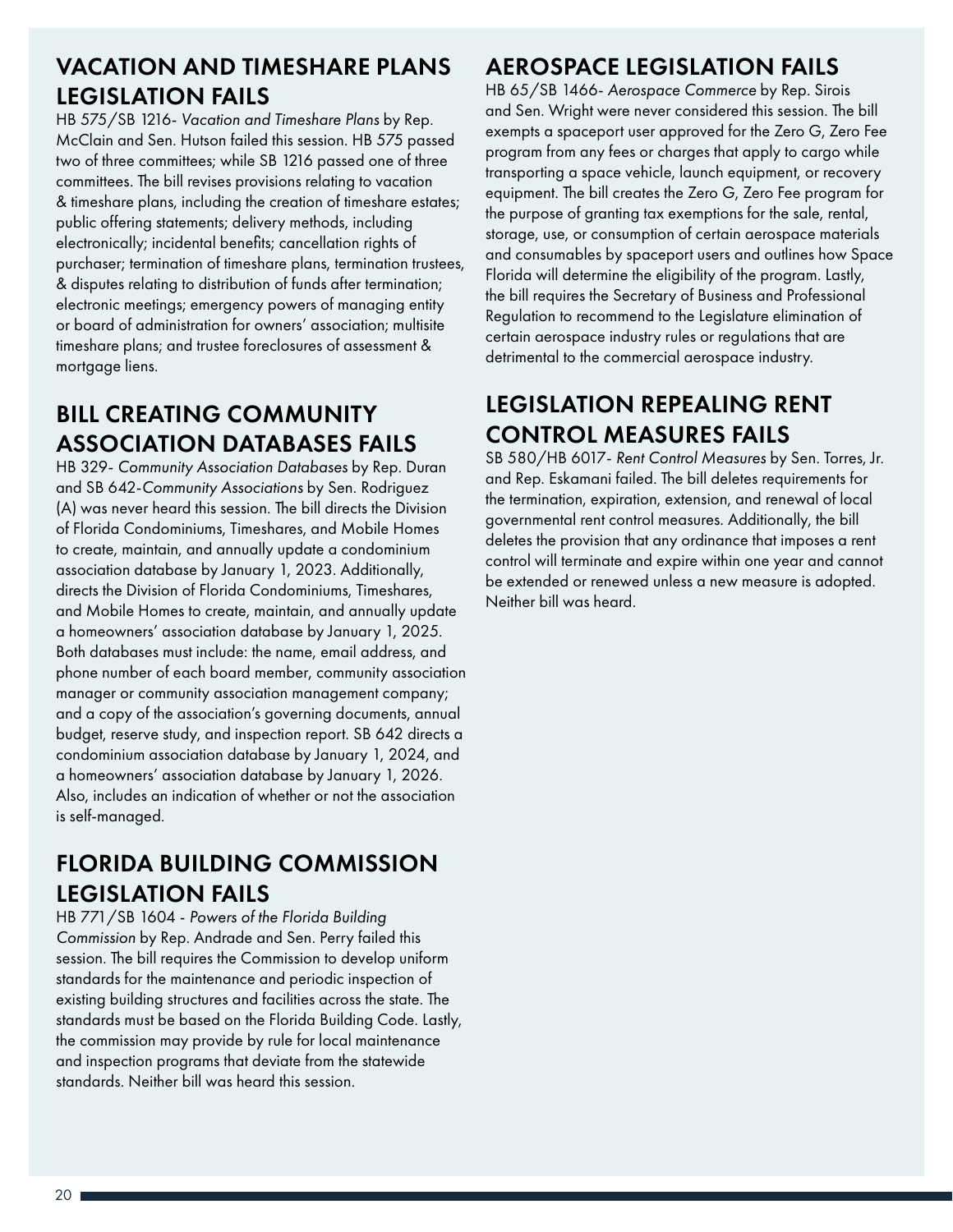#### BILLS TO IMPROVE VESSEL ANCHORING PASS

SB 1432 - *Vessel Anchoring* by Sen. Rodriguez (A) passed unanimously (38-0). The bill was substituted with HB 1065 by Rep. Mooney, Jr. The bill specifies that approved and permitted moorings or mooring fields in Monroe County have a 10-year limit on general tenancies and that a sovereign submerged land or other proprietary lease may not prohibit a vessel from an approved and permitted mooring or mooring field or limit the tenancy of a vessel because it is an established domicile or primary residence. SB 1432 clarifies requirements related to the designation of Monroe County as an anchoring limitation area and requires each vessel anchored on state waters within 10 nautical miles of a public mooring field or a designated anchoring area to pull anchor, move from its location using its propulsion system, and re-anchor in a new location no less than once every 90 days. The bill specifies that these requirements do not apply to vessels moored to approved and permitted moorings. Additionally, until at least 100 new moorings are available for public use within one mile of Key West Bight City Dock, these requirements do not apply to live-aboard vessels on state waters within Monroe County. Requires certain vessels within Monroe County on state waters that are equipped with a marine sanitation device to maintain a record of the date and location of each pump-out of the device, which must occur every 30 days.

#### GOLF COURSE BEST MANAGEMENT PRACTICES CERTIFICATION PASSES

HB 967- *Golf Course Best Management Practices Certification* by Rep. Truenow passed nearly unanimously (112-1). The bill was substituted for SB 1556- *Golf Course Best Management Practices Certification* by Sen. Gruters. The bill directs the turfgrass science program at the University of Florida Institute of Food and Agricultural Sciences (UF/IFAS) in coordination with the Department of Environmental Protection (DEP) to administer a golf course BMPs certification to ensure compliance with fertilizer BMPs. The bill requires the UF/IFAS, in cooperation with the DEP, to provide training and testing certification programs. The bill requires an applicant for certification to submit a copy of the training certificate. Recertification is available when the certificate expires, for which the bill requires eight classroom hours of continuing education. The bill exempts a person certified in golf course BMPs from additional local training and local ordinances relating to water and fertilizer use blackout periods and

restrictions, unless a state of emergency is declared. Those certified under the program must continue to coordinate with the local government to ensure the BMPs adhere to local rules.

## BILL TO PROMOTE FLOATING SOLAR FACILITIES PASSES UNANIMOUSLY

HB 1411 - *Floating Solar Facilities* by Rep. Avila passed unanimously (112-0) this Session. The bill was substituted for its Senate companion, SB 1338 by Sen. Diaz, which also passed unanimously (39-0). The bill promotes the use of floating solar facilities by requiring each local government to allow these facilities as a permitted use under certain conditions and amend its land development regulations to promote the use of floating solar. Under the bill, counties and municipalities may adopt ordinances specifying buffer and landscaping requirements for floating solar facilities, however, such requirements may not exceed the requirements for similar uses involving the construction of other solar facilities that are permitted uses in agricultural land use categories and zoning districts. The bill states that a floating solar facility may not be constructed in an Everglades Agricultural Area reservoir project if the local governments involved with the project determine that the facility will have a negative impact on that project. Under the bill, the Office of Energy within the Department of Agriculture and Consumer Services is tasked with submitting recommendations to the Legislature to provide a regulatory framework to private and public sector entities that implement floating solar facilities.

#### LEGISLATION FOR CRITICAL WETLANDS PASSES

SB 882 - *Inventories of Critical Wetlands* by Sen. Brodeur passed unanimously (38-0). The bill was substituted for HB 761 by Rep. Truenow. The bill requires each water management district governing board, in cooperation with local governments, to develop a list of critical wetlands for acquisition using funds from Land Acquisition Trust Fund. The board shall consider the following criteria in designating a wetland for inclusion on the list: The ecological value of the wetland, the effects of water quality and flood mitigation, the ecosystem restoration value, and the inherent susceptibility of the wetland to development.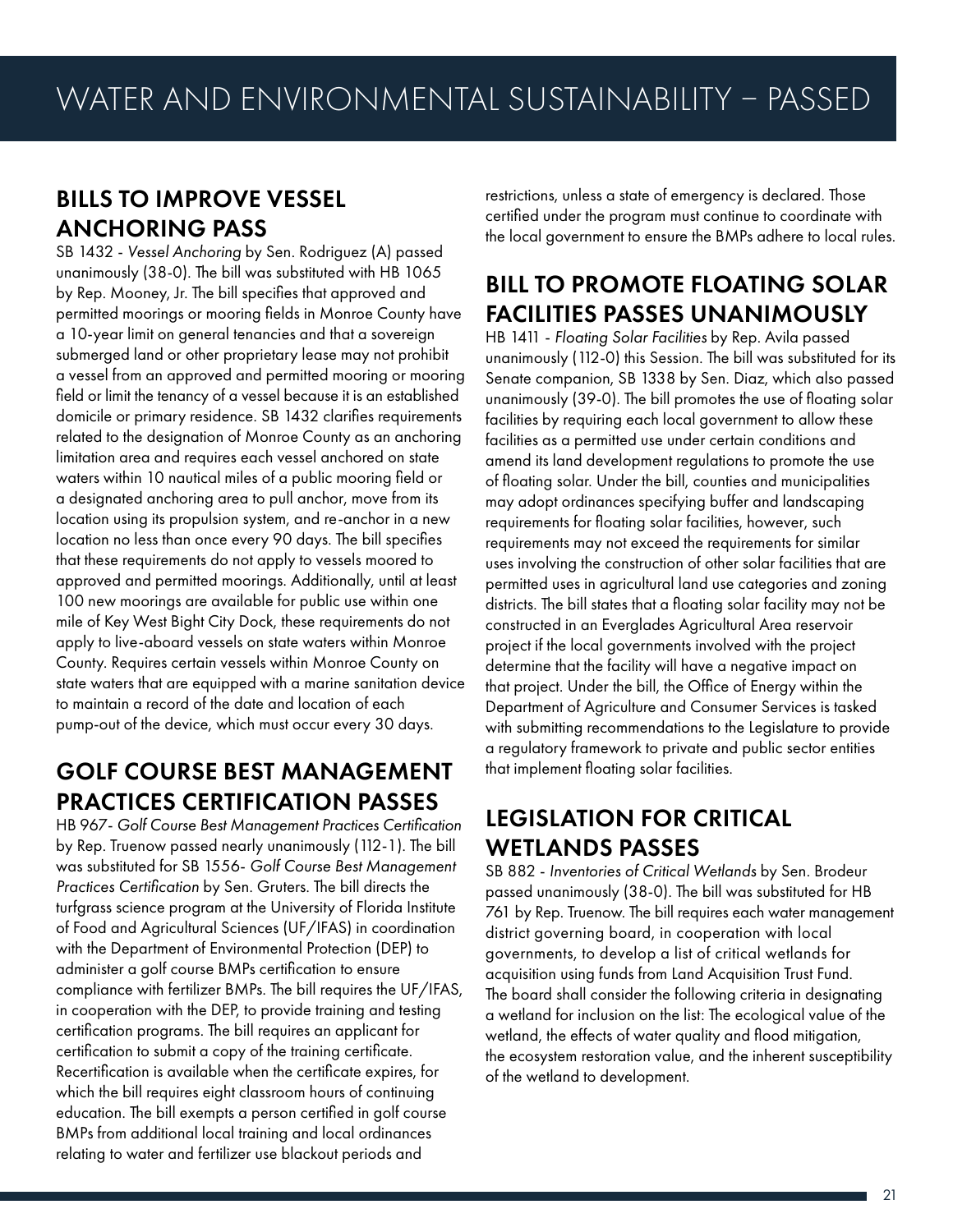#### PFAS TASK FORCE PASSES

HB 1475 - *Cleanup of Perfluoroalkyl and Polyfluoroalkyl Substances* by Rep. McClure passed unanimously (111-0). The bill was substituted for SB 7012 by Environment and Natural Resources Committee. The bill directs DEP to adopt by rule statewide cleanup levels for PFAS in drinking water, groundwater, and soil using criteria set forth in s. 376.30701, if the EPA does not finalize standards for PFAS in drinking water, groundwater, and soil by January 1, 2025. The rules for statewide cleanup target levels will not take effect until ratified by the Legislature. The bill specifies that a *governmental entity or private water supplier* may not be subject to any administrative or judicial action under chapter 376 until the department's rule for a particular PFAS constituent is ratified by the Legislature. A comparable bill, HB 1151 by Rep. Sirois was not heard this session. SB 1418 by Senator Albritton also contained similar provisions.

#### LEGISLATION FOR PRIVATE PROVIDER INSPECTIONS PASSES WITH WIDE SUPPORT

SB 856 - *Private Provider Inspections of Onsite Sewage Treatment and Disposal Systems* by Sen. Brodeur passed unanimously (37-0). The bill was substituted for HB 309 by Rep. Fetterhoff. The bill authorizes private provider inspections of onsite sewage treatment and disposal systems under certain conditions. The bill prohibits the Department of Environmental Protection from charging certain inspection and permit fees. It specifies requirements for private providers and onsite sewage treatment and disposal system owners and authorized contractors. Further, the bill revises the list of authorized providers to perform onsite sewage treatment and disposal system evaluations. It authorizes the department to audit the performance of inspections. Additionally, it amends the acknowledgment form from the owner, such that the owner also acknowledges that in the event the onsite sewage treatment and disposal system (OSTDS) does not comply with applicable rules and law, the owner will be responsible for remediating the system in accordance with existing law. Lastly, it provides that the department may audit up to 25 percent of private providers each year to ensure the accurate performance of OSTDSs.

### FISH AND WILDLIFE CONSERVATION COMMISSION REVISIONS PASS

SB 494 - *Fish and Wildlife Conservation Commission* by Sen. Hutson passed unanimously (116-0). The bill was amended several times throughout committee stops and is substituted for HB 323 by Rep. Sirois. The bill revises laws administered by the Fish and Wildlife Conservation Commission (FWC) and other law enforcement entities. The bill amends the Florida Forever Act to require each lead land managing agency, in

consultation with FWC, to consider the feasibility of using a portion of state lands as a gopher tortoise recipient site for all state lands under the management of the agency that are greater than 40 contiguous acres. The bill directs FWC to improve the public and private gopher tortoise recipient site application review process by December 31, 2022. It directs FWC to encourage the establishment of new recipient sites and update its permitting systems by October 31, 2023. The bill requires FWC to submit a report to the President of the Senate and the Speaker of the House of Representatives regarding gopher tortoise recipient sites by February 1, 2023. The bill specifies that a vessel is at risk of becoming derelict if it is tied to an unlawful or unpermitted mooring or other structure. The bill specifies the circumstances in which law enforcement may destroy or dispose of a vessel and places liability for costs of vessel removal, storage, destruction, and disposition on the owner or responsible party after notice is given. The bill specifies that a certificate of title may not be issued for a public nuisance vessel. It adds public nuisance vessels to the definition of abandoned property. The bill authorizes operation of human-powered vessels in the marked channel of the Florida Intracoastal Waterway for specified reasons. It specifies that a local government cannot create a public bathing beach or swim area in the marked channel of the Florida Intracoastal Waterway or within 100 feet of the marked channel. Lastly, the bill authorizes FWC law enforcement officers to use drones to manage and eradicate invasive plants or animals on public lands and to suppress and mitigate wildfire threats.

#### RESTRICTIONS FOR TEMPORARY UNDERGROUND POWER PANELS PASSES

HB 481- *Temporary Underground Power Panels* by Rep. Duggan passed unanimously (115-0). The bill was substituted for SB 1332 by Sen. Wright. The bill prohibits counties and municipalities from enacting ordinances, regulations, or policies that prevent certain electric utilities from installing temporary underground power panels if the panel meets the requirements of Article 590 of the National Electrical Code (2020). Additionally, it prevents counties and municipalities from requiring permanent inspections after a temporary inspection has been conducted.

## WATER QUALITY ENHANCEMENT BILLS PASS

HB 965- *Environmental Management* by Rep. Truenow passed unanimously (107-0). The bill was substituted for SB 1426 by Sen. Burgess. The bill authorizes the creation of water quality enhancement areas (WQEAs). In addition, it requires the construction, operation, management, and maintenance of a WQEA be approved through the ERP permitting process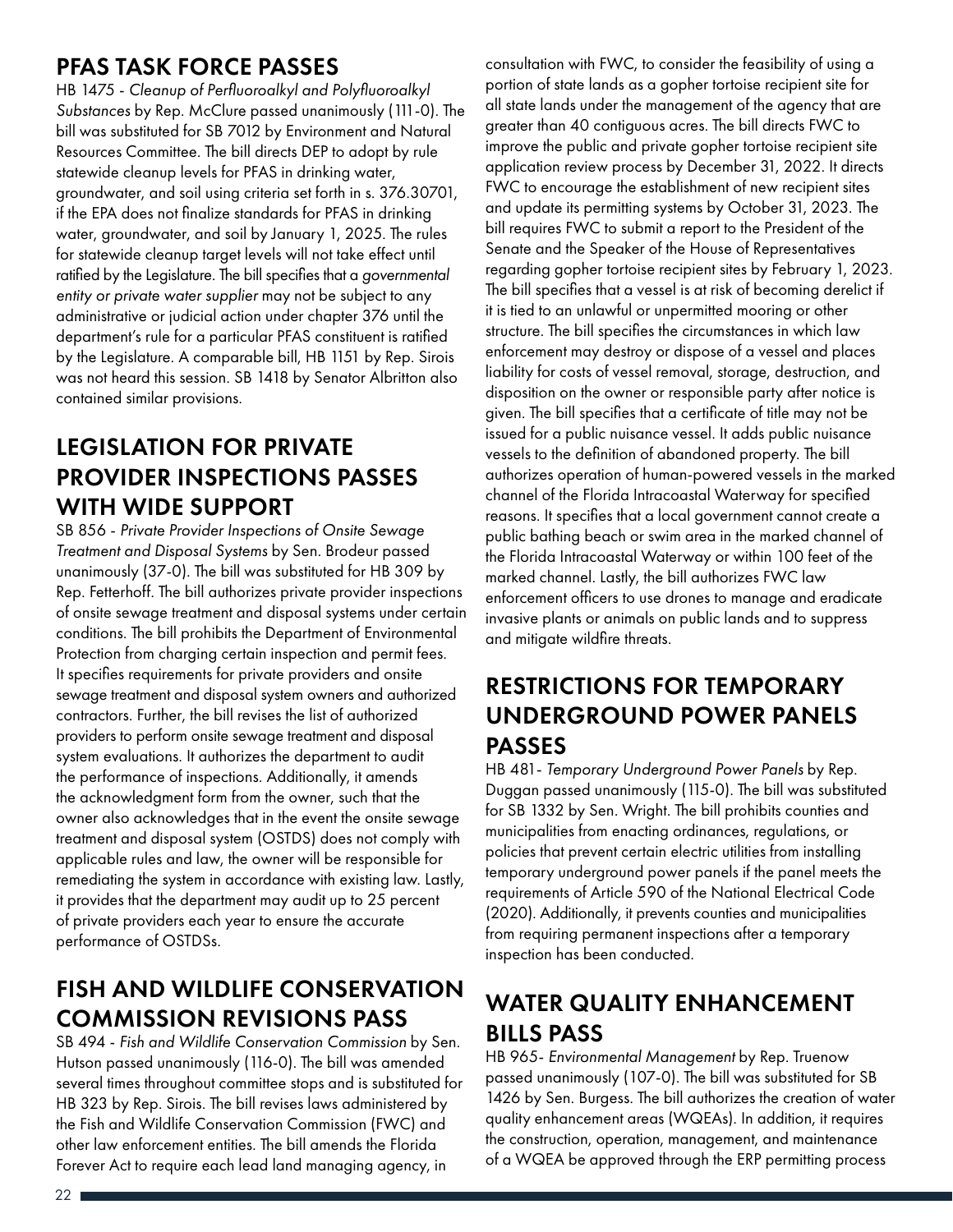and requires a WQEA to address the contributions of pollutants or constituents within a specific area determined by DEP that does not meet state water quality criteria. To obtain a WQEA permit, the bill requires an applicant to provide certain reasonable assurances about the proposed WQEA and to propose a performance and success criteria monitoring and verification plan. The bill also requires that the WQEA permit provide for the assessment, valuation, and award of credits based on units of pollutants removed. The bill specifies that a WQEA may only provide enhancement credits in an enhancement service area determined by DEP and specifies that enhancement credits may only be sold to governmental entities. The bill requires DEP or the water management districts to authorize the sale and use of enhancement credits to address adverse water quality impacts of permitted activities or to assist governmental entities seeking to meet certain required reductions assigned in a BMAP or Reasonable Assurance Plan. The bill specifies that whether or not a dwelling is owner occupied is not an eligibility criterion for a developer or homebuilder to receive density or intensity bonuses for implementing graywater technologies.

#### BILLS TO IMPROVE STATE RESILIENCY PASS

HB 7053- *Statewide Flooding and Sea Level Rise Resilience* by the Environment, Agriculture, & Flooding Subcommittee passed (114-1). The bill was substituted for SB 1940 by Rep. Brodeur. FAC waived in support of the bill throughout the committee meetings.

The bill establishes the Statewide Office of Resilience within the Executive Office of the Governor, providing the appointment of a Chief Resilience Officer. The bill requires the Department of Transportation (DOT) to develop a resilience action plan for the State Highway System. Additionally, the bill identifies goals of the action plan and requires it to include certain components. It also requires DOT to submit the action plan to the Governor and the Legislature by June 20, 2023, and a status report every third year on June 30 thereafter. The bill requires the Florida Flood Hub for Applied Research and Innovation to provide certain data to counties and municipalities for vulnerability assessments. Additionally, the bill:

- Authorizes the use of Resilient Florida Grant Program funds to fund preconstruction activities for Statewide Flooding and Sea-Level Rise Resilience Plan (Plan) projects in municipalities and counties meeting certain population thresholds, but not for projects that adapt critical assets to flooding and sea-level rise
- Pushes back by one year (to 2023 and 2024, respectively) the dates by which the Comprehensive Statewide Flood Vulnerability and Sea-Level Rise Data Set and the Assessment must be completed
- Revises the \$100 million cap on funding proposed for each year of the Plan to a minimum threshold of \$100 million.
- The bill establishes the responsibilities of the state Chief Resilience Officer, including:
- To work with federal, state, regional, and local governmental entities, and nongovernmental entities to align flood resilience and mitigation priorities.
- Collaborate with the Florida Flood Hub for Applied Research and Innovation and other appropriate entities to provide technical guidance to state agencies, as well as local and regional governmental entities, to incorporate future standards and projections regarding flooding, including sea level rise projections, into future state projects, plans, and programs.
- Engage with state agencies and water management districts to innovate processes, programs, decision frameworks, and reporting mechanisms intended to bolster flood resilience and mitigation activities.
- All state and local governmental entities are authorized and directed to assist the Chief Resilience Officer to the extent such assistance is consistent with law and budgetary constraints.

#### WASTE-TO-ENERGY GRANT PROGRAM PASSES

SB 1764- *Municipal Solid Waste-to-Energy Program* by Sen. Albritton passed. The bill was substituted for HB 1419 by Rep. Mariano (110-8.) The bill creates the Municipal Solid Waste-to-Energy Program, within the Department of Agriculture and Consumer Services, (DACS) comprised of a financial assistance grant program and an incentive grant program, subject to appropriation. The purpose of the program is to provide financial assistance grants and incentive grants to municipal solid waste-to-energy (MSWE) facilities to incentivize the production and sale of energy and reduce waste in landfills. The bill establishes the rate for DACS to distribute funds at a rate of 2cents/kw/hour. The bill appropriates \$159,816 from the General Revenue Fund to the DACS to implement and administer the grant program. The bill prohibits funds awarded under the grant program from being used to promote, establish, or convert a residential collection system that does not provide for the separate collection of residential solid waste from recovered materials that have recycling potential, such as metal, paper, glass, plastic, textile, or rubber materials.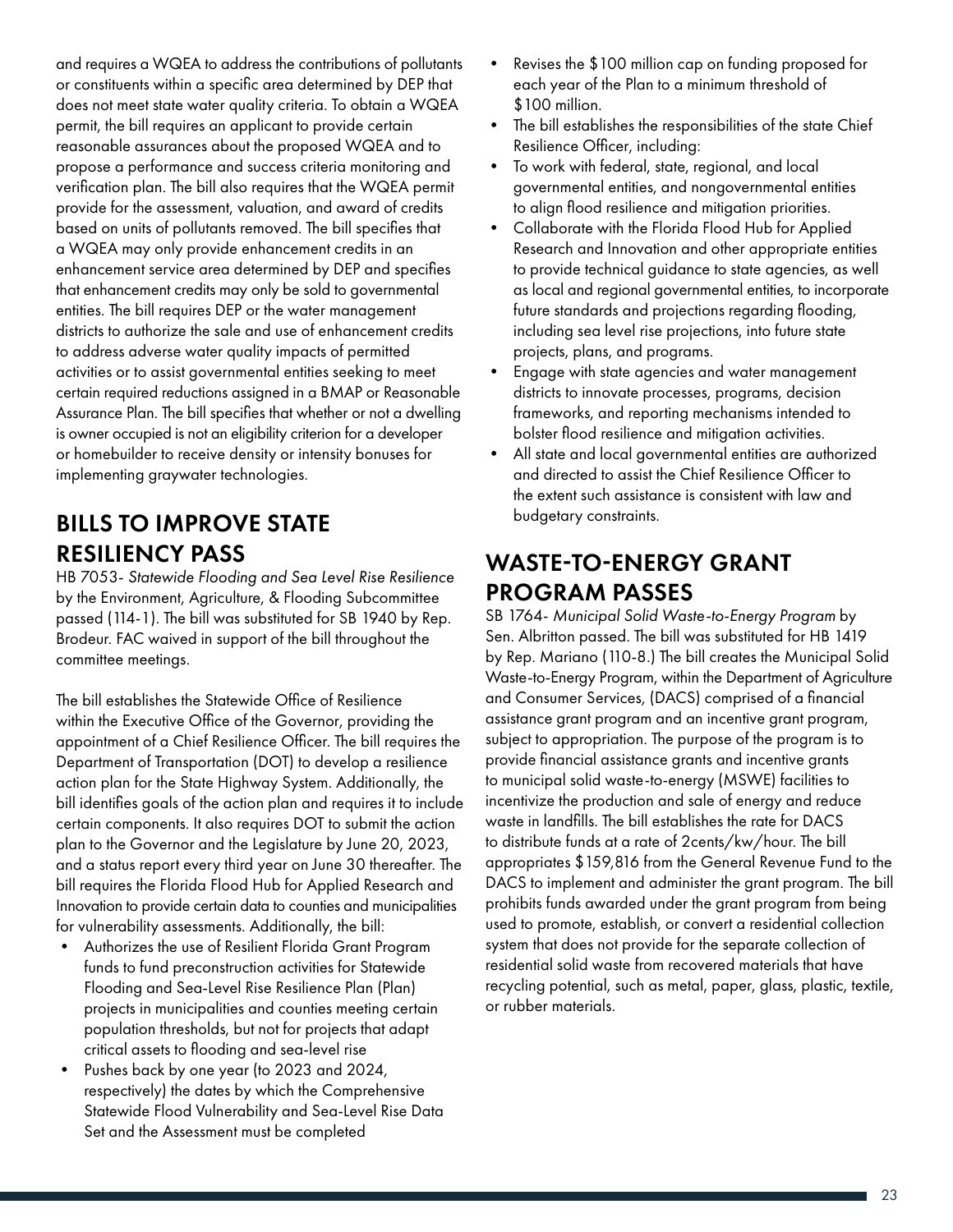#### LEGISLATION FOR RENEWABLE ENERGY GOALS FAILS

HB 81/ SB 366- *State Renewable Energy Goals* by Rep. Eskamani and Sen. Berman were not heard this session. The bill prohibits drilling or exploration for, or production of, oil, gas, or other petroleum products and permitting and construction of certain related structures. The bill requires statewide renewable energy electricity and carbon emission reductions by specified dates. Directs the Office of Energy within DACS to develop a unified statewide plan. Additionally, the bill requires state and public entities to cooperate as requested and provides plan requirements. Requires the Office to submit plan and updates to Governor and Legislature. Creates Renewable Energy Advisory Committee within Office of Energy and directs Commissioner of Agriculture to submit specified annual report to Legislature.

### ENERGY CREDIT LEGISLATION FAILS

HB 491/SB 548 – *Energy* by Rep. Skidmore and Sen. Polsky were not heard this session. The bill establishes a tax credit for electricity produced from a renewable energy source located on an operational farm in Florida. Authorizes the Board of Trustees of the Internal Improvement Trust Fund to lease manmade stormwater management systems for floating solar energy systems. Requires the Public Service Commission, in consultation with the Department of Agriculture and Consumer Services and the Department of Environmental Protection, to adopt rules for a renewable and energy efficiency portfolio standard. Establishes the Residential Energy Efficiency Upgrades Program within the Department of Agriculture and Consumer Services for a specified purpose. The sum of \$250,000 in nonrecurring funds is appropriated from the General Revenue Fund to the Office of Energy within the Department of Agriculture and Consumer Services.

#### LEGISLATION FOR THE PACE PROGRAM FAILS IN BOTH **CHAMBERS**

HB *101-Improvements to Real Property* by Rep. Fine passed three committees, but stalled in its last, House Commerce. The bill refers to the creation of the Resiliency Energy Environment Florida program, otherwise known as property assessed clean energy (PACE) programs. Authorizes certain notices of lien to be recorded in public records of specified counties. The

bill revises types of items which local government or program administrator must reasonably determine before entering into assessment financing agreements with residential and nonresidential real property owners. The bill provides additional requirements to be met by program administrators when administering REEF program for qualifying improvements on residential real properties. The bill provides general, marketing, and communications guidelines to be used by program administrators dealing with certain contractors. The bill prohibits contractors from taking certain actions related to pricing of qualifying improvements. Lastly, the bill requires program administrators to appropriately develop and implement procedures to handle complaints and monitor contractors. The language of the bill adds more transparency and consumer protections. A comparable bill, SB 228 - Resiliency Energy Environment Florida Program by Sen. Rodriguez (A), cleared all of its committees, and was placed on second reading but never heard on the Senate floor. The bill substantially amends the Property Assessed Clean Energy program, which allows property owners to make qualifying improvements to real property and finance the cost through annual non-ad valorem tax assessments. Qualifying improvements are those that enhance energy efficiency, renewable energy, and wind resistance. The bill names the program the Resiliency Energy Environment Florida program and enhances protections for consumers entering into PACE contracts. The bill further allows governmental leased property to qualify for the program. Allows the use of third parties to determine the fair market value of real property for the purpose of establishing REEF loan limits.

#### RENEWABLE ENERGY EFFORTS FAIL

SB 182- *Renewable Energy* by Sen. Brandes was not heard this session. The bill authorizes owners of commercial, industrial businesses, or third parties contracted by such owners, to install, maintain, and operate a renewable energy source device. The device can be on or about the structure in which the business operates or on a property that the business owns or leases. The bill authorizes owners or contracted third parties to sell electricity generated from the device to certain businesses regardless of whether the device is in a utility's service territory. The sale of electricity produced by such devices from regulation is exempted. Customers can challenge any cost recovered and receive refunds if successful. The Florida Public Service Commission is assigned to adopt rules.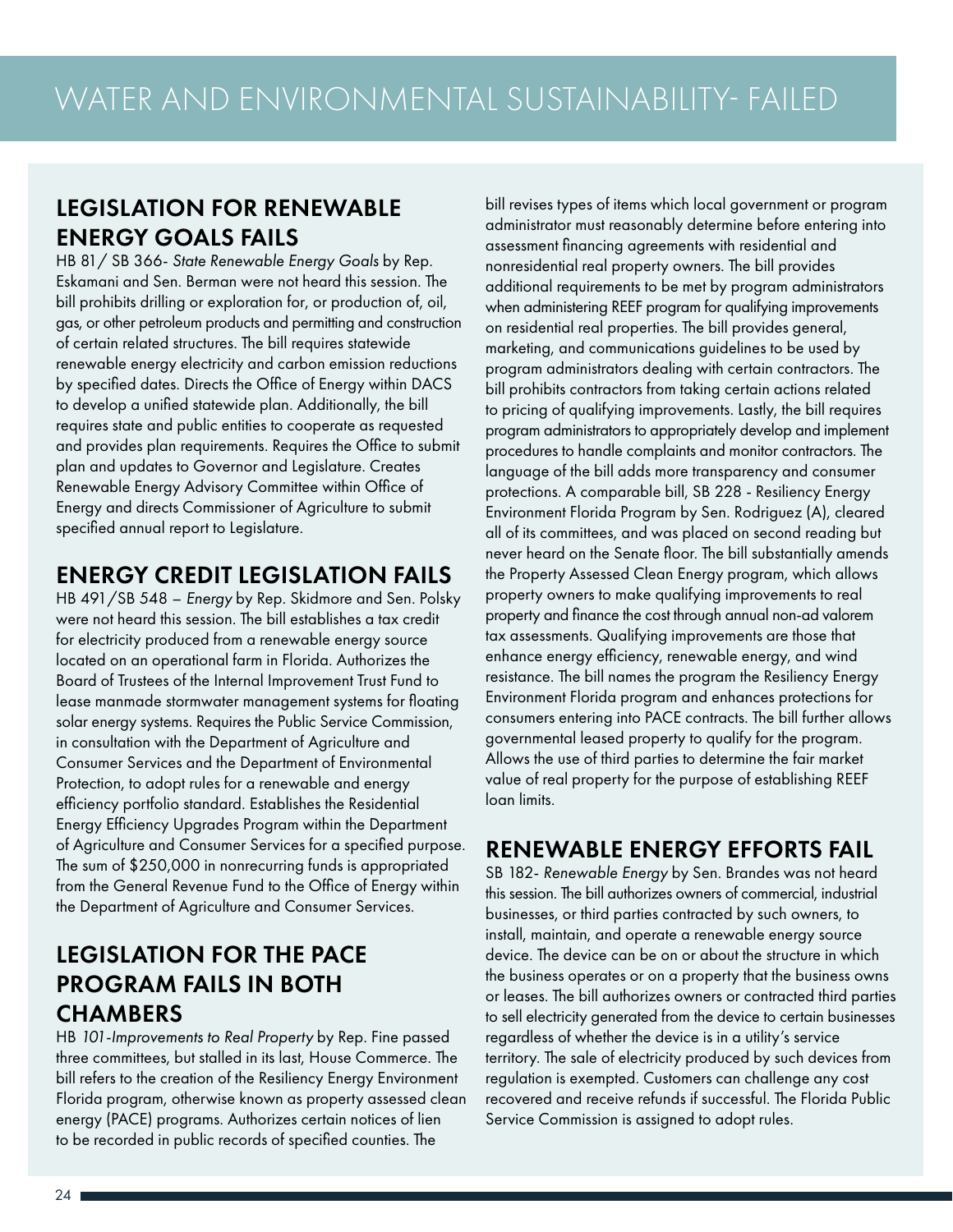#### WATER RESOURCES MANAGEMENT BILLS FAIL

SB 198 – *Water Resources Management* by Sen. Rodriguez (A) passed its first committee, Environment & Natural Resources, however, stalled in Senate Community Affairs. The bill authorizes the Board of Trustees of the Internal Improvement Trust Fund to establish seagrass mitigation banks under certain conditions. Ensures the preservation and regeneration of seagrass and offsets the unavoidable impacts of projects when seagrass mitigation banks meet the public interest criteria. An amendment was adopted, directing DEP to adopt and modify rules to ensure that required financial assurances are equivalent and sufficient to provide for the long-term management of mitigation. The bill also revises existing law to require only a one-time registration of certain floating vessel platforms to ensure compliance with listed exemption criteria or with local electrical or plumbing codes that are no more stringent than the exemption criteria. A comparable bill, HB 349 – *Water Resources Management* by Rep. Sirois was also stalled in its second committee, Agriculture & Natural Resources Appropriations. The bill authorizes Board of Trustees of Internal Improvement Trust Fund to grant easements on sovereignty submerged lands for specified mitigation banks. The bill directs DEP (Department of Environmental Protection) to create and modify specified rules, exempting certain docks on recorded easements from certain permit and verification requirements. It grants certain docks authorization to use submerged lands upon approval of board.

#### SANITARY SEWER INSPECTION PROGRAMS STALL IN THE SENATE AND FAIL IN THE HOUSE

HB 303/ SB 608 - *Sanitary Sewer Lateral Inspection Programs* by Rep. Truenow and Sen. Brodeur failed this session. The House version was not heard, however, the Senate bill cleared two committees before stalling in House Appropriations. The bill authorizes counties and municipalities to access sanitary sewer laterals within their jurisdiction for specified purposes. The bill requires counties and municipalities to notify private property owners within 14 days if county or municipality intends to access owner's sanitary sewer lateral. Counties and municipalities that establish programs are legally and financially responsible for all work done, including repair work. It provides requirements for any repair work done to a sanitary sewer lateral. The bill requires counties and municipalities that establish programs to consider economical methods for counties and municipalities. The bill authorizes programs established by county or municipality to use state or local funds allocated for environmental preservation or protection of water quality. Lastly, the bill defines the term "continuous monolithic pipe system" as a pipe system with no

joints or seams, including all points where it connects to the structure, the mainline, and the cleanout.

## BILLS TO EXPAND PUBLIC HEALTH ADVISORIES FAIL

HB 393- *Public Bathing Places* by Rep. Hinson was not heard this Session. SB 604 - *The Safe Waterways Act* by Sen. Berman was heard once but stalled at its second committee, Senate Community Affairs. The bill revises the definition of term "public bathing place." The bill requires the Department of Health (DOH) to adopt and enforce certain rules and to issue health advisories under certain circumstances. DOH must notify a municipality or county if a health advisory is issued against swimming in public bathing places based on elevated bacteria levels. DOH shall monitor and arrange for certain signage to be posted around public bathing that have elevated levels of specified bacteria. The bill authorizes DOH to coordinate with DEP & FWCC to implement signage requirements.

## BILLS TO ADDRESS CLEANUP OF WATER BODIES FAIL

HB 421/SB 834- *Long-term Cleanup of Water Bodies/ Long-term Cleanup of Harmful Algal Blooms* by Rep. Truenow and Sen. Brodeur failed. The House bill cleared two committees and stalled in House State Affairs. The Senate bill stalled in the Appropriations Subcommittee on Agriculture, Environment, and General Government. The bills, known as the "Implementation of Long-term Solutions for Cleaning Florida's Water Bodies Act", require the Department of Environmental Protection to acquire innovative technologies to physically remove harmful algal blooms, toxins, algae, and nutrients from water across the state through pilot programs.

### BILLS TO LIMIT GREENHOUSE GAS EMISSIONS FAIL

HB 463/ SB 380 - *Greenhouse Gas Emissions* by Rep. Rodriguez (A) and Sen. Melo were not heard this session. The bill defines the term "greenhouse gas" as carbon dioxide, methane, nitrous oxide, sulfur hexafluoride, hydrofluorocarbon, and perfluorocarbon. The bill prohibits the adoption or enforcement of certain state and regional programs to regulate greenhouse gas emissions without specific legislative authorization.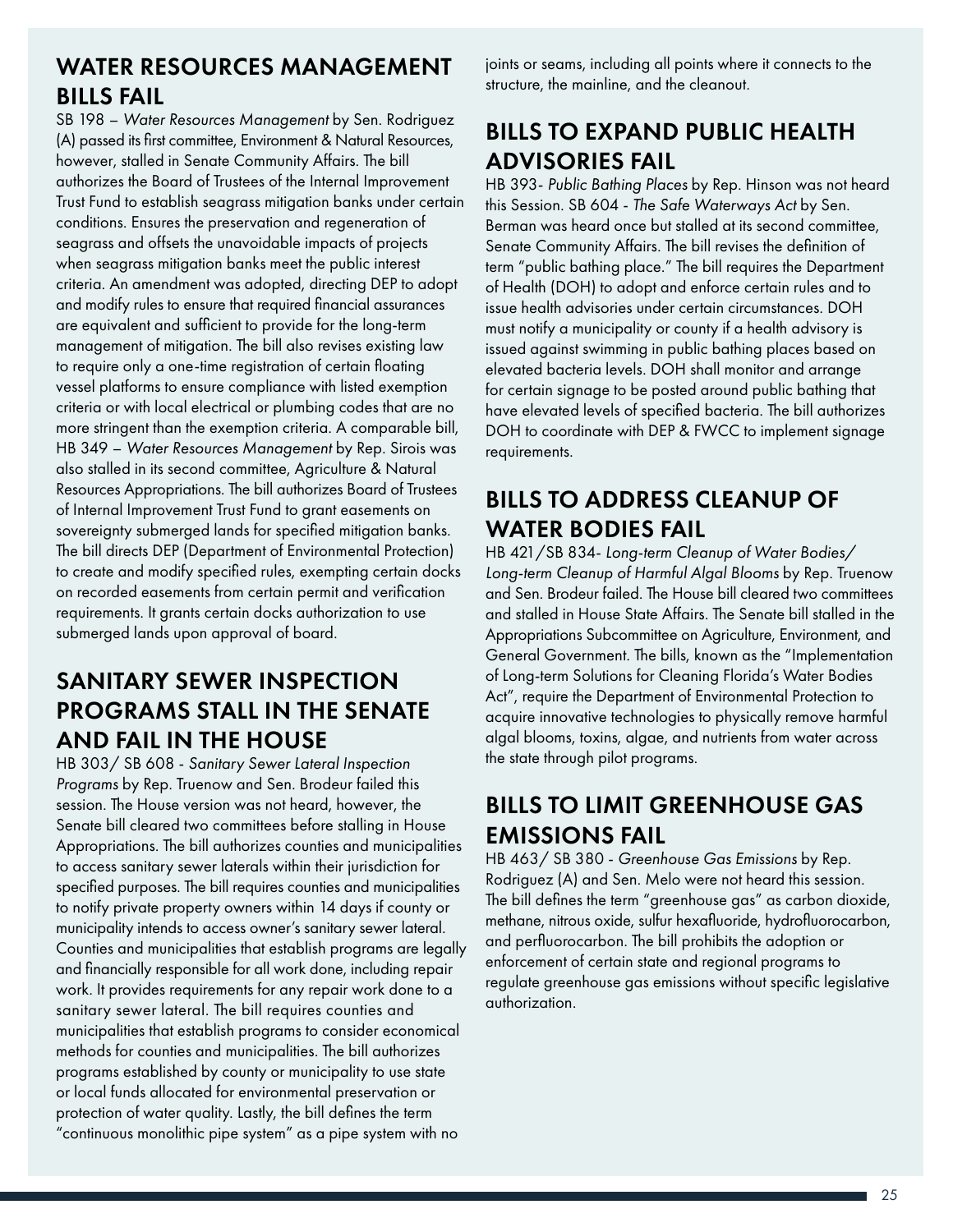#### BILLS TO IMPLEMENT BOTTLED WATER EXCISE TAXES FAIL

HB 473/ SB 798-*Bottled Water Excise Tax* by Rep. Casello and Sen. Taddeo were not heard this session. The bill imposes an excise tax on bottled water operators, specifying the tax rate and trust fund for tax proceeds. Additionally, the bill specifies procedures for bottled water operators related to tax payments. Authorizes Department of Revenue (DOR) to settle or compromise taxes. The bill explains DOR's authority to inspect books, records, and papers, as well as issue subpoenas and apply for certain judicial orders. The bill provides procedures for conducting audits and claiming refunds. Additionally, the bill states that taxes due remain lien on certain property and requires that suits brought by DOR for violations be brought in circuit court. The bill requires local governments to cooperate with the department and furnish information without cost to the DOR.

#### LEGISLATION FOR MUNICIPAL WATER AND SEWER UTILITY RATES FAILS

HB 515/ SB 886 - *Municipal Water and Sewer Utility Rates*  by Rep. Robinson and Sen. Jones were not heard. The bill requires a municipality to charge customers receiving its utility services in another municipality the same rates, fees, and charges as it charges consumers within its municipal boundaries under certain circumstances.

#### LEGISLATION FOR THE BLUE-GREEN ALGAE TASK FORCE FAILS

HB 561/ SB 832- *Implementation of the Recommendations of the Blue-Green Algae Task Force* by Rep. Goff-Marcil and Sen. Stewart failed. The House bill was not heard this Session. The Senate bill made it to its last Committee, Senate Appropriations, and then stalled. The bill implements the remaining recommendations received from the Blue-Green Algae Task Force created by Governor Ron DeSantis in 2019. The bill requires owners of onsite sewage treatment and disposal systems to have the systems periodically inspected every 5 years by the Department of Environmental Protection (Effective: July 1, 2025). The department will assess certain projects and implement program standards, procedures, and requirements. The bill requires new or revised basin management action plans to include a list that identifies and prioritizes certain spatially focused projects.

#### BILLS TO EXPAND SALTWATER INTRUSION VULNERABILITY ASSESSMENTS FAIL

HB 1019/SB 1238- *Saltwater Intrusion Vulnerability Assessments* by Rep. Duggan and Sen. Polsky failed. The bill was not heard in the House. SB 1238 cleared its first committee and stalled in the Governmental Oversight and Accountability Committee.

The bill requires coastal counties to conduct vulnerability assessments, analyzing the effects of saltwater intrusion on their water supplies and their preparedness to respond to threats, including water utility infrastructure, wellfield protection, and freshwater supply management. Each coastal county will work with their respective water management districts to submit projects and assessments to the Department of Environmental Protection. Coastal counties with populations of 200,000 or less will receive 50 percent cost-share funding (up to \$250,000) from the Department for each vulnerability assessment. A county with a population of 50,000 or less is not required to contribute to the cost share. The Department shall make all vulnerability assessments accessible on their website.

## LEGISLATION CONDUCTING STUDIES TO ESTABLISH RECYCLING GOALS FAILS

SB 1156 - *Study to Establish a Statewide Long-term Recycling Goal* by Sen. Stewart was heard in two committees, however, stalled in Senate Appropriations. HB 935 by Rep. Morales was not heard this Session. The bill directs the Department of Environmental Protection to conduct a study on the establishment of a new long-term recycling goal for state and local governmental entities, private companies and organizations, and the general public to achieve by the year 2030. The study must include updates on the progress that was made in reaching the previous goal from 2020. Upon completion of the study, the department shall submit a report of the results of the study and any policy recommendations to the Governor, the President of the Senate, and the Speaker of the House of Representatives.

## BILL FOR CERTIFIED PILE BURNING FAILS

HB 6027 - *Certified Pile Burning* by Rep. Sabatini was not heard. The bill removes provision specifying origin of debris authorized for certified pile burning. The debris no longer needs to be onsite to burn.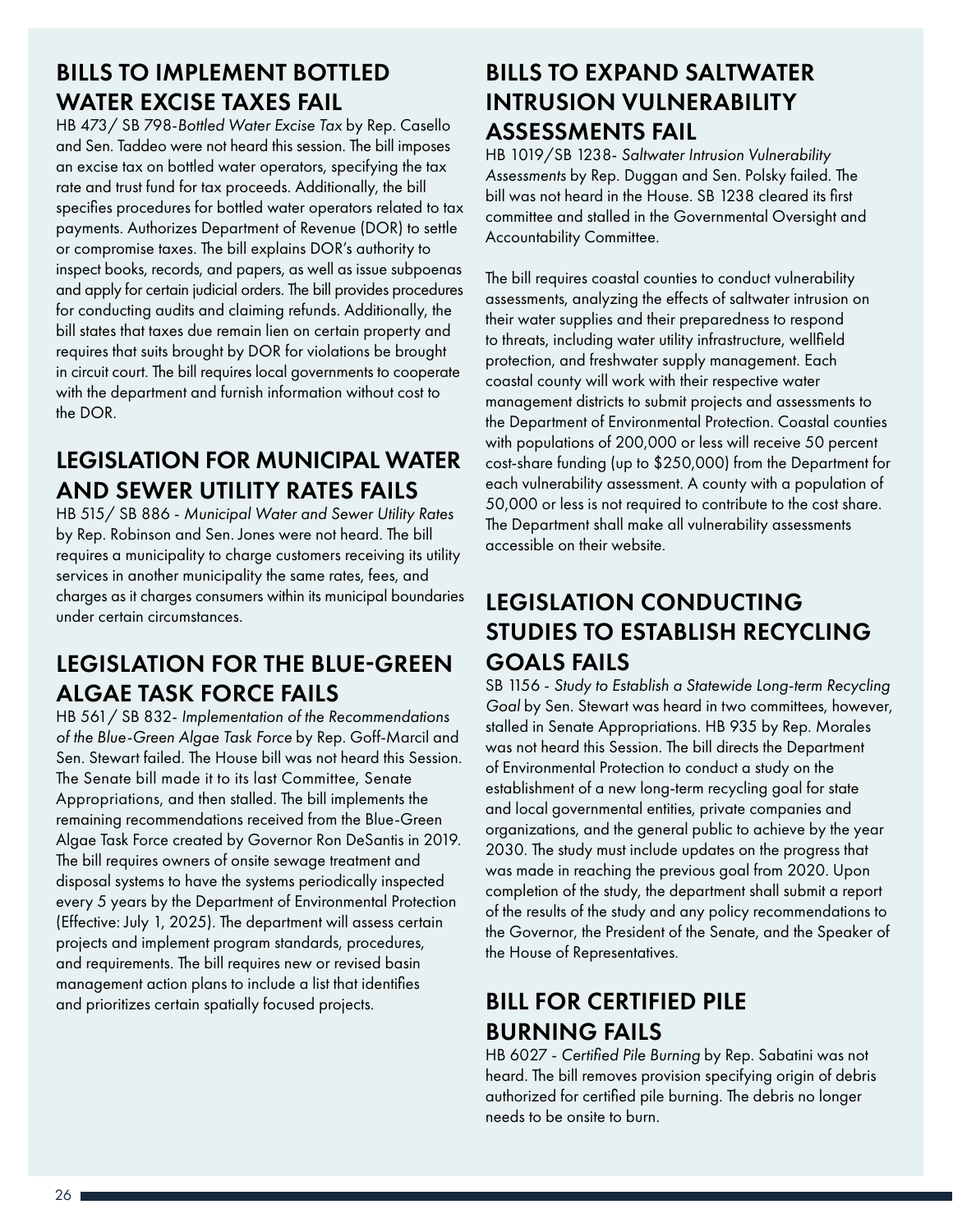#### HEARTLAND HEADWATERS PROTECTION BILLS FAIL

HB 603/SB 1400 - *Land Acquisition Trust Fund* by Rep. Bell and Sen. Burgess did not pass. The House bill cleared its first committee, however, stalled in its second, Environment, Agriculture, & Flooding Subcommittee. The Senate bill stalled in its last committee, Appropriations. The bill provides an annual appropriation of \$20 million to the Department of Environmental Protection to implement the Heartland Headwaters Protection and Sustainability Act. The bill requires the funds to be used and distributed to finance the cost of designing or constructing projects that protect, restore, or enhance the headwaters of the river systems located in Heartland Region of Central Florida.

#### LEGISLATION FOR AT-RISK STRUCTURES AND INFRASTRUCTURE FAILS

HB 1077/SB 1434 - *Public Financing of Potentially At-risk Structures and Infrastructure* by Rep. Hunschofsky and Sen. Rodriguez (A) did not pass. The House bill cleared all of its committees, however, stalled after 2nd reading. The Senate bill stalled its last committee, Appropriations. The bill expands the requirement for public entities to conduct a SLIP study before commencing construction of certain state-financed coastal structures to apply the requirement to certain structures that are within any area that is at risk due to sea level rise, not just coastal areas. The structures subject to this requirement are any "potentially at-risk structures or infrastructure," which are defined as any major structures or infrastructure, including all infrastructure critical to public health, life, or safety, that are within an area at risk due to sea level rise.

#### BILLS TO REGULATE SINGLE-USE PLASTIC FAIL

HB 1145/SB 1580 - *Regulation of Single-use Plastic Products/Management of Single-use Plastic Products* by Rep. Mooney, Jr. And Sen. Rodriguez (A) were not heard. The bill authorizes coastal communities to establish pilot programs and adopt ordinances to regulate single-use plastic products within the community's jurisdiction. The bill defines a coastal community as a municipality with a population of less than 100,000 that abuts or borders the Gulf of Mexico; the Atlantic Ocean; or a saltwater bay, sound, strait, inlet, lagoon, salt marsh, coastal wetland, or other saltwater body immediately adjacent to the Gulf of Mexico or the Atlantic Ocean. The bill provides requirements and restrictions for the ordinances implemented. Requires the Department of Environmental Protection to submit updated retail bag reports with conclusions and recommendations to Legislature beginning in 2026.

#### LOCAL GOVERNMENT WASTE AND RECYCLING SERVICES LEGISLATION FAILS

HB 1241/ SB 1944- *Local Government Solid Waste and Recycling Collection Services* by Rep. Hawkins and Sen. Baxley failed. The bill was not heard in the Senate. The House bill cleared two committees, however, stalled in its last committee, House State Affairs. FAC spoke in opposition to this bill.

The bill amends the current statute on local government solid waste responsibilities and provides that no local government may seek liquidated damages, administrative fees, or other similar charges against a public or private solid waste management or recycling entity for any action or inaction of the entity when a local, state, or federal emergency is in effect and materially affects the ability of the solid waste management or recycling entity to provide residential municipal solid waste or recycling services. Specifically, the bill provides that a local government may not assess liquidated damages or impose administrative penalties for missed collections pursuant to a solid waste or recyclable materials collection contract if:

- The person collecting solid waste or recyclable materials for the local government fails to provide timely collection service to a residential customer as a direct result of a declared local, state, or federal emergency that is in effect within the local government's jurisdiction;
- The person notifies the local government that its failure was due to the emergency; and;
- The person provides the necessary collection service within 36 hours after the time when the service should have been provided.

Lastly, the bill specifies how a person facing liquidated damages or penalties for missed collections may obtain relief.

### FLORIDA FOREVER BONDING EXTENSION FAILS

HB 1377/SB 1816 - *Land Acquisition Trust Fund* by Rep. Roth and Sen. Stewart failed this Session. The Senate bill cleared one committee, Environment and Natural Resources, but stalled in the Appropriations Subcommittee on Agriculture, Environment, and General Government. The bill extends the retirement date of Land Acquisition Trust Fund (LATF) bonds issued to fund the Florida Forever Act. The bill appropriates \$100 million from the LATF to the Florida Forever Trust Fund. The bill also provides that LATF funds may not be used for costs associated with certain budget entities of departments.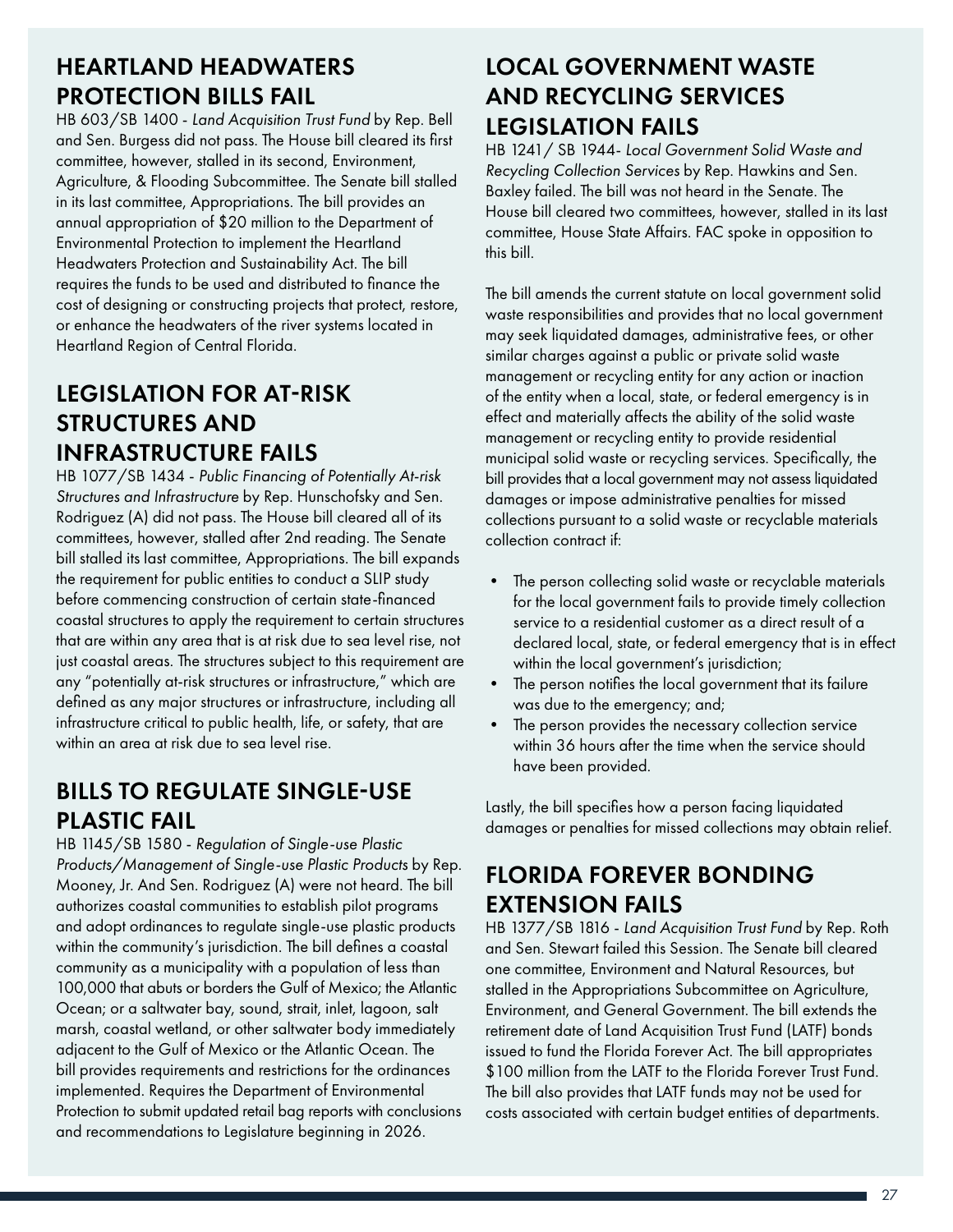### SOLAR PHOTOVOLTAIC FACILITY DEVELOPMENT BILLS FAIL

HB 745/SB 1562 - *Solar Photovoltaic Facility Development*  by Rep. Alexander and Sen. Ausley did not pass. The House bill was not heard this session, while the Senate bill stalled in its last committee, Appropriations. The bill, cited as the "Brownfields to Brightfields Act," directs the Department of Environmental Protection, in coordination with the Office of Energy within the Department of Agriculture and Consumer Services, to conduct a study of brownfield sites and closed landfill sites to determine viable locations for redevelopment as solar photovoltaic facilities. The bill cites what must be included in the study. The bill directs DEP to submit a report on the findings and recommendations of the study to the Governor, the Legislature, the Florida Public Service Commission, and the chairs of each regional planning council by August 1, 2023.

#### ONSITE SEWAGE TREATMENT AND DISPOSAL SYSTEM INSPECTIONS FAIL

HB 1125 - *Onsite Sewage Treatment and Disposal System Inspections* by Rep. Caruso was not heard. The bill repeals s.381.00651, F.S. The bill directs the Department of Environmental Protection to administer onsite sewage treatment and the disposal system inspection program, adopt rules in consultation with OSTDS technical advisory committee, and submit reports to the Governor and Legislature. The bill requires owners of sewage systems to have periodic inspections if the onsite sewage treatment and disposal system meets certain conditions, requiring them to pay specified costs. The owner may not request a partial inspection or the omission of inspection portions. Provides program requirements and exemptions. The bill requires an advisory committee to determine criteria for advanced nutrient removal systems. The bill authorizes local governments to create grant programs for replacement costs.

## LEGISLATION FOR PHOSPHOGYPSUM STACKS FAILS

HB 1339/ SB 1744 - *Phosphogypsum Stacks* by Rep. Diamond and Sen. Brandes were not heard this session. The bill requires the Department of Environmental Protection to submit annual reports of imminent hazards, abatement actions, and material violations for phosphogypsum stacks to the Governor, Legislature, the Division of Emergency Management, and each board of county commissioners. The department shall create, maintain, and update the database of reports and inspections on its website.

## REGULATION FOR VESSELS FAILS

HB 1265 - *Local Regulation of Vessels* by Rep. Caruso was not heard this session. The bill authorizes local governments to regulate the anchoring of certain vessels as defined in s.327.40, F.S.

## REPEAL OF STATE REGULATION OF RECYCLABLE AND POLYSTYRENE MATERIALS FAILS

SB 320/ HB 6063- *Preemption of Recyclable and Polystyrene Materials* by Sen. Stewart and Rep. Grieco failed this session. The bill deletes the state preemption of the regulation of disposable plastic bags including auxiliary containers and wrappings and repeals the state preemption of the use or sale of polystyrene products to FDACS. Neither bill received a hearing this session.

## REPEAL OF LEGAL RIGHTS OF NATURAL ENVIRONMENT FAILS

HB 6003- *Legal Rights of Natural Environment* by Rep. Eskamani was never heard this session. The bill repeals provisions that prohibit local government from recognizing or granting legal rights to the natural environment or granting these rights to a citizen or political subdivision. There was no Senate companion.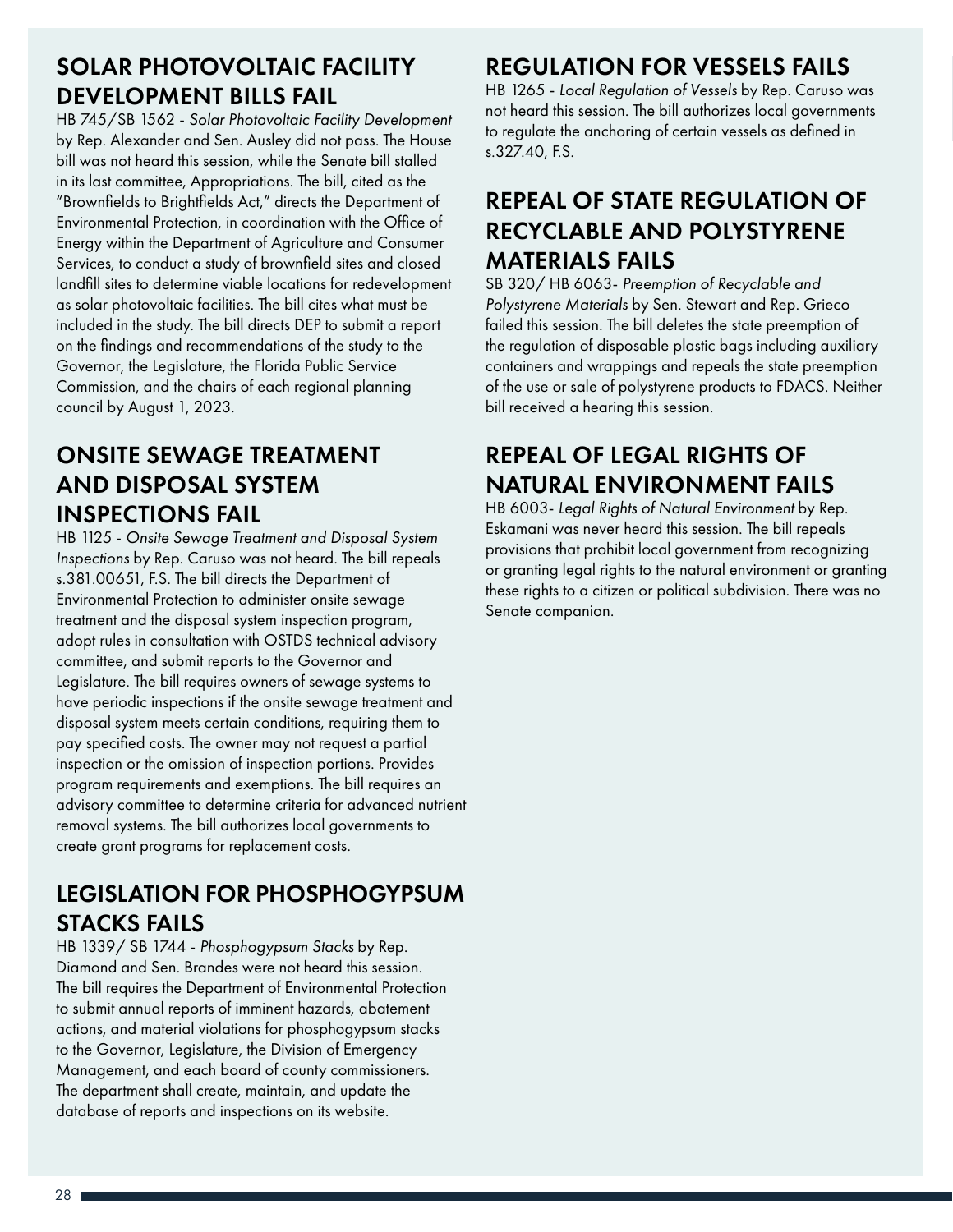#### EXPANSIVE CYBERSECURITY BILLS PASS

HB 7055- *Cybersecurity* by State Administration & Technology Appropriations Subcommittee passed unanimously (110-0). The bill was substituted for SB 1670 by Sen. Hutson.

The bill requires state agencies and local government entities to report cybersecurity and ransomware incidents to the Cybersecurity Operations Center (CSOC) and the Cybercrime office of the Department of Law Enforcement. The bill prohibits a state agency or local government/ experiencing a ransomware incident from paying or otherwise complying with the demanded ransom. The bill defines the level of severity of a cybersecurity incident in accordance with the U.S. Department of Homeland Security's National Cyber Incident Response Plan. Additionally, the bill requires the advanced cybersecurity training offered to specified state agency and local government employees to include training on the cybersecurity incident severity levels. The bill differentiates reporting requirements based on the level of severity of a cybersecurity incident. The bill requires the Legislature to only be notified of high severity level cybersecurity incidents.

Local government entities are required to adopt cybersecurity standards that align with the National Institute for Standards and Technology and to provide notification to the Florida Digital Service when such standards are adopted. Counties with a population of 75,000 or more must adopt the standards by January 1, 2024. Counties with a population less than 75,000 must adopt the standards by January 1, 2025. The bill requires each local government to notify FLDS when it has adopted the standards.

The bill requires FLDS to develop a basic and advanced cybersecurity training curriculum. All local government employees with access to the local government's network must complete the basic training curriculum, and local government technology professionals and employees with access to highly sensitive information must complete the advanced training curriculum. The trainings must be completed by employees within 30 days of commencing employment and on an annual basis thereafter. The bill authorizes FLDS to provide the cybersecurity trainings in collaboration with the Cybercrime Office, a private sector entity, or an institution of the State

University System. The bill requires the advanced cybersecurity training curriculum provided to certain state and local government employees to include training on the identification of each cybersecurity incident severity level.

The bill expands the purpose of the Cybersecurity Advisory Council (CAC) to include advising local governments on cybersecurity and requires the CAC to examine reported cybersecurity and ransomware incidents to develop best practice recommendations. The bill requires the CAC to submit an annual comprehensive report regarding ransomware to the Governor and Legislature. Lastly, the bill establishes penalties and fines for certain ransomware offenses against a government entity.

The linked bill, HB 7057, also passed unanimously (111-0) in the House. The bill provides a public records exemption related to cybersecurity. Specifically, the bill makes confidential and exempt from public record requirements:

- Cybersecurity insurance coverage limits and deductible self-insurance amounts;
- Information related to critical infrastructure; and
- Network schematics, hardware and software configurations, or encryption information or information that identifies detection, investigation, or response practices for suspected or confirmed cybersecurity incidents.

The bill also provides that any portion of a meeting that might reveal such information is exempt from public meeting requirements.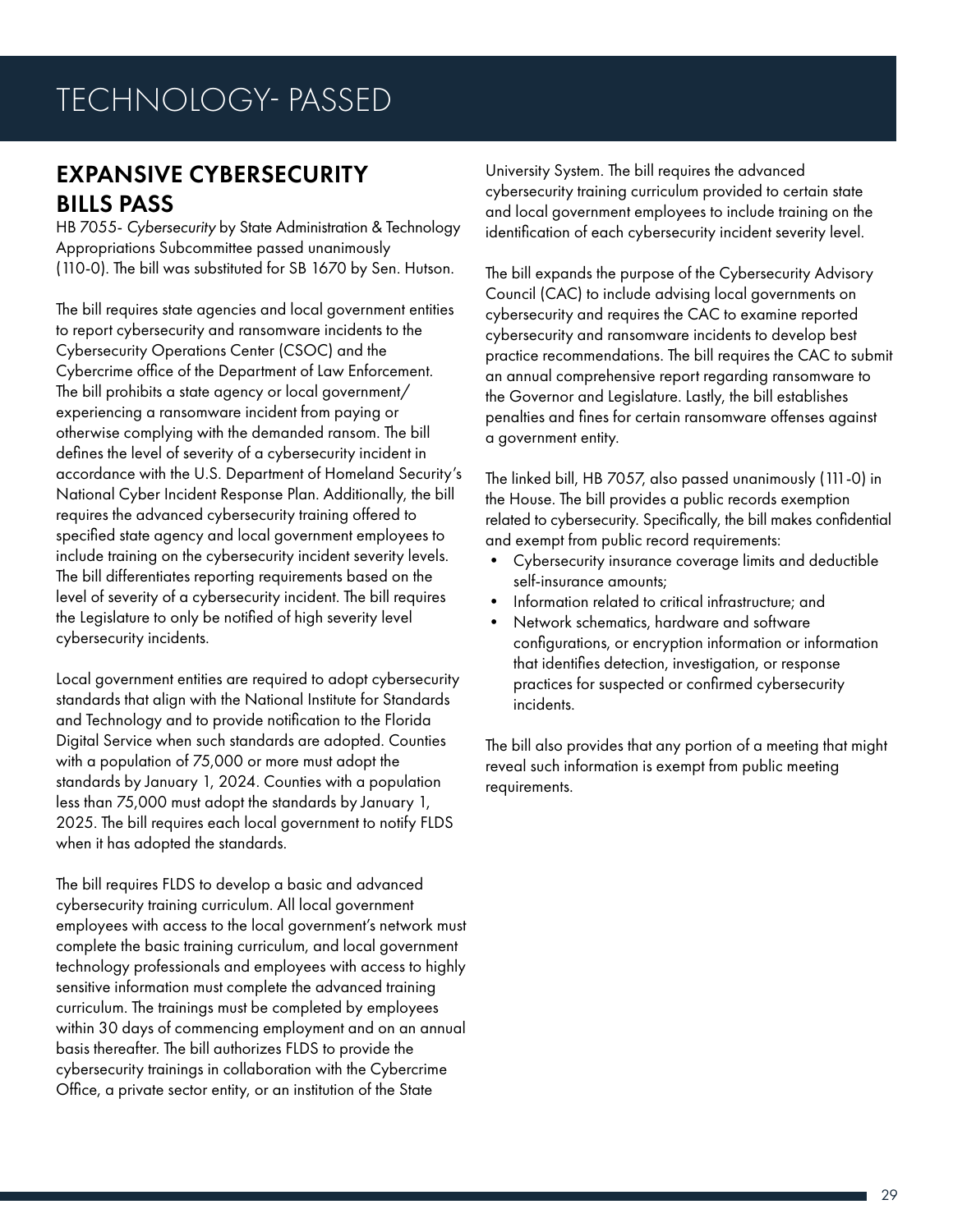#### "CRITICAL INFRASTRUCTURE" BILLS FAIL

HB 1147/ SB 828 - *Critical Infrastructure* by Rep. Giallombardo/ Hutson failed. The Senate bill stalled in its second committee, Military and Veterans Affairs, Space, and Domestic Security, while the House Bill was not heard. Cited as the "Critical Infrastructure Standards and Procedures Act"; the bill requires that, beginning on July 1, 2024, asset owners ensure that the operation and maintenance of operational technology comply with specified standards and practices. The bill requires that certain contracts for critical infrastructure meet ISA/IEC 62443 series of standards as referenced by the NIST (National Institute of Standards and Technology) 130 Cybersecurity Framework. The bill authorizes the Department of Law Enforcement to institute appropriate legal proceedings against a business, a service provider, or another person or entity that violates the act.

#### BROADBAND TASK FORCE FAILS

SB 1726- *Broadband* by Sen. Ausley was not heard. The bill establishes the Broadband Deployment Task Force within the Department of Economic Opportunity for the deployment of broadband Internet service throughout the state. The bill provides requirements for the composition of the Task force to include 16 members appointed by 9/1/22, including a designated member from the Florida Association of Counties. The bill requires the task force to submit annual reports to the Governor and the Legislature by 12/30/23. Provides that certain information provided to the department from broadband service providers retains its confidentiality and exemption from public disclosure requirements. The bill revises the grant application written challenge requirements. The bill establishes seven full-time positions within the Office of Broadband to implement grant programs, maintain information systems, and provide administrative support to the Task Force.

#### BILLS TO AUTHORIZE SMART REGION ZONES FAIL

HB 835/ SB 1098 - *Smart Region Zones* by Rep. Duggan and Sen. Brodeur were not heard this session. The bill authorizes contiguous groups of four or more counties to apply to Enterprise Florida, Inc., to receive designation as smart region zone. The bill provides requirements for such designation. These zones aim to improve knowledge transfer across the state by tracking measurable impacts for pilot projects. Smart region zone centers are required to submit reports to the Governor, the Legislature, and Enterprise Florida, Inc.

## TRANSPORTATION RESEARCH LED BY UF FAILS

HB 1031/SB 1160 - *Transportation Research* by Rep. Andrade and Sen. Perry failed. The Senate bill stalled in its last committee, Rules, while the House bill stalled in the Higher Education Appropriations Subcommittee. The bill establishes the Implementing Solutions from Transportation Research and Evaluating Emerging Technologies Living Lab (I-STREET) within the University of Florida. The research shall focus on intercampus transportation and related research activities among Florida universities to enhance the ability of these universities to attract federal and private sector funding for transportation and related research. The research findings shall be provided by July 1, 2023, and each July 1 thereafter, to the Governor, the President of the Senate, and the Speaker of the House of Representatives. An advisory board shall consist of nine members in transportation-related areas who will oversee all research.

#### BILLS INITIATING CHANGE FOR ELECTRIC VEHICLES FAIL

SB 918 – *Electric Vehicle Charging Infrastructure* and SB 908 - *Fees/Electric Vehicles and Plug-in Hybrid Electric Vehicles*  by Sen. Brandes was not heard. The bill creates an additional fee/license tax (\$135) for all electric vehicles weighing under 10,000 pounds on top of current fee, the fee will increase to \$150 in 2025. The bill creates an additional fee/license tax (\$235) for all electric vehicles weighing over 10,000 pounds on top of current fee, the fee will increase to \$250 in 2025. Of the additional flat fees, 64% will be allocated to the State Transportation Trust Fund and 36% will be allocated to the county where the vehicle was registered. For the next three years, until June 30, 2024, the funds allocated to the county will be used for electric vehicle infrastructure and equipment by the County Commission. Beginning July 1, 2024, the funds allocated to a county will be transferred to the Department of Revenue and then distributed to the County Commission and municipalities within the county in proportion to the previous month's distribution of the 1 to 6 cent local option fuel taxes, to use for transportation expenditures. Creates fee schedule for plug-in hybrid electric vehicles; provides for CPI (Consumer Price Index) adjustments to tax/fee; exempts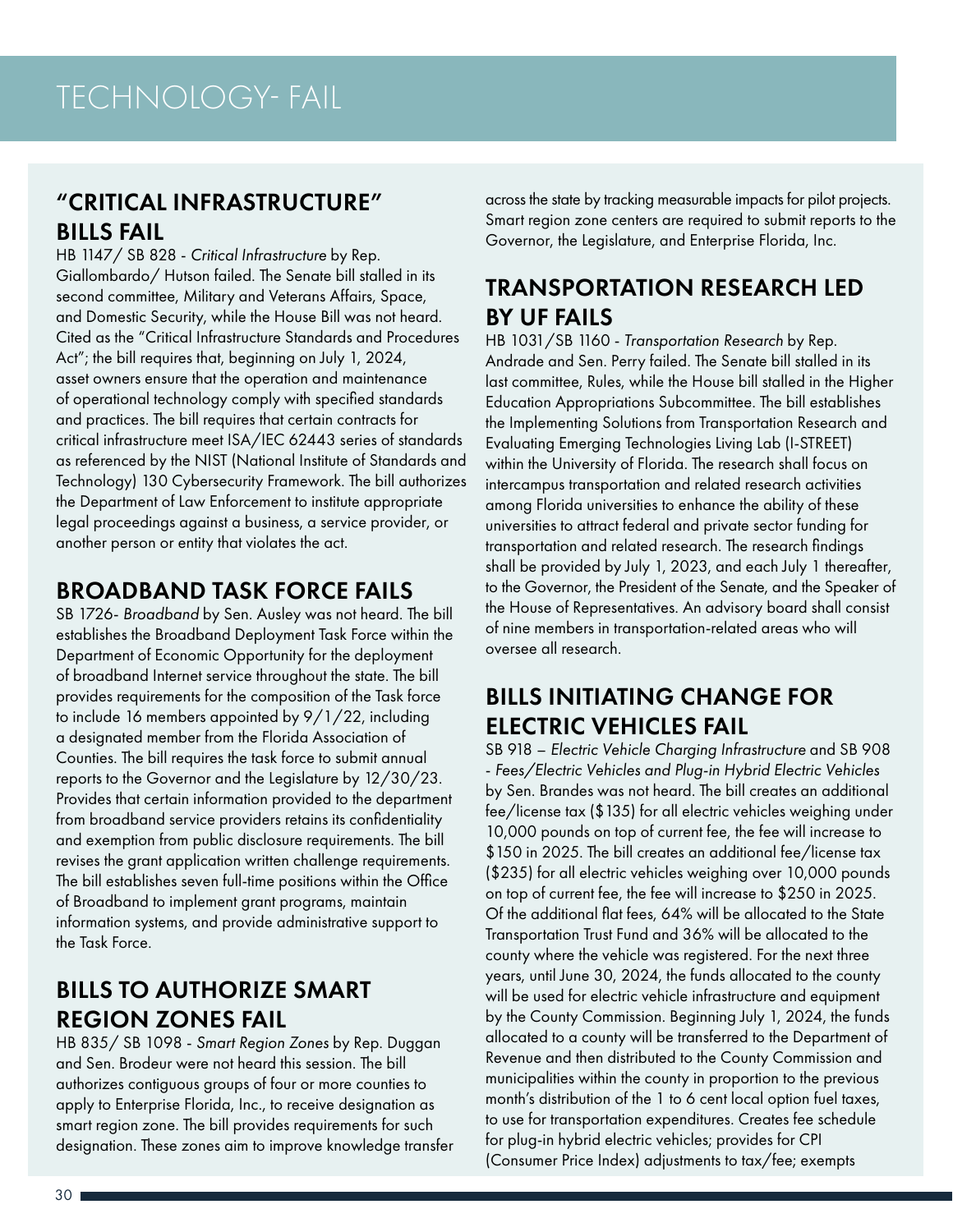certain electric vehicles from flat fee. The linked bill, SB 918 - *Electric Vehicle Charging Infrastructure* requires the Department of Transportation to include innovative technologies such as electric vehicles in their infrastructure goals. Establishes the Electric Vehicle Infrastructure Grant Program to provide financial assistance and encourage the installation of electric vehicle charging infrastructure. Beginning in fiscal year 2024-2025, all increased revenues from the State Transportation Trust Fund must be used to fund the EV (Electric Vehicle) Infrastructure Grant Program created by s. 339.286 (Expires on 12/31/31). The bill provides requirements for this grant to be awarded. The bill requires the Department of Transportation to seek programmatic federal approval for the issuance of permits and for the accommodation as a utility of the installation of electric vehicle charging stations in highway rights-of-way. By October 1, 2023, the department shall submit a program for approval including, if necessary, any revisions to the utility accommodation policy.

#### BROADBAND POLE REPLACEMENT BILLS FAIL

HB 1543/SB 1800 - *Broadband Infrastructure* by Rep. Tomkow and Sen. Boyd failed. The House bill died on the floor while the Senate bill died in messages. The bill creates the Broadband Pole Replacement Program, to be administered by the Office of Broadband (Office) within the Department of Economic Opportunity (Department). The Program will reimburse eligible broadband Internet service providers for their costs incurred for the removal and replacement of existing utility poles in areas of Florida that are unserved by broadband Internet service. Reimbursements under the program are limited to 50 percent of the broadband Internet service provider's eligible pole replacement costs, or \$5,000—whichever is less, in addition to their administrative costs related to the preparation and submission of the application for reimbursement. FAC expressed several concerns for the language in the bill throughout several committee stops that DEO should complete its strategic plan for broadband and submit additional grant plans prior to moving forward with this program.

The linked bills, HB 1545/SB 1802-*Trust Funds/Broadband Pole Replacement Trust Fund/DEO/ Broadband Pole Replacement Trust Fund* by Rep. Tomkow and Sen. Boyd also failed. The bill creates the Broadband Pole Replacement Trust Fund within DEO and provides that the trust fund is established as a depository for funds appropriated by the Legislature, federal funds received from the federal Coronavirus Capital Projects Fund, funds transferred by DEO, interest earnings, and grants, gifts, and other contributions made directly to the fund. In accordance with

article III, section 19(f)(2) of the Florida Constitution, the trust fund terminates four years after the effective date of the bill. Before its scheduled termination, the trust fund must be reviewed pursuant to state law.

#### AIR MOBILITY BILLS NEARLY PASS, YET DIE TOWARDS END OF SESSION

HB 1005/SB 728- *Advanced Air Mobility* made it quite far before failing this session. The House Bill cleared every committee, however, stalled after its second reading. The Senate bill passed (37-0) but died in messages. The bill creates the Advanced Air Mobility Study Task Force adjunct to the Department of Transportation (DOT). The bill specifies composition of task force members, including a designated member from the Florida Association of Counties. Members must serve without compensation but allow for per diem and travel expenses. The bill specifies duties of task force, including coordinating with local governments to evaluate potential integration of advanced air mobility into transportation plans. Requires a report to the Governor & Legislature by October 1, 2023 and task force will disassemble by December 1, 2023.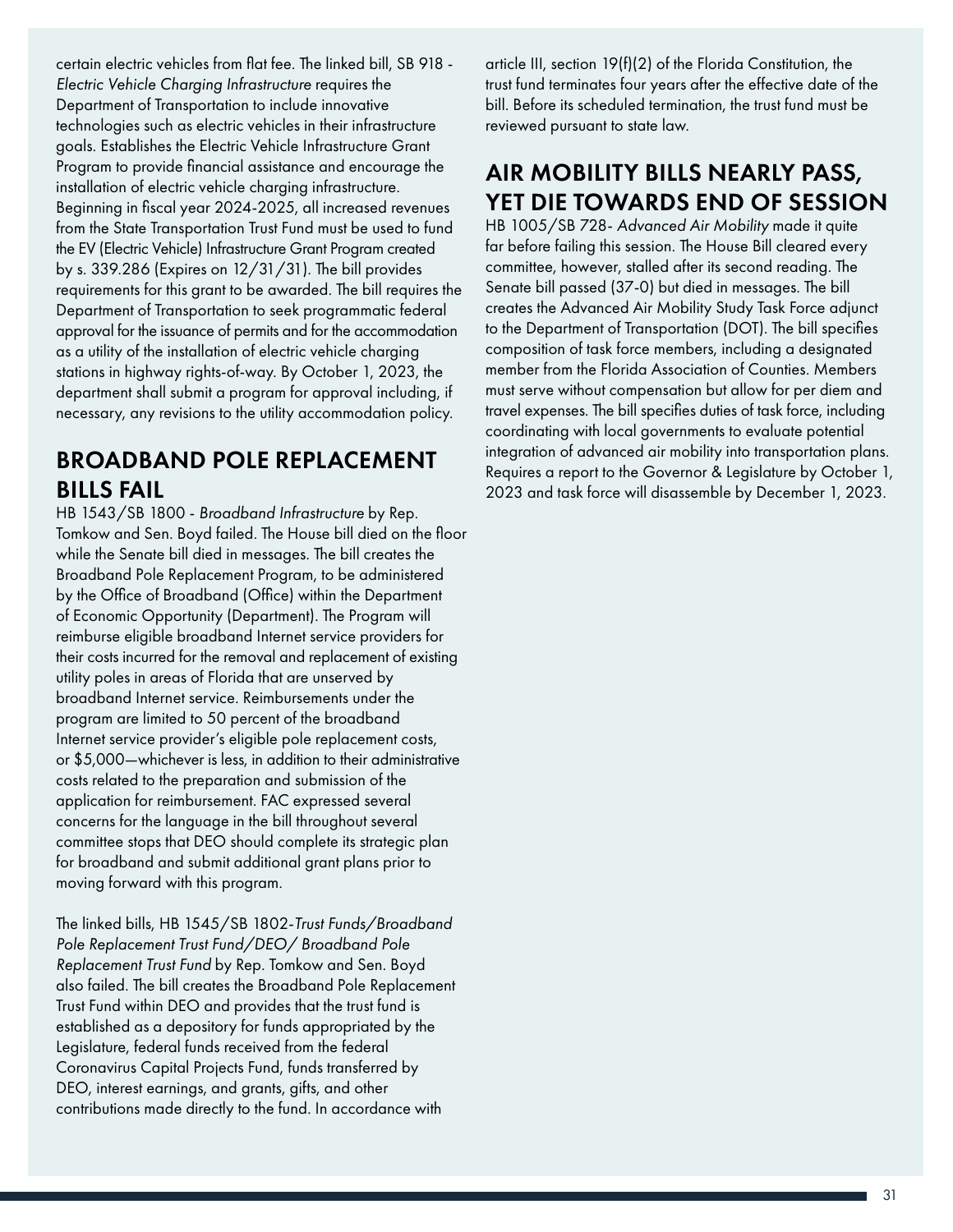## AGRITOURISM BILL PASSES UNANIMOUSLY

SB 1186 – *Agritourism* by Sen. Albritton passed unanimously (38-0). The bill was substituted for HB 717 by Rep. Buchanan. The bill revises legislative intent regarding the promotion of agritourism by removing the term "secondary" to classify streams of revenue, prohibits denial or revocation of a property's agricultural classification based on the conduct of agritourism activity on a bona fide farm, and specifies the criteria for land to be considered agricultural in nature, which shall be assessed by a property appraiser.

#### NEW POLLUTION CONTROL STANDARDS AND LIABILITY PROTECTIONS PASS

HB 909- *Pollution Control Standards and Liability* by Rep. Payne passed (98-16). The bill was substituted for SB 1210 by Sen. Albritton. The bill provides that the application of pesticides as part of agricultural operations is lawful, unless a discharge exists, and is presumed not to be a recognized environmental condition pursuant to 40 C.F.R. part 312. The bill requires the Department of Environmental Protection to investigate claims and provide appropriate remedies for verifiable pesticide impacts. The bill provides that agricultural land that meets certain requirements is exempt from further regulation by the department. Additionally, the bill authorizes property owners to voluntarily apply for brownfield site rehabilitation activities. The bill adds a statute which assigns exclusive jurisdiction to the Secretary of Environmental Protection for all matters related to evaluating environmental conditions and assessing potential liability for the presence of contaminants on agricultural land. The secretary may not delegate the authority to a county, a municipality, or another unit of local government through a local pollution control program.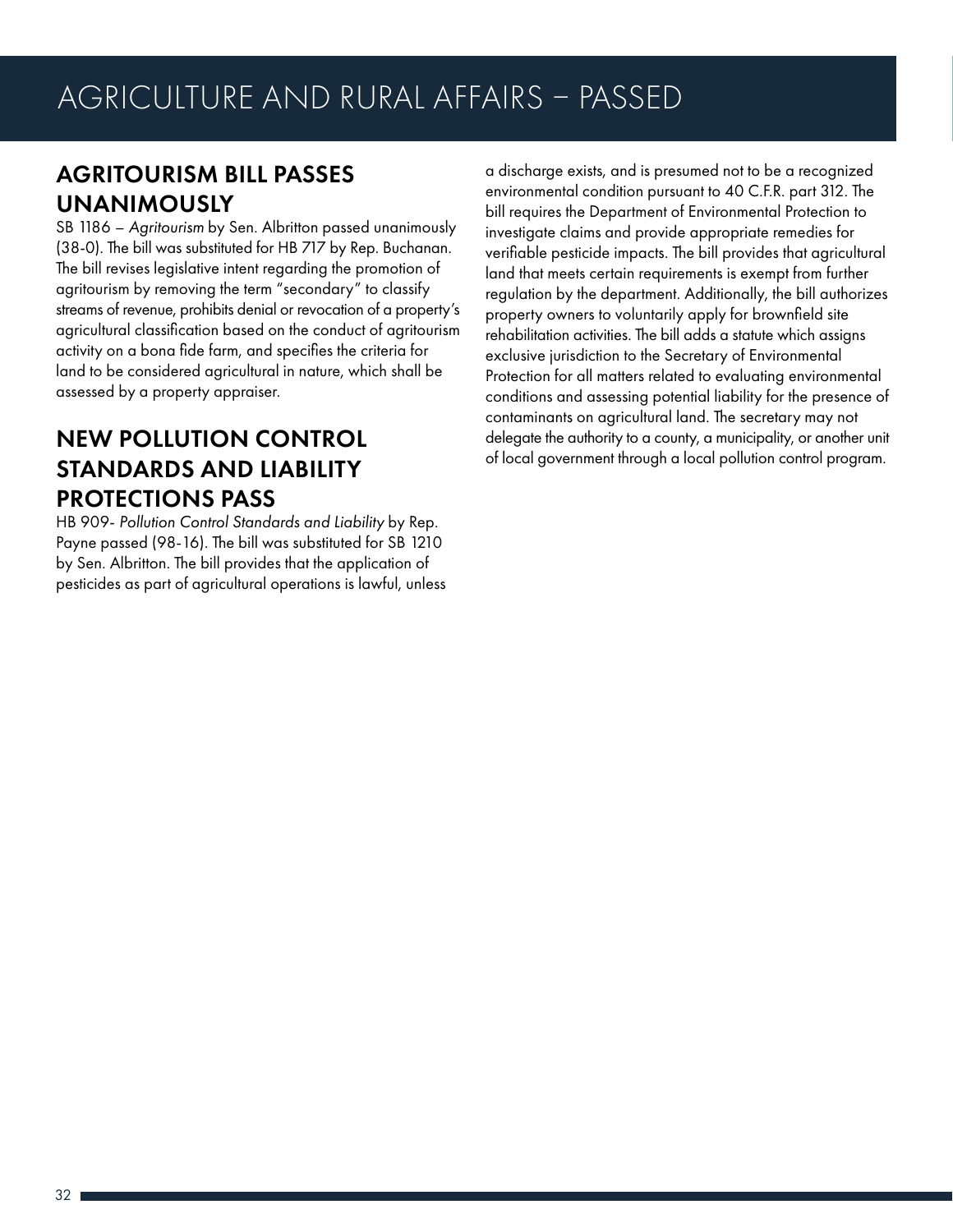#### RURAL DEVELOPMENT BILLS FAIL

HB 685- *Rural Development* by Rep. Drake cleared every committee, however, stalled after the 2nd reading. FAC waived in support of the bill.

The bill reduces the required non-state match amount for the Regional Rural Development Grants Program from 25 percent to 15 percent and allows in-kind contributions to count toward this threshold. The bill removes the requirement that repaid funds from the Rural Community Development Revolving Loan Fund be matched to be retained to fund future loans. Additionally, the bill revises the uses of the Rural Infrastructure Fund to remove the requirement that grants be linked to financing specific projects. The bill increases the proportion of an infrastructure project that may be covered by the grant from 50 percent to 75 percent and increases the maximum grant for infrastructure feasibility studies, design and engineering activities, or other infrastructure planning and preparation activities to \$300,000 for all projects. The bill removes the local match requirement for surveys, feasibility studies, and other activities related to the identification and preclearance review of land, which is suitable for preclearance review, and removes the requirement that a grant for an employment project create a minimum number of jobs.

The comparable bill, SB 800- *Economic Development* by Sen. Albritton, cleared its second committee, stalling in Senate Appropriations. FAC waived in support of the bill. The bill authorizes municipalities to exempt the public service tax of electrical energy purchases, starting on 7/1/23. Additionally, it exempts building materials from taxes imposed on the rehabilitation of real property. Electrical energy used in an opportunity zone of a municipality shall receive a municipal utility tax exemption equal to 50% for any qualified business. The bill revises the Rural Tax Credit program by removing the requirement that a new eligible business in a qualified area has at least 10 qualified employees. A tax credit of \$2,500 would be received for each employee, an increase of \$1,000. Lastly, it requires the Department of Economic Opportunity (DEO) to allocate 10% of the funds in the Florida Job Growth Grant Fund to projects within rural areas of opportunity. An amendment was adopted that gives more flexibility in the infrastructure fund relating to grants and fiscally constrained counties, which was offered by the Department of Economic Opportunity.

#### HEALTHY FOOD INITIATIVES FAIL

HB 1311/ SB 1450 - *Healthy Food Financing Initiative Program* by Rep. Mariano and Sen. Jones failed this session. The House bill stalled in its last committee, State Affairs, and the Senate Companion also stalled in its last committee, Appropriations. FAC waived in support of the bill. The bill expands the functions of the Healthy Food Financing Initiative program from the Department of Agriculture and Consumer Services (DACS). It directs DACS to provide grants and loans for the construction of independent grocery stores, supermarkets, community facilities, or other retail outlets to increase access to affordable fresh produce and other nutritious food in underserved communities. The bill requires a qualified non-profit to be able to demonstrate certain criteria to enter into a contract with DACS to carry out the program and requires any third-party administrator that contracts with DACS to provide quarterly updates to DACS.

The bill requires DACS to give preference to Florida-based grocers, local business owners with experience in grocery stores, and grocers and business owners with a business plan that includes opportunities to purchase from farmers and growers in the state before seeking out-of-state purchases. The bill specifies that for a project to be eligible for funding under the program, it must be located in an underserved community and provide for the construction of independent grocery stores or supermarkets; provide renovation, expansion, and infrastructure upgrades to stores and community facilities that improve the availability and quality of fresh produce and other healthy foods; or provide other projects that create or improve access to affordable fresh produce that meet the intent of the program. The bill requires the program to fund at least three eligible projects each year.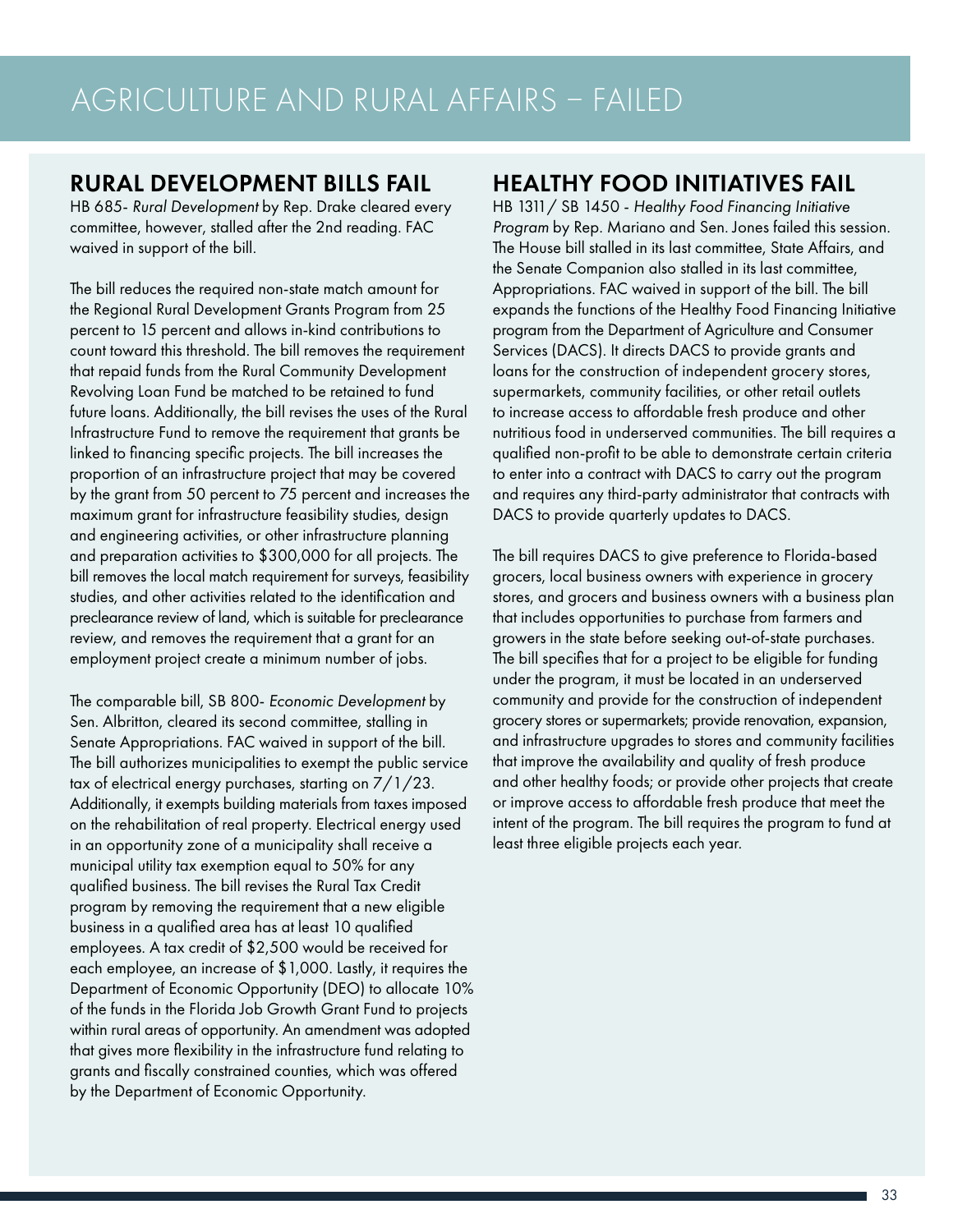## LEGISLATURE GREENLIGHTS TAX PACKAGE

The conference report for HB 7071 – *Taxation*, originally a committee bill developed by Rep. Payne's Ways and Means committee, passed the House 107-0 and the Senate 33-0. The issue of greatest concern for FAC is an open-ended tax abatement for residential property rendered uninhabitable by a catastrophic event. FAC spoke about these concerns to the House Ways and Means and Appropriations committees. Under current law, tax abatements are granted on a caseby-case basis by the Legislature, rather than being given as a blanket policy for any event rendering a residence uninhabitable for 30+ days. The concern is that an extreme event (e.g. a hurricane, a dirty bomb) affecting a densely populated area would result in significant abatement payments at the same time the tax base is diminished, and service demands are increased due to the event. Other highlights of the tax package include:

#### **Motor Fuel Tax Holiday - Creates the Florida Motor Fuel Tax Relief Act of 2022**

- Provides for the reduction of total fuel taxes by 25.3 cents per gallon from October 1, 2022, to October 31, 2022.
- Suspends implementation of the following levies:
- 1 cent County Fuel Tax
- 1 cent Municipal Fuel Tax
- 15 cent State Fuel Sales Tax
- 8.3 cent State Comprehensive Enhanced Transportation System Levy
- The bill also provides for \$200 million in General Revenue, contingent upon the Department of Financial Services receiving the second distribution of the state's allocation from the federal Coronavirus State Fiscal Recovery Fund
- Includes \$7.9 million to be transferred to offset the impact to the County Fuel Tax

#### **Additional Ad valorem provisions included:**

- An abatement for sudden building collapse events in response and limited to the Surfside tragedy
- An increased ad valorem property tax exemption for widows, widowers, and blind or permanently disabled homeowners from \$500 to \$5000,
- Assessment of land used in the production of aquaculture
- Clarification of the treatment of homestead parcels where a portion of the property is used for agricultural purposes
- Identification of additional missions that qualify for the deployed service member exemption

• Revision of the date that determines when an affordable housing property may meet the 15-year requirement to qualify for the exemption provided by Section 196.1978(2)

#### **Nine sales tax holidays:**

- Back to School Holiday July 25 to August 7
- Disaster Preparedness Holiday May 28 to June 10
- Energy Star Appliances Holiday September 1 to February 28
- Freedom Week Holiday July 1 to July 7
- Tools Used by Skilled Trade Workers Holiday September 3 to September 9
- Diaper Holiday July 1, 2022, to June 30, 2023
- Baby and Toddler Clothing Holiday July 1, 2022, to June 30, 2023
- Children's Books Holiday May 14 to August 14
- Impact resistant Windows and Doors Holiday July 1, 2022, to June 30, 2024

#### **Other Provisions:**

- Doc Stamp exemption for any federal loan related to a state of emergency declared by the Governor pursuant to s.252.36
- Sales Tax Exemption for admissions to World Cup matches
- Reduction in the sales tax rate for new mobile homes from 6% to 3%
- Allows for the purchase of school buses with the School Capital Outlay Sales Surtax authorized in section 212.055(6).
- Total sales tax exemption for all farm trailers. Previously only the first \$20,000 of sale price was exempt for trailers weighing 12,000 pounds or less
- Sales tax exemption for hog wire and barbed wire fencing, including gates and materials used to construct and repair such fencing, used in agricultural production on land classified as agricultural lands under 193.461
- Sales tax exemption for Machinery and equipment necessary in the production of electrical or steam energy resulting from the burning of hydrogen
- Increase in the amount of tax credits available from the Community Contribution Tax Credit Program from 14 million to \$19 million
- Sales tax exemption on the purchase of machinery and equipment used in the production of green hydrogen, ammonia derived from green hydrogen, or fuel cell development of energy from green hydrogen.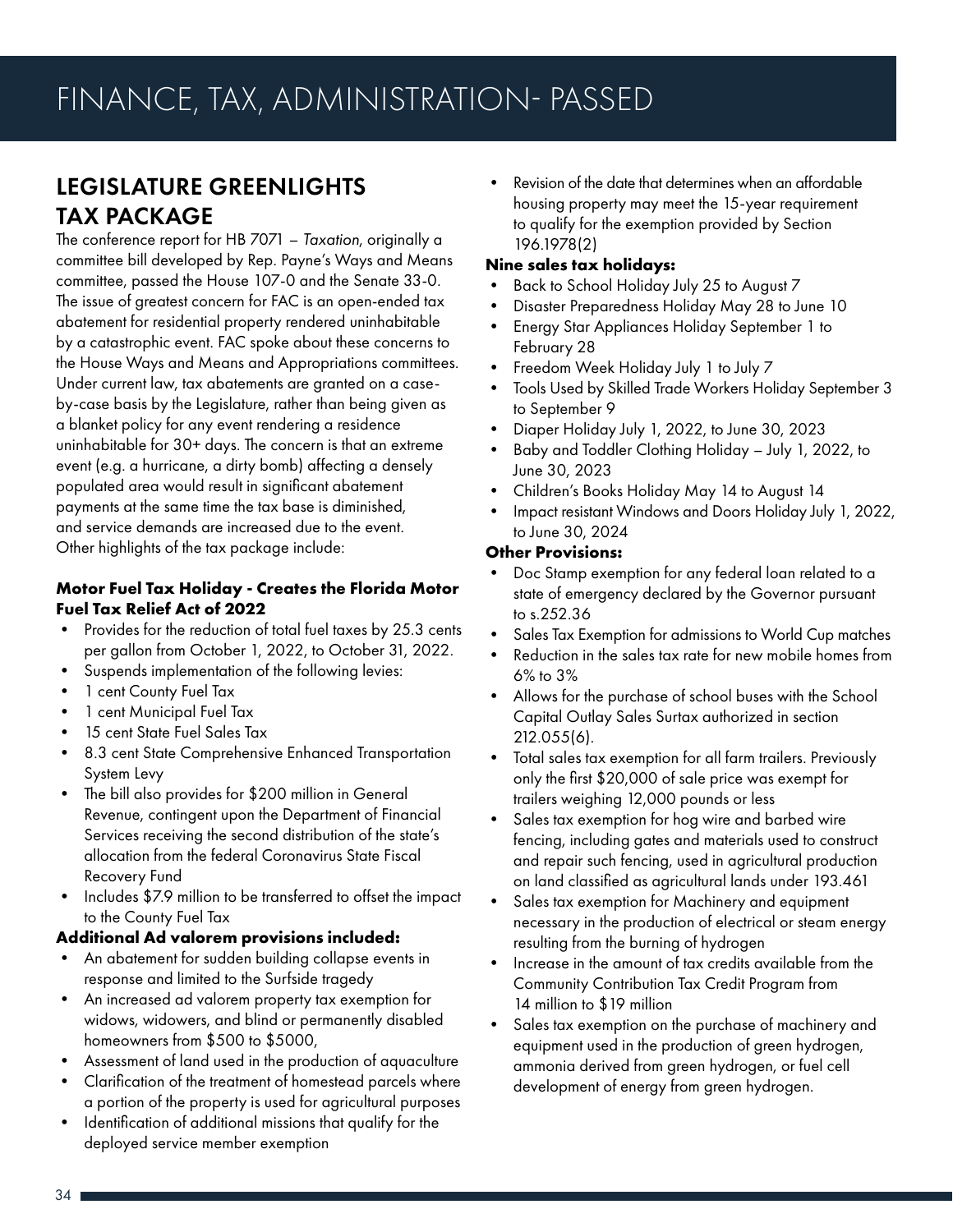#### LAW ENFORCEMENT OFFICER BENEFITS PACKAGE PASSES ALONG WITH UNPRECEDENTED SHERIFF BUDGET PROVISION

HB 3 - *Law Enforcement* by Rep. Leek passed both chambers, 114-3 in the House and 34-0 in the Senate. The bill, purportedly in response to understaffing and recruiting challenges faced by state law enforcement, provides for a series of benefits, financial incentives, educational and training opportunities, and service recognition for state of Florida law enforcement bodies. These include:

- The Florida Law Enforcement Recruitment Bonus Program, which provides for a one-time signing bonus of up to \$5,000 for newly employed law enforcement officers
- The Florida Law Enforcement Academy Scholarship Program, which covers up to \$1,000 in tuition and fees for enrollment in any basic recruit training program
- A \$25,000 benefit for law enforcement officers who adopt a special needs child from within the State's child welfare system, or \$10,000 for law enforcement officers who similarly adopt a child without special needs
- Scholarship opportunities for dependent children of a law enforcement officer to attend private school.
- Base salary increases for each county sheriff of \$5,000
- Exemption from the basic skills test for veterans and applicants with an associate degree or higher
- A requirement that law enforcement officers receive training in health and wellness principles, both upon initial certification training and for continued employment training
- Designation of May 1 of each year as "Law Enforcement Appreciation Day"

**Most notably for county government,** some late amendment language was added to the bill that would allow a Sheriff to move budgeted funds across all budget levels, without review or approval by the Board of County Commissioners/Budget Commission. Under the status quo, the Florida Supreme Court issued a decision in Alachua County v. Watson that a Sheriff, or any other county constitutional officer, seeking to amend their budget would have to follow the budgetary amendment process laid out in Chapter 129 of Florida statute. FAC has concerns that, in addition to undermining the Florida Supreme Court decision, the language has dangerous implications for transparency and local checks and balances.

#### CRITICAL WORKFORCE HOMESTEAD EXEMPTION PASSES WITH MINIMAL RESISTANCE

HJR 1 – *Additional Homestead Property Tax Exemption for Specified Critical Public Sector Workforce and its implementing bill, HB 1563*, by Rep. Tomkow passed both chambers, 115-0 in the House and 37-1 in the Senate. The bills were substituted in the Senate for their counterparts, SB's 1746/1748 by Sen. Brodeur. The joint resolution would amend the state Constitution, authorizing the legislature to grant an additional homestead property tax exemption on \$50,000 of the assessed property value of homestead property owned by the following "critical" members of the public sector workforce:

- Classroom Teachers
- Law Enforcement Officers
- Correctional Officers
- Firefighters
- Emergency Medical Technicians
- **Paramedics**
- Child Welfare Services Professionals
- Active-Duty Military
- Members of the Florida National Guard

The implementing bill would provide the conditions and process by which these qualified workforce members may receive the additional homestead property tax exemption, as well as punitive measures a Property Appraiser may take in response to improper claims. The bill also provides for a distribution to eligible "fiscally constrained" counties to offset the impacts the measure would have on their tax base. The distribution would begin in 2023-24.

FAC opposed the measure throughout each committee stop, citing concerns about the shifting tax burden to renters and non-qualified professional groups, as well as the burgeoning bureaucracy needed to process claims of exemption.

The proposed amendment will be submitted to Florida's electors for approval or rejection at the next general election in November 2022.

#### NEW EMERGENCY FUNDS FOR THE GOVERNOR APPROVED BY THE GOVERNOR

SB 96- *Emergency Preparedness and Response Fund* by Sen. Burgess was passed and signed by the Governor. The bill authorizes the Legislative Budget Commission to convene to transfer or appropriate certain funds to the Emergency Preparedness and Response Fund. Additionally, the bill authorizes the Governor to transfer and expend money from the Emergency Preparedness and Response Fund. The Governor may request that additional funds be transferred or appropriated to the Emergency Preparedness and Response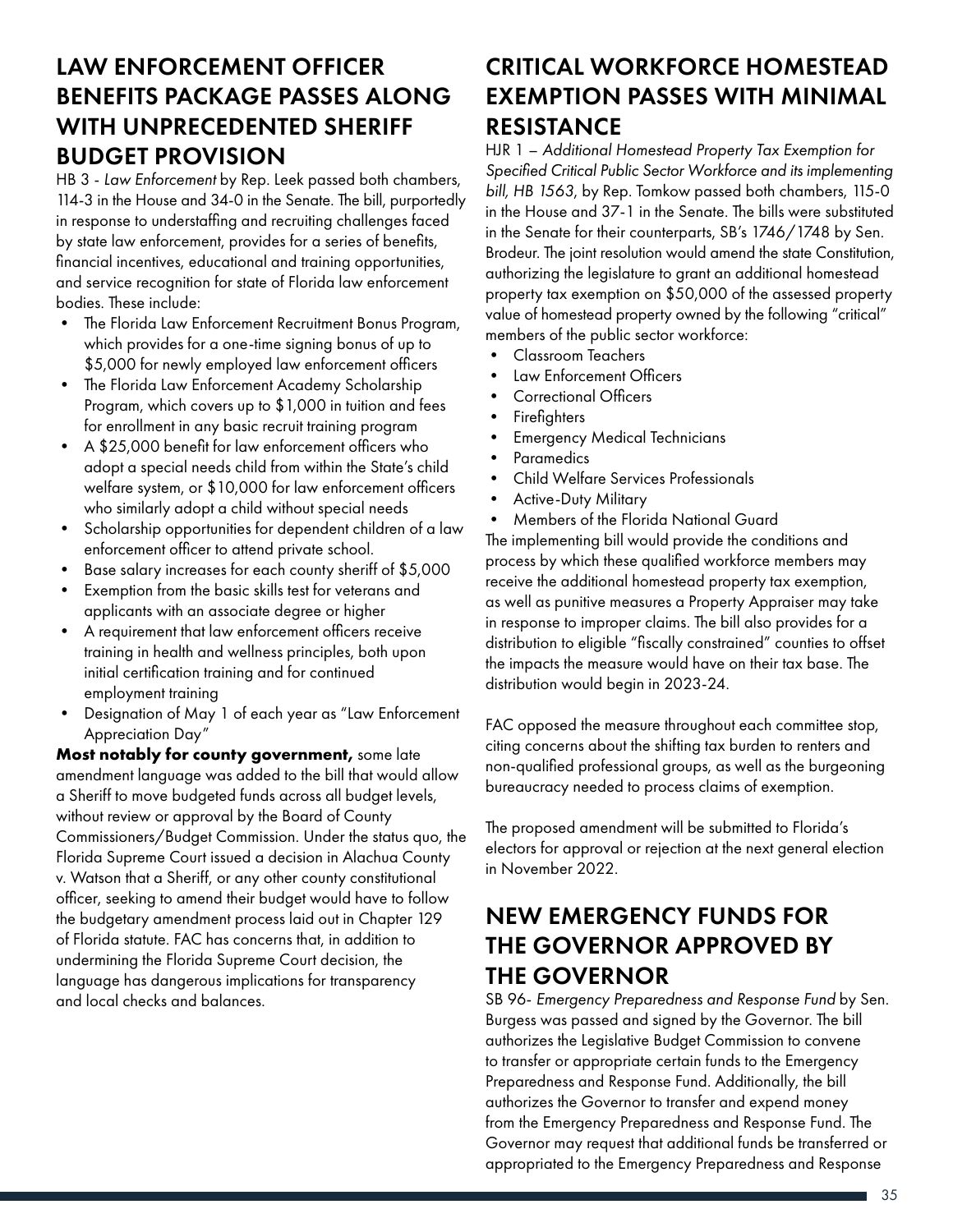Fund as a budget amendment, subject to approval by the Legislative Budget Commission. An amendment was adopted to reduce the available emergency funds from \$1 billion to \$500 million.

SB 98- *Emergency Preparedness and Response Fund* by Sen. Burgess was passed and signed by the Governor. The bill creates the Emergency Preparedness and Response Fund within the Executive Office of the Governor, providing for the deposit, use of funds, and termination of the fund.

The House Companions, HB 7025 and HB 7023, were respectively substituted and passed.

#### LOCAL REFERENDA REFORM PASSES, SPARKS TIMELINE CONCERNS FROM FAC

HB 777 – *Local Tax Referenda Requirements* by Rep. W. Robinson passed both chambers, 111-2 in the House and 39-0 in the Senate. Rep. Robinson's bill was substituted for Sen. Boyd's Senate version, SB 1194. The bill will require referendum elections to coincide with a general election for the following taxes:

- Tourist development tax
- Areas of critical state concerning tourist impact tax
- Children's services independent special district tax
- **• County temporary excess ad valorem millage**
- Municipal temporary excess ad valorem millage
- County transportation motor fuel tax
- Local option fuel taxes
- School district millage
- Other local government voted millage

FAC spoke in opposition to the bill regarding concerns around the timeline for implementing constitutionally authorized excess millage, often viewed as "emergency millage." Specifically, any referenda held in concurrence with a general election (in November) would occur after the tax bill has been issued, and the millage could not be levied until the following year. This could potentially have dangerous implications for fiscally constrained counties seeking to resolve time-sensitive community issues.

## VISIT FLORIDA PROGRAM RECEIVES EXTENSION FROM LEGISLATURE

SB 434 – *Florida Tourism Marketing* by Sen. Hooper passed both chambers, having been substituted for its House companion, HB 489. The bill would extend the statutory provisions of the VISIT FLORIDA state tourism program, currently set to repeal in 2023. There was considerable deliberation between the two chambers regarding the length of the extension—however, they ultimately settled on October 1, 2028 as the new repeal date.

#### LEGISLATURE APPROVES BILL CONCERNING SWIMMING POOL CONTRACTORS

SB 222 – *Swimming Pool Specialty Contracting Services* by Sen. Gruters passed both chambers: 36-0 in the Senate and 112-0 in the House. SB 222 was substituted in the house for HB 267. The bill authorizes certain persons under the supervision of specified licensed contractors to perform construction, remodeling, repair, or improvement services for commercial or residential swimming pools, interactive water features, hot tubs, and spas. Such supervision does not require a direct contract between the contractor certified and the person performing the work, or for the person performing the work to be an employee of the contractor.

#### CHARTER SCHOOL BILL PASSES, INCLUDES LANGUAGE ON SCHOOL IMPACT FEES

SB 758 – *Education* by Sen. Diaz passed both chambers this session and now awaits the Governor's approval. SB 758 was substituted for its House companion, HB 865 – *Charter Schools* by Rep. Hawkins and Rep. Rizo, before being amended by the House and passed 86-28. The Senate concurred with the House amendment and ultimately passed the bill 27-11. The measure seeks to enforce greater equity between charter schools and non-charter public schools. Rep. Rizo's amendment language reworks existing statutory language to provide for "a proportionate share of costs per student station," as it pertains to educational impact fees for charter schools specifically created to mitigate the education impact of new residential development. It also expands the class of facilities eligible to provide space for charter school operations. Lastly, the amendment language provides that any entity that contributes toward construction of charter school facilities shall receive a credit towards any impact fees or exactions imposed for public educational facilities to the extent that the entity has not received a credit for such contribution pursuant to s. 163.3180 (6)(h).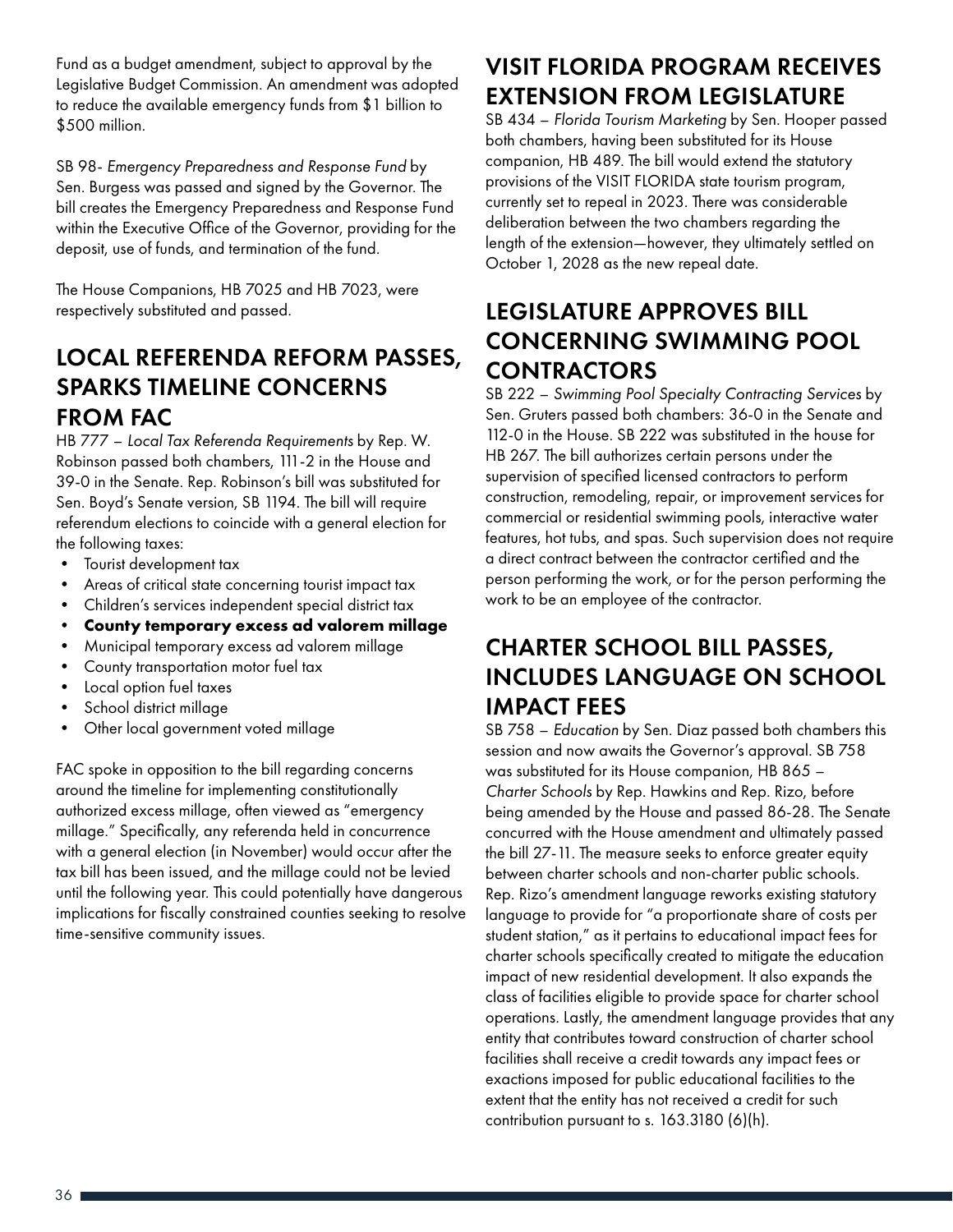#### BILL REQUIRING RETENTION OF PREEMPLOYMENT PHYSICAL RECORDS FOR CERTAIN PUBLIC SAFETY OFFICERS PASSES.

CS/HB 453 *Records of Physical Examinations of Officers* by Rep. Byrd and Rep. Dugan requires the employing agency of a law enforcement, correctional, or correctional probation officer to maintain records of an employee's pre-employment physical examination for at least 5 years after the officer separates from the employing agency. The 5-year records retention requirement also applies to firefighters who took a pre-employment physical upon employment with the employing fire service provider. If the employing agency fails to maintain a record of the pre-employment physical, the officer or firefighter is entitled to the presumption that his or her disability due to tuberculosis, heart disease, or hypertension is compensable as an occupational disease under workers' compensation law. For firefighters who did not undergo a pre-employment physical for the current employer, the firefighter may support a claim for benefits by using the medical exam required to enroll in training and become certified as a firefighter and may be eligible for the presumption so long as the medical exam failed to reveal any evidence of tuberculosis, heart disease, or hypertension. CS/HB 453 passed the House 115-0 and the Senate 38-0. The bill was substituted for CS/SB 1736 by Sen. Hooper.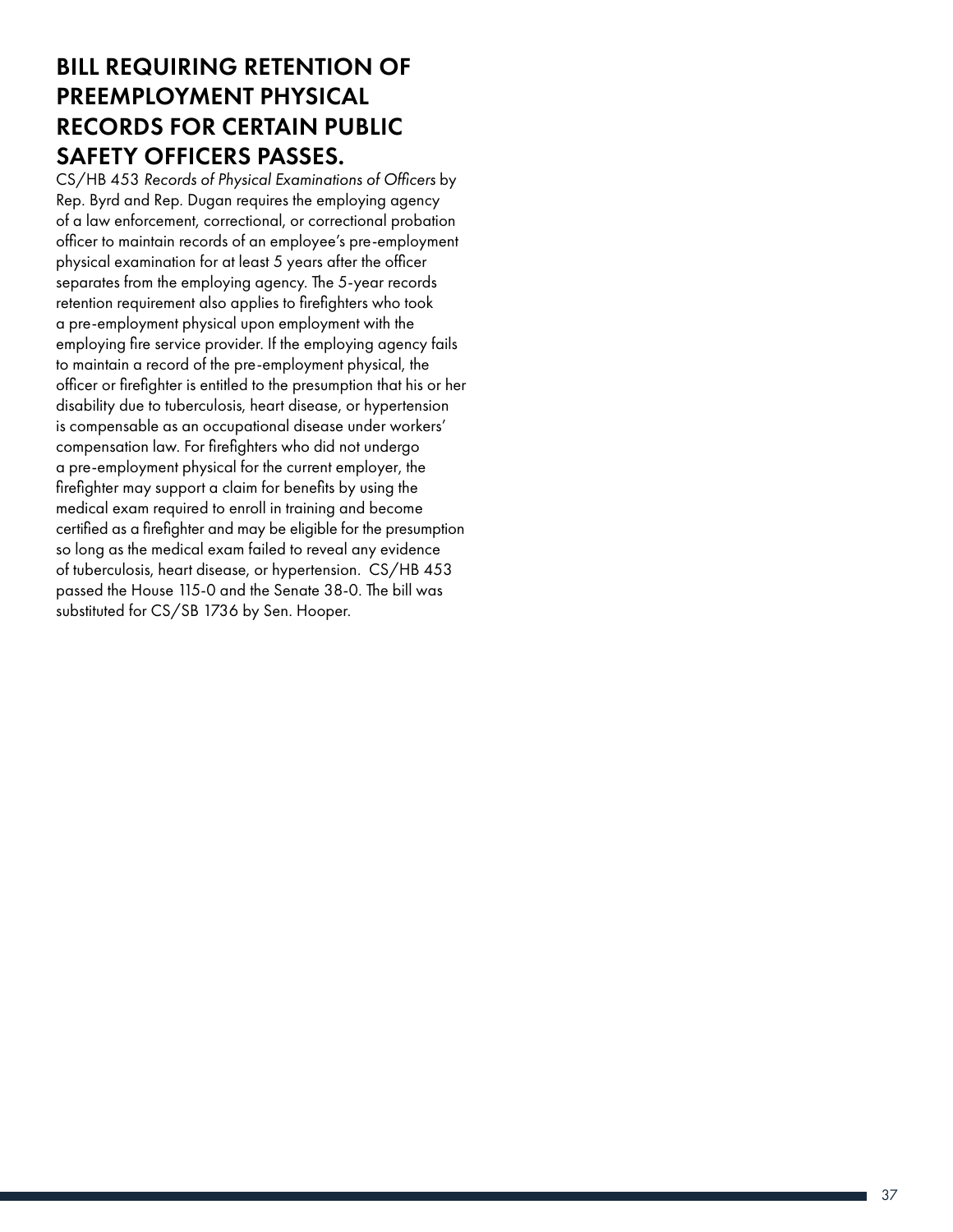### BILL TO LIMIT SCOPE OF CONSTITUTIONAL AMENDMENTS FAILS

HJR 1127/ SB 1412 - *Limiting Subject of Constitutional Amendments Proposed by Citizen Initiative/ Revisions or Amendments of the State Constitution by Citizen Initiative* by Rep. Beltran and Sen. Brodeur failed. The House Joint Resolution cleared all its committees, however, stalled at the 2nd reading. The Senate bill stalled in its second committee, Rules. The bill proposes an amendment to Section 3 of Article XI of State Constitution. Limits revisions or amendments of the State Constitution by citizen initiative to matters relating to procedural subjects or to the structure of government or of State Constitution.

#### CHANGES TO FINANCIAL DISCLOSURES FOR ELECTED LOCAL OFFICIALS FAIL

HB 301/SB 510- *Financial Disclosures for Elected Local Officers* by Rep. Roach and Sen. Brodeur failed this session. The bill requires certain locally elected officials file full financial disclosure including mayors, city commissioners, elected members of a city council, town council, village council, or other governing body of a city, town, or village. It requires city, county, town, and village managers also to file full financial disclosure. Conforms the definition of "local officers" in s.112.3145, F.S., to remove such elected officers from the requirement to file a statement of financial interests and clients represented before agencies; and removes the positions of mayor, county, or city managers from the definition. SB 510 passed (30-7) in the Senate, however, an amendment was adopted, and the bill died in House messages.

### HEAVY EQUIPMENT RENTAL TAX EXEMPTION STALLS ON HOUSE FLOOR

HB 751 – *Ad Valorem Taxation of Construction Equipment*  by Rep. Clemons stalled on 2nd reading, after passing its two committees of reference. The bill would have reclassified construction equipment, owned by a heavy equipment rental dealer for sale or short-term lease, as "inventory," exempt from ad valorem taxation. This exemption applies to only non-school levies—no other property held as inventory is subject to an ownership test or distinct treatment for school and non-school levies. FAC opposed this bill across both committee stops.

#### RENTAL OF HOMESTEAD MEASURE FAILS

HB 1345 – *Homestead Tax Exemptions* by Rep. McFarland stalled in its second committee of reference. Its Senate companion, SB 1056 by Sen. Hutson, met a similar fate this session. The bill would have removed restrictions of renting homestead property, revised the interest rate formula for back taxes due to improperly claimed homesteads, and lessened the penalty applied to property owners who unlawfully claimed a homestead tax exemption. FAC had concerns that the measure would pull previously ineligible properties (due to partial rental/commercial status) into tax exempt homestead status.

#### CONSTITUTIONAL AMENDMENT INDEXING THE HOMESTEAD EXEMPTION FAILS IN BOTH **CHAMBERS**

HJR 923 – *Ad Valorem Tax Exemption* and its implementing bill, HB 1523, both by Rep. Fischer, stalled in their second committee of reference, House Ways and Means. The Senate companions, SJR 1266 and SB 1264, similarly failed to pass. The joint resolution proposed an amendment to the State Constitution authorizing the legislature to periodically increase the current \$25,000 ad valorem tax exemption on a homestead property's assessed value that is greater than \$50,000. The implementing bills would have provided a method and index for calculating the additional tax exemption increase year over year.

### LOW-INCOME SENIOR HOMESTEAD EXEMPTION FAILS

HJR 973 - *Homestead Property Tax Assessment Limitations and Tax Exemptions for Certain Low-income Elderly Persons*  and its implementing bill, HB 975, both by Rep. Borrero, failed to pass this session. The joint resolution's Senate companion and its implementing bill, SB 1278 and SB 1280, respectively, failed to be considered in its first committee of reference. The measures would have amended the state Constitution to authorize the Legislature to prohibit increases in the assessed value of homestead property owned by an eligible lowincome senior.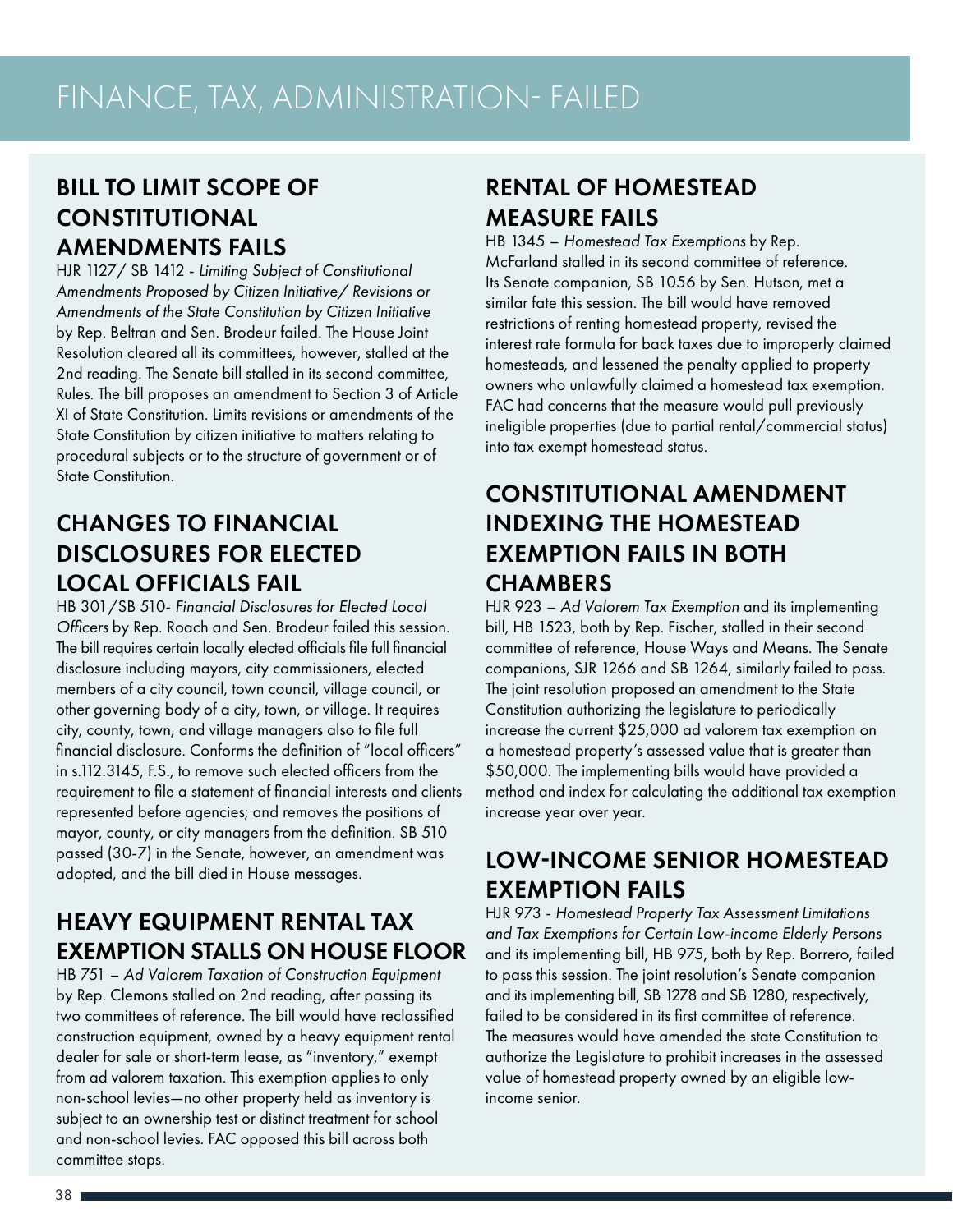#### HOUSING ASSISTANCE BILLS FAIL

HB 1553/SB 1170- *State Housing Assistance Programs* by Rep. Plakon and Sen. Brandes failed this Session, as both bills were not heard. The bill removes powers of the Florida Housing Finance Corporation to develop and administer the State Apartment Incentive Loan Program. Renames the State Housing Initiatives Partnership Program to the State Housing Initiatives Partnership Block Grant Program. Removes municipalities from eligibility under the Grant Program. Authorizes participating counties to make subgrants to their municipalities according to interlocal agreements. Provides that the Florida Housing Finance Corporation shall distribute moneys appropriated by the Legislature for the program, rather than distribute moneys in the Local Government Housing Trust Fund. Revises eligible counties and distribution calculations under the State Housing Initiatives Partnership Block Grant Program. Revises the guaranteed amount for each state fiscal year to \$500,000.

#### BILL REVISING PROPERTY APPRAISER APPEAL THRESHOLDS FAILS

HB 417 – *Property Appraisers* by Rep. Fernandez-Barquin stalled in its final committee of reference, House State Affairs. The senate companion, SB 572 by Sen. Garcia, failed to be heard by any committees of reference. The bill would have raised the thresholds in valuation differences for property appraisers to appeal a valuation. FAC also worked to remove early language redefining "highest and best use" that was ultimately amended out in the House Ways and Means committee.

#### TOURIST DEVELOPMENT TAX MEASURE FAILS

HB 673 – *Tourist Development Taxes* by Rep. Shoaf advanced through its first two committees, before stalling in its final committee stop, House Commerce. Its Senate companion, SB 1542 by Sen. Gainer, failed to pass its first committee. The bill allows a county that is located adjacent to the Gulf of Mexico or Atlantic Ocean and is designated as a fiscally constrained county, as defined by current law, to use up to 10 percent of TDT revenue received to reimburse expenses for public safety services that are needed to address impacts related to increased tourism and visitors to an area. The bill provides that counties and municipalities who opt to use 10 percent of TDT revenues to reimburse for expenses incurred for public safety services may not use this money to supplant the normal operating expenses of an emergency medical services department, a fire department, a sheriff's office, or a police department. Under the bill, qualifying counties may utilize the 10 percent of TDT revenue to reimburse for expenses for public safety services even if they do not meet the following requirements currently in statute: generating

\$10 million in annual TDT proceeds; having at least 3 municipalities; and having a population less than 225,000.

## PRE-DELINQUENCY TAX DISCOUNT NEVER HEARD

HB 839 – *Tax Discount Percentage Rates* by Rep. Fischer, and its Senate companion, SB 1152 by Sen. A. Rodriguez both stalled in their first committees. The bill would have raised the discount rates for county tax payments made before delinquency.

#### AIRCRAFT SALES AND LEASES TAX EXEMPTION FAILS

HB 6051/ SB 786- *Aircraft Sales and Lease Tax* by Rep. Overdorf and Sen. Hutson/Overdorf failed this Session. The House bill was not heard, while the Senate bill stalled in its last committee, Appropriations. The bill exempts all aircraft sales and leases, rather than the sales and leases of certain aircraft, from the sales and use tax.

#### COUNTY ATTORNEY'S RECORDS EXEMPTION FAILS

SB 1420- *Public Records/County and City Attorneys* by Sen. Burgess failed this session, passing two of three committee stops, but stalling in Senate Rules. The bill provides an exemption from public records requirements to protect the personal identifying and location information of current and former county attorneys, deputy county attorneys, assistant county attorneys, city attorneys, deputy city attorneys, and assistant city attorneys, including the names and personal identifying and location information of the spouses and children of these attorneys. FAC supports this public records exemption. The bill stands repealed on October 2, 2024, unless reviewed and saved through reenactment by Legislature. The House companion measure, HB 1213 - *Pub. Rec./ Current or Former County and City Attorneys* by Rep. Arrington, was never considered.

### PUBLIC WORKS SALES TAX EXEMPTION STALLS EARLY, DIES

HB 589 – *Sales Tax Exemptions for Public Works* by Rep. Harding was not considered by its first committee of reference. Its identical Senate companion, SB 930 by Sen. Hooper, also stalled in its first committee of reference. The bill would have revised statute regarding tax exemptions for public works projects.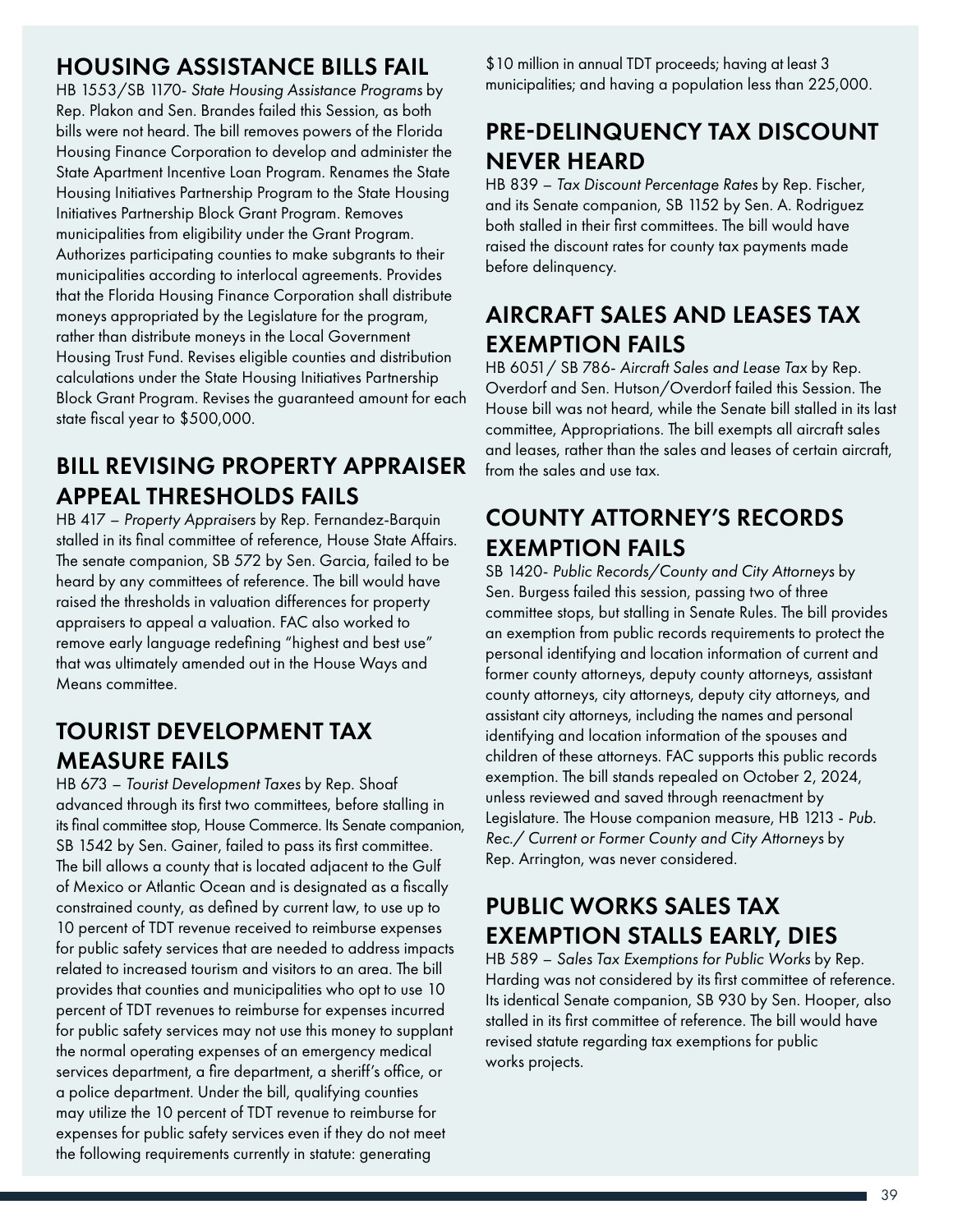#### FIDUCIARY STANDARDS BILL FAILS TO MOVE

SB 508 - *Fiduciary Duty of Care for Appointed Public Officials and Executive Officers* by Sen. Diaz failed to pass its first committee of reference. No House counterpart was filed this session. The legislation would have set standards for a public officer's fiduciary duties.

#### HOMESTEAD ASSESSMENTS FOLLOWING PROPERTY TRANSFERS DIES

Neither HB 283 – *Homestead Assessments Following a Change in Ownership* by Rep. Duran nor its Senate companion, SB 460 by Sen. A. Rodriguez, were heard by any of their committees of reference. The bill would have allowed for exception from assessment of homestead property at just value upon transfer of property if property is transferred to child or grandchild of the deceased owner.

#### SMALL BUSINESS SALES TAX HOLIDAY FAILS

HB 439 – *Small Business Saturday Sales Tax Holiday* by Rep. C. Smith failed to gain any traction in any committees of reference. Its Senate companion, SB 712 by Sen. Taddeo, met a similar fate. The bill would have provided that the sales and use tax levied under Chapter 212 may not be collected on November 27, 2022.

#### LIENS AND BONDS REFORM MEASURE FAILS ON FLOOR

HB 345 – *Liens and Bonds* by Rep. Overdorf cruised through its committees of reference, before stalling on 2nd reading on the House floor. Its Senate companion, SB 1272 by Sen. Bradley, passed its first committee of reference before stalling in the Senate Judiciary committee. The bill would revise the regulations surrounding claims of construction liens.

#### BILL AMENDING PUBLIC RECORDS EXEMPTION HELD BY A LOCAL GOVERNMENT SECURITY FAILS

HB 1287- *Pub. Rec./Local Government Security* by Reps. Botana and Yarborough and SB 1740- *Pub. Records and Public Meetings/Certain Information Held by a Utility* by Sen. Wright failed this session. The bill amends the public record exemption for information held by a local government to include:

• Information related to insurance or other risk mitigation products or coverages for the protection of IT and

operational technology systems and data, including deductible or self-insurance amounts, coverage limits, and policy terms and conditions;

- Critical energy infrastructure information;
- Records which contain network schematics, hardware and software configurations, or encryption, identify detection, investigation, or response practices for suspected or confirmed information technology security incidents, including suspected or confirmed breaches, if the disclosure of such records would facilitate unauthorized access to or the unauthorized modification, disclosure, or destruction of data or information, whether physical or virtual, or information technology resources.

Additionally, the bill provides for future legislative review and repeal of exemption. Provides a statement of public necessity for the bill, which intends on maintaining the sensitivity of information shared from increased connectivity. HB 1287 cleared two of three committees; SB 1740 was never heard.

## REBATE PROGRAM ENCOURAGING FLORIDA ENTERTAINMENT FAILS

HB 217- *Film Television, and Digital Media Project Rebate Program* by Rep. Trabulsy and SB 946-Entertainment Industry by Sen. Gruters failed this session. The bill creates the Targeted High Wage Production Program within the Department of Economic Opportunity (DEO) under the supervision of the Commissioner of Film and Entertainment. The bill authorizes applicants to receive rebates up to 23% of qualified expenditures, or \$2 million, whichever is less with the requirement to make a good faith effort to use existing providers of infrastructure or equipment, employ at least 60% of Florida residents, spend at least 70% of their production time in Florida, and additional guidelines. The Florida Film and Entertainment Advisory council must determine the score for each qualified project. The Targeted High Wage Production Program will expire June 30,2026. FAC supported the bill as it aligns with FAC's guiding principle to support state and local policies, programs, and funding mechanisms that not only preserve, but enhance, the Florida tourism and film industries. SB 946 passed one of three committee stops; while HB 217 was never considered.

### CONSTITUTIONAL AMENDMENT THRESHOLD CHANGE FAILS

HJR 177/SJR 950- *Requiring Broader Public Support for Constitutional Amendments or Revisions* by Rep. Roth and Sen. Rodriguez (A) failed this session. The bill proposes amendment to State Constitution to increase percentage of elector votes required to approve amendment to or revision of State Constitution from 60 percent to 66 & 2/3 percent. However, the repeal of an amendment or revision may be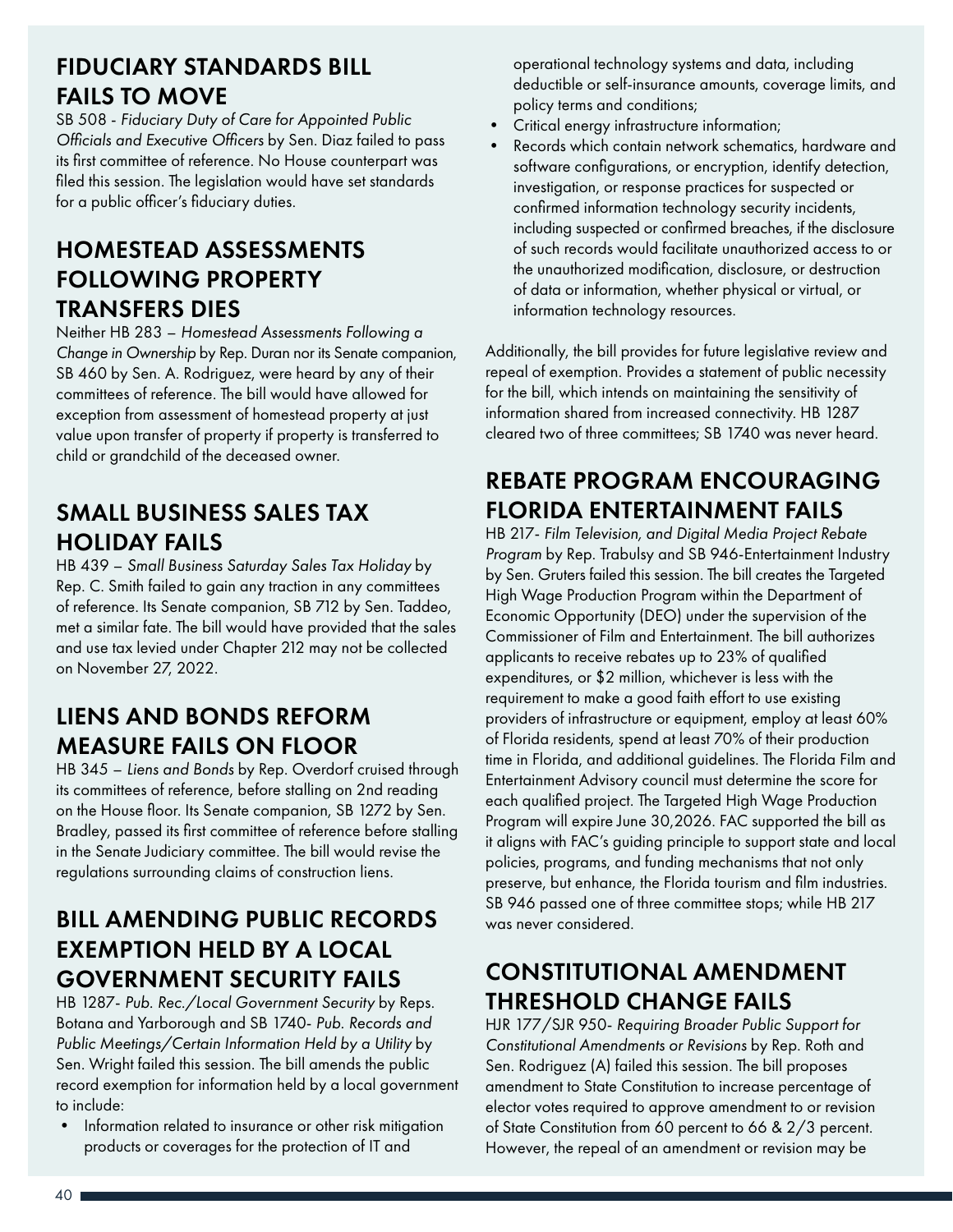approved by the same percentage of elector votes as was required at the time of passage of the amendment or revision. Both bills were never heard.

#### SUPERMAJORITY VOTE FOR PRE-EMPTION LEGISLATION FAILS

SJR 152- *Supermajority Vote for Legislative Preemption* by Sen. Farmer, Jr. was never heard this session. The joint resolution proposes amendments to the State Constitution to require a supermajority (two-thirds) of each House to approve a general law preempting legislation to the state. There was no House companion resolution.

#### BILLS REPEALING NUMEROUS PREEMPTIONS FAIL

SB 1900- *Preemption to the State* by Sen. Torres, Jr. The bill removes provisions preempting counties, municipalities, and other local governmental entities from enacting or adopting any limitation or restriction involving certain contributions and expenditures, or establishing contribution limits different than those established in the Florida Election Code. Among many other things, the bill removes provisions that require counties and entities of local government to pay ad valorem taxes or fees under specified conditions on certain telecommunications facilities, removes provisions which require municipalities and other entities of local government to pay ad valorem taxes or fees under specified conditions on certain telecommunications facilities.

HB 6113- *Preemption to the State* by Rep. Eskamani failed this session. The bill removes and repeals provisions preempting certain authority to the state, including but not limited to, provisions relating to rent control, affordable housing incentives, ad valorem taxes or fees on certain telecommunication facilities, pruning, trimming, or removal of trees on residential property, solar facility approval process, etc.

HB 6109 - *Campaign Finance* by Rep. Eskamani failed this session. The bill removes provisions that preempt counties and other local governmental entities from enacting or adopting limitations & restrictions involving certain contributions & expenditures or establishing contribution limits different than those established in Florida Election Code.

SB 1900, HB 6113, and HB 6109 were never considered.

#### BILL REVISING LEGISLATIVE REVIEW OF PROPOSED REGULATION FAILS

SB 1276/HB 1185- *Legislative Review of Proposed Regulation of Unregulated Functions* by Sen. Diaz and Rep. Plakon failed this session. The bill provides that certain requirement must be

met before adopting the regulation of an unregulated profession or occupation or the substantial expansion of regulation of a regulated profession or occupation. The bill requires the proponents of legislation that proposes such regulation to provide certain information to the state agency that would have jurisdiction over the proposed regulation and to the Legislature at least 30 days before the regular session. Additionally, requires the state agency to provide certain information to the Legislature within 25 days after the proponents of the Legislation submit the draft legislation to the state agency. HB 1185 passed three of four committees; SB 1276 was never heard.

### LOCAL GOVERNMENT **COMMUNICATION** LEGISLATION FAILS

HB 6043- *Local Government Communications Services* by Rep. Eskamani failed this session. The bill removes provisions that require counties and entities of local government to pay ad valorem taxes or fees under specified conditions on certain telecommunications facilities. The bill removes provisions that require municipalities and other entities of local government to pay ad valorem taxes or fees under specified conditions on certain telecommunications facilities. Additionally, the bill deletes provisions relating to certain tax exemptions for property and the use of two-way telecommunications services. It removes provisions that identify procedures that must be followed by governmental entities before providing communications services. The bill was never heard.

Additionally, HB 6045- *Communication Services* by Rep. Eskamani failed this session. The bill deletes provisions limiting authority of, and prohibiting, municipalities and counties from functions related to communications service providers. Furthermore, the bill deletes references to, and administration and provisions of Advanced Wireless Infrastructure Deployment Act. The bill was never considered.

#### CAMPAIGN FINANCE BILL FAILS

HB 6109 - *Campaign Finance* by Rep. Eskamani failed this session. The bill removes provisions that preempt counties and other local governmental entities from enacting or adopting limitations & restrictions involving certain contributions & expenditures or establishing contribution limits different than those established in Florida Election Code. The bill was never considered this session.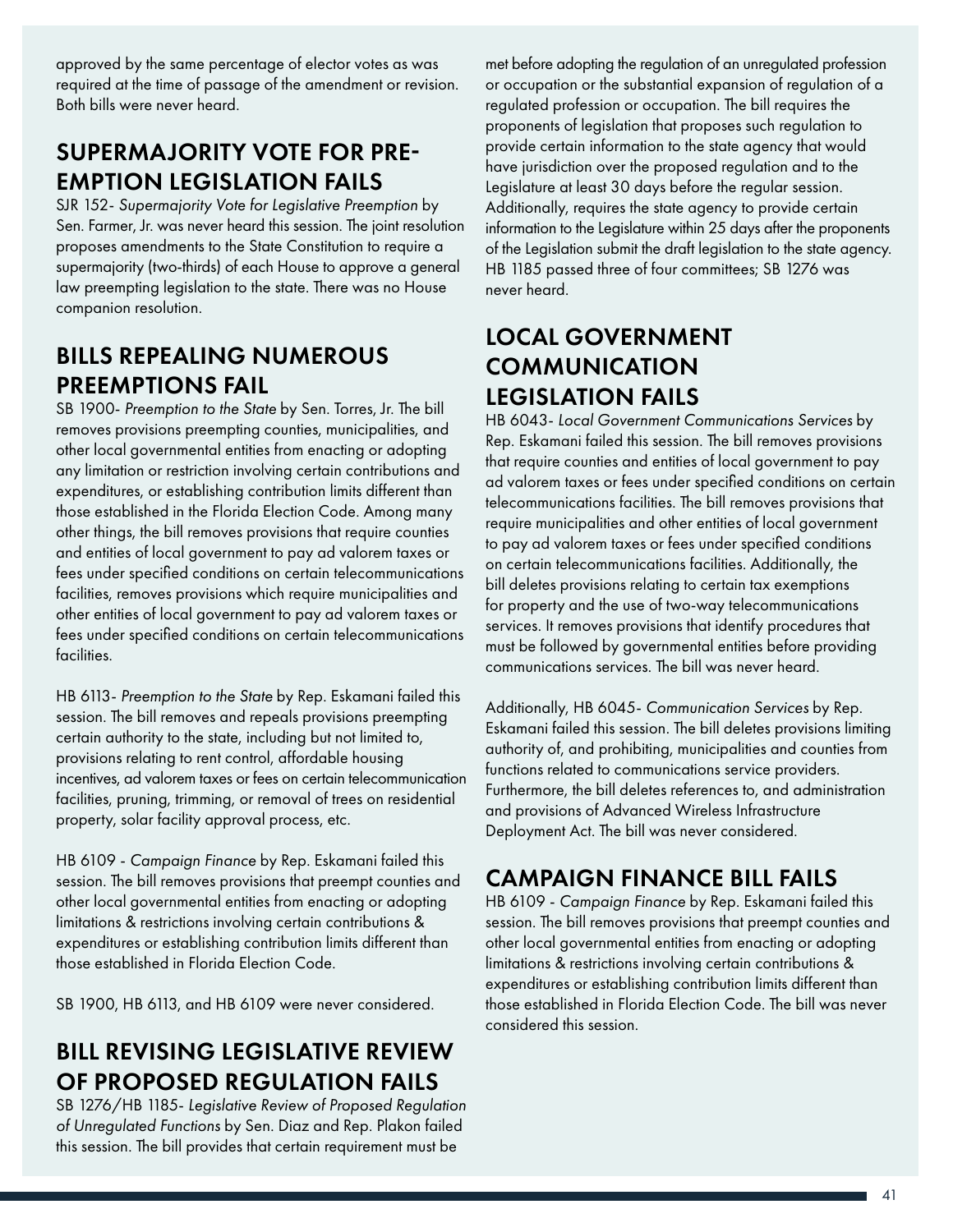#### LEGISLATURE SELECTS FLORIDA HOUSE AND SENATE MAPS

SJR 100- *Apportionment* by Sen Rodrigues (R) passed this session. A joint resolution that provides for the apportionment of the House of Representatives and the Senate. The bill adopts the United States Decennial Census of 2020 for use in such apportionment, provides for the inclusion of omitted areas, clarifies that the apportioned districts constitute the legislative districts of the state and members of the Legislature will be elected for these representative and senatorial districts. Electronic maps will serve as the official maps of the legislative districts of the state. The Resolution includes House and Senate Map: H000H8013 and S027S8058.

### CONGRESSIONAL MAPS HEAD TO GOVERNOR FOR APPROVAL

SB 102- *Establishing the Congressional Districts of the State* by Sen. Rodrigues (R) passed this session. The bill adopts the United States Decennial Census of 2020 as the official census of the state for the purpose of redistricting the state's

congressional districts. Provides for the inclusion of unlisted territory in contiguous districts in accordance with figures from the United States Decennial Census of 2020. Electric maps will serve as the official maps of the congressional districts of the state and requires the maps to be made available to the public by the Office of Economic and Demographic Research within 10 days after the effective date of the act.

The bill includes a primary and secondary Congressional plan: H000C8019 and H000C8015.

- Plan H000C8019, the "primary" plan, apportions the state into 28 single-member congressional districts. This plan will serve as the map for elections beginning in 2022.
- Plan H000C8015, the "secondary" plan, apportions the state into 28 single-member congressional districts. Plan H000C8015 will take immediate effect and serve as Florida's congressional districts for elections beginning in 2022 and thereafter, if the "primary" plan above is not approved.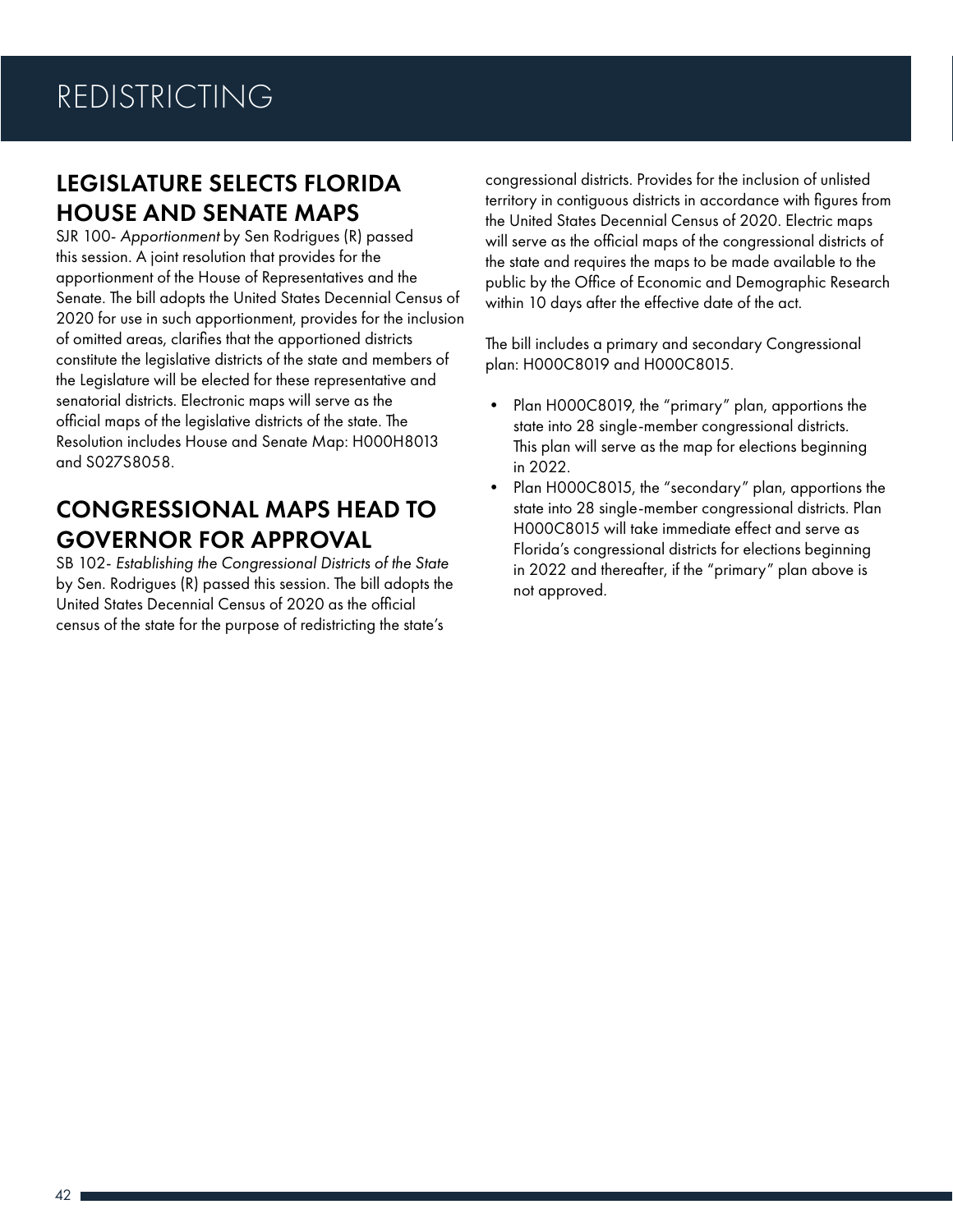## NOVEMBER SPECIAL SESSION: LEGISLATION SIGNED INTO LAW

## BILL PROHIBITING VACCINE MANDATES IN PUBLIC AND PRIVATE INSTITUTIONS SIGNED INTO LAW

HB 1B- COVID-19 *Mandates* by Reps. Grall and Massullo, Jr. (SB 2B by Sen. Burgess) passed this special session. The bill prohibits a governmental entity or educational institution from imposing a COVID-19 vaccination mandate on any full-time, part-time, or contract employee. If a violation occurs by a government entity, the Department of Health may impose a fine not to exceed *\$5,000 per violation*. If a public employee is terminated based on the employee's noncompliance with a COVID-19 vaccine mandate, the terminated employee may be eligible for reemployment assistance. The bill also prohibits private employers from imposing a COVID-19 vaccine mandate without providing the ability to "opt-out." The following opt-out exemptions include: medical reasons, including pregnancy or anticipated pregnancy, religious reasons for those with a "sincerely held religious belief", COVID-19 immunity, periodic testing, or use of employer-provided personal protection equipment. Such exemptions must be submitted to the employer on forms adopted by the Department of Health (DOH). If a violation occurs (such as an improper termination) by a private employer, the Attorney General must impose administrative fines of \$10,000 for employers with fewer than 100 employees or \$50,000 for employers with 100 or more employees. Additionally, the bill prohibits school boards and local officials from requiring students to wear a face mask or covering without a parental exemption. These provisions sunset on June 1, 2023. Approved by Governor: November,18, 2022; Chapter 2022- 272; Effective date: Upon becoming a law.

#### BILL PROVIDING A PUBLIC RECORDS EXEMPTION ON EMPLOYEE COMPLAINTS RELATED TO COVID-19 VACCINATION POLICIES SIGNED INTO LAW

HB 3B- *Public Records/Employer COVID-19 Vaccination Policies* by Reps. Grall and Massullo Jr. (SB 4B- By Sen. Burgess) passed this special session. The bill, linked to HB 1B, provides an exemption from public records requirements for employee complaints alleging a private employer COVID-19 vaccination policies or practices.

After an investigation is completed or ceases to be active, information relating to the investigation remains confidential and exempt from public records requirements if disclosure of that information would:

- jeopardize the integrity of another active investigation;
- reveal medical information about an employee; or
- reveal information regarding an employee's religious beliefs.

The public records exemption expires on October 2, 2023. Approved by Governor: November,18, 2022; Chapter 2022- 273; Effective date: Upon becoming a law.

#### LEGISLATION PROPOSING TO WITHDRAW FROM THE OSHA SIGNED INTO LAW

HB 5B- *Florida Occupational Safety and Health State Plan* by Rep. Zika (SB 6B by Sen. Hutson) passed this special session. The bill proposes to withdraw from the federal Occupational Safety and Health Administration (OSHA) and establishes the Florida Occupational Safety and Health State Plan. Specifically, the Executive Office of the Governor (EOG) will develop a proposal for a state plan by January 17, 2022, to assert state jurisdiction over occupational safety and health issues for both government and private employees. Additionally, the bill appropriates \$1 million to the EOG to implement the plan. Currently, 22 states have an OSHA approved state program, and 5 states and the U.S. Virgin Islands have OSHA approved state plans that only cover public sector employers. Approved by Governor: November,18, 2022; Chapter 2022- 274; Effective date: Upon becoming a law.

#### BILL REMOVING VACCINATION POWERS FROM THE STATE HEALTH OFFICER AUTHORITY SIGNED INTO LAW

HB 7B- *Vaccinations During Public Health Emergencies*  by Rep. Andrade (SB 8 by Sen. Bean) passed this special session. The bill removes the authority from existing law that allowed the State Health Officer to order vaccinations on individuals during a public health emergency. However, the bill keeps intact the ability of the State Health Officer to order an individual to be examined, tested, treated, isolated, or quarantined when a communicable disease presents a severe danger to public health.

Approved by Governor: November,18, 2022; Chapter 2022- 275; Effective date: Upon becoming a law.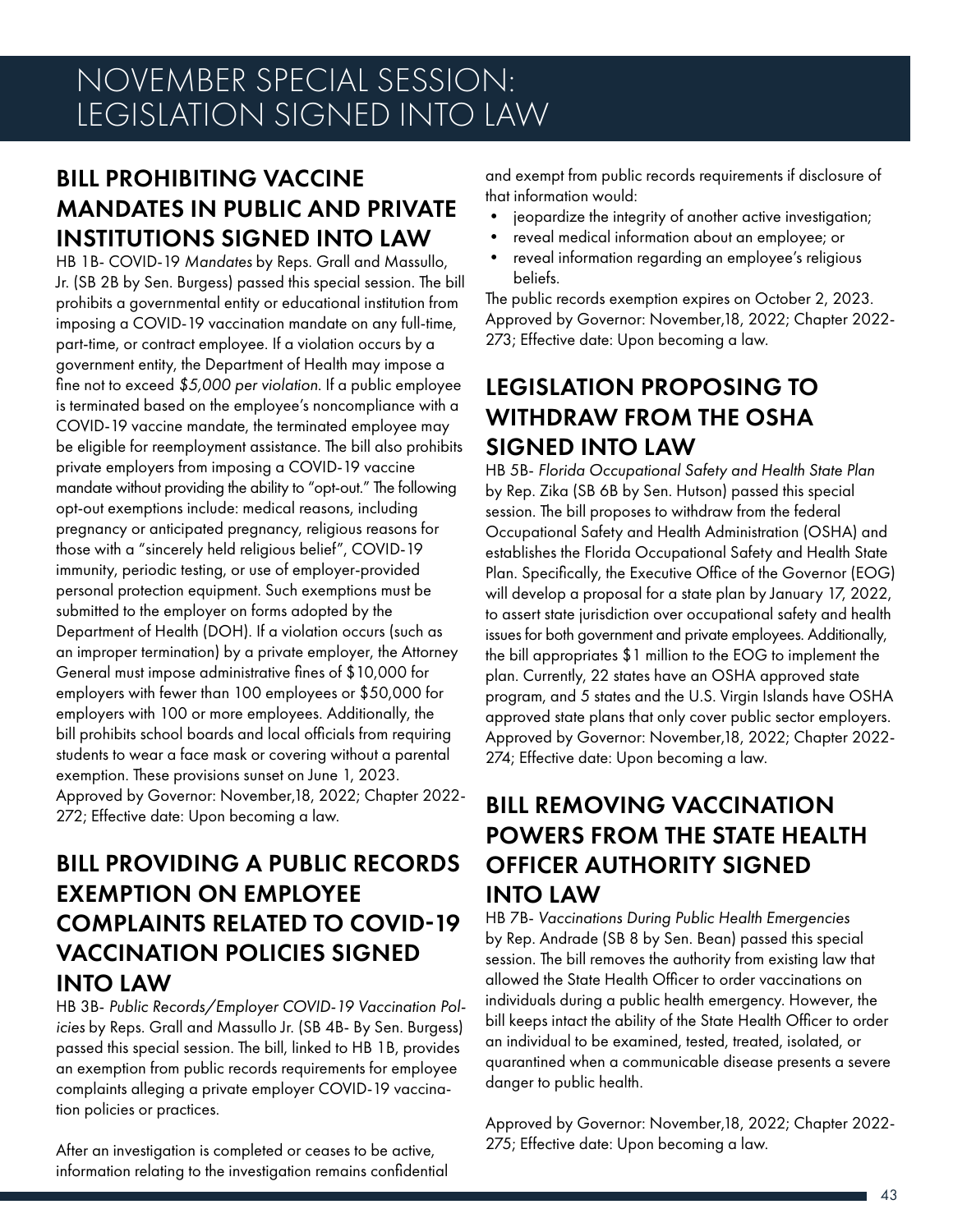On March 14th 2021, the Florida House of Representatives and the Florida Senate agreed to the budget for the State Fiscal Year (SFY) 2022-2023. The budget is the culmination of many rounds of budget negotiations throughout the legislative session. The Florida Legislature is constitutionally required to pass a state budget, officially titled as the General Appropriations Act, or HB 5001, during the annual regular session. The Legislature extended the regular session to complete the budget during "overtime" with Sine Die

occurring three days later than expected. HB 5001 passed the House and Senate, 105-3 and 33-0 respectively. The House and Senate's budget for State Fiscal Year 2022- 2023 totals approximately \$112.1 billion, and represents a 10.37% increase from the previous SFY 2021-2022 General Appropriations Act. The chart below summarizes a comparison of this year's SFY 2022-2023 budget and the budget approved from SFY 2021-2022.

| <b>Budget Comparison</b><br>by Section                                | <b>FY 2022 GAA</b> | <b>FY 2023 GAA</b> | \$ Difference SFY 22<br>vs. SFY 2023 | % Difference SFY 22<br>vs. SFY 2023 | % of Total |
|-----------------------------------------------------------------------|--------------------|--------------------|--------------------------------------|-------------------------------------|------------|
| Section 1. Education                                                  | \$2,409,443,736    | \$2,817,456,263    | \$408,012,527                        | 16.93%                              | 2.51%      |
| Section 2. Education                                                  | \$27,695,500,142   | \$26,450,922,960   | \$(1,244,577,182)                    | $-4.49%$                            | 23.60%     |
| Section 3. Health<br>and Human Services                               | \$44,570,570,233   | \$48,909,546,871   | \$4,338,976,638                      | 9.74%                               | 43.64%     |
| Section 4. Criminal<br><b>Justice and Corrections</b>                 | \$5,218,482,465    | \$6,257,148,587    | \$1,038,666,122                      | 19.90%                              | 5.58%      |
| Section 5. Natural<br>Resources/Environment/<br>Growth/Transportation | \$14,682,882,904   | \$19,367,675,516   | \$4,684,792,612                      | 31.91%                              | 17.28%     |
| Section 6. General<br>Government                                      | \$6,299,539,128    | \$7,565,508,833    | \$1,265,969,705                      | 20.10%                              | 6.75%      |
| Section 7: Judicial Branch                                            | \$667,223,975      | \$702,774,972      | \$35,550,997                         | 5.33%                               | 0.63%      |
| <b>Total Budget</b>                                                   | \$101,543,642,583  | \$112,071,034,002  | \$10,527,391,419                     | 10.37%                              | 100%       |

Health and Human Services received the largest portion of funding for the budget in SFY 2022-2023, totaling approximately \$48.9 billion. This represents a 9.74% increase in appropriation from the current year. All educational programs and services combined received the second largest amount of funding, totaling approximately \$29.3 billion. This represents a decrease of approximately 3% from the current fiscal year.

Finally, Natural Resources, Environmental Issues, Growth Management and Transportation Expenditures represent the third largest portion of the budget in SFY 2022-2023 with funding equaling approximately \$19.4 billion. This represents an increase of approximately 31.91% from the current fiscal year.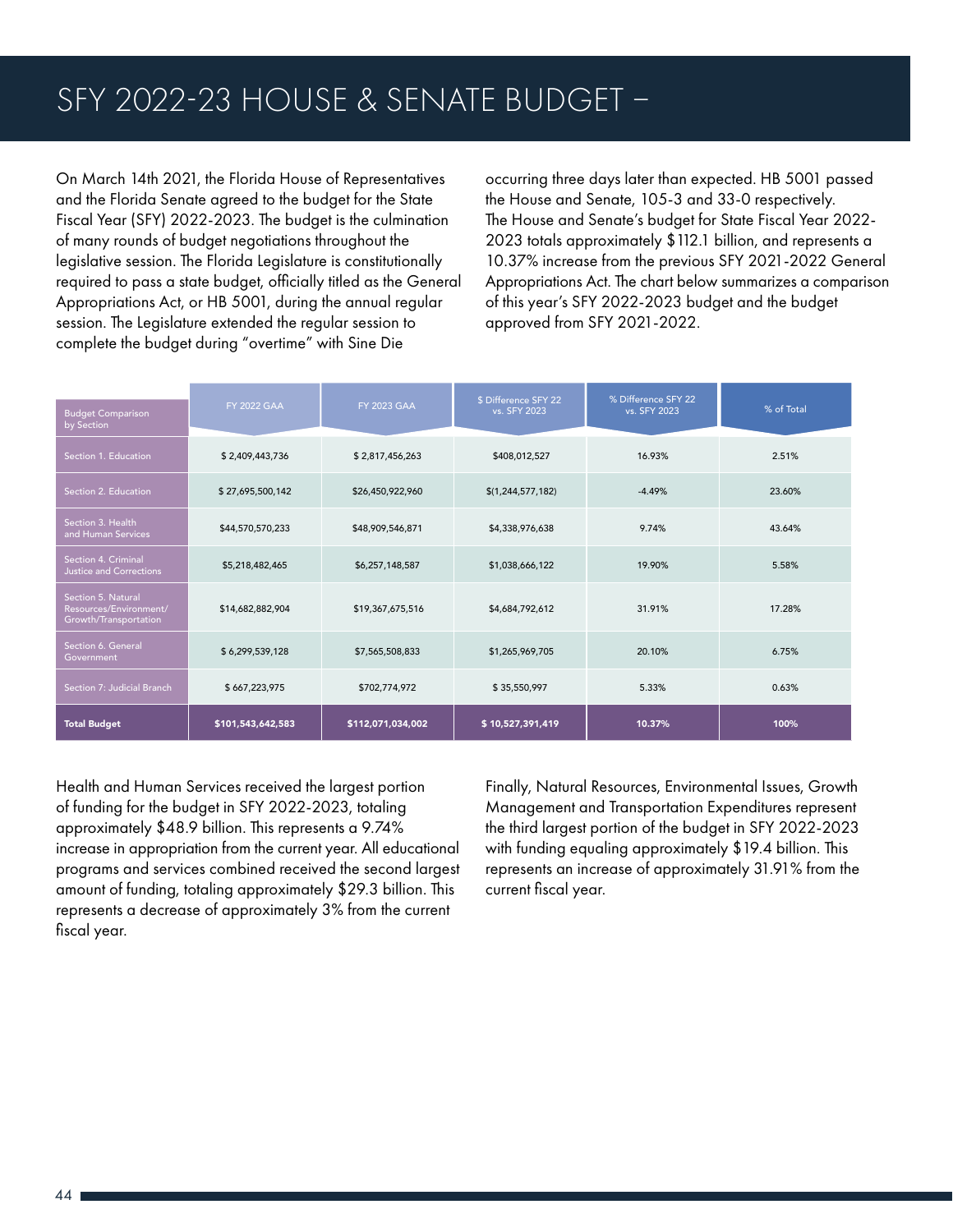

General Revenue expenditures for the SFY 2022-2023 budget equals approximately \$43.7 billion, while trust fund expenditures total approximately \$68.4 billion. The chart

below compares expenditures between the SFY 2022-2023 budget and the previous year's budget for SFY 2021-2022 by fund type.

| <b>Budget Comparison</b><br>by Fund Type | <b>FY 2022 GAA</b> | <b>FY 2023 GAA</b> | \$ Difference SFY 22<br>vs. SFY 2023 | % Difference SFY 22<br>vs. SFY 2023 |
|------------------------------------------|--------------------|--------------------|--------------------------------------|-------------------------------------|
| <b>General Revenue</b>                   | \$36,343,570,215   | \$43,717,505,227   | \$7,373,935,012                      | 20.29%                              |
| <b>Trust Funds</b>                       | \$65,200,072,368   | \$68,353,528,775   | \$3,153,456,407                      | 4.84%                               |
| <b>All Funds</b>                         | \$101,543,642,583  | \$112,071,034,002  | \$10,527,391,419                     | 10.37%                              |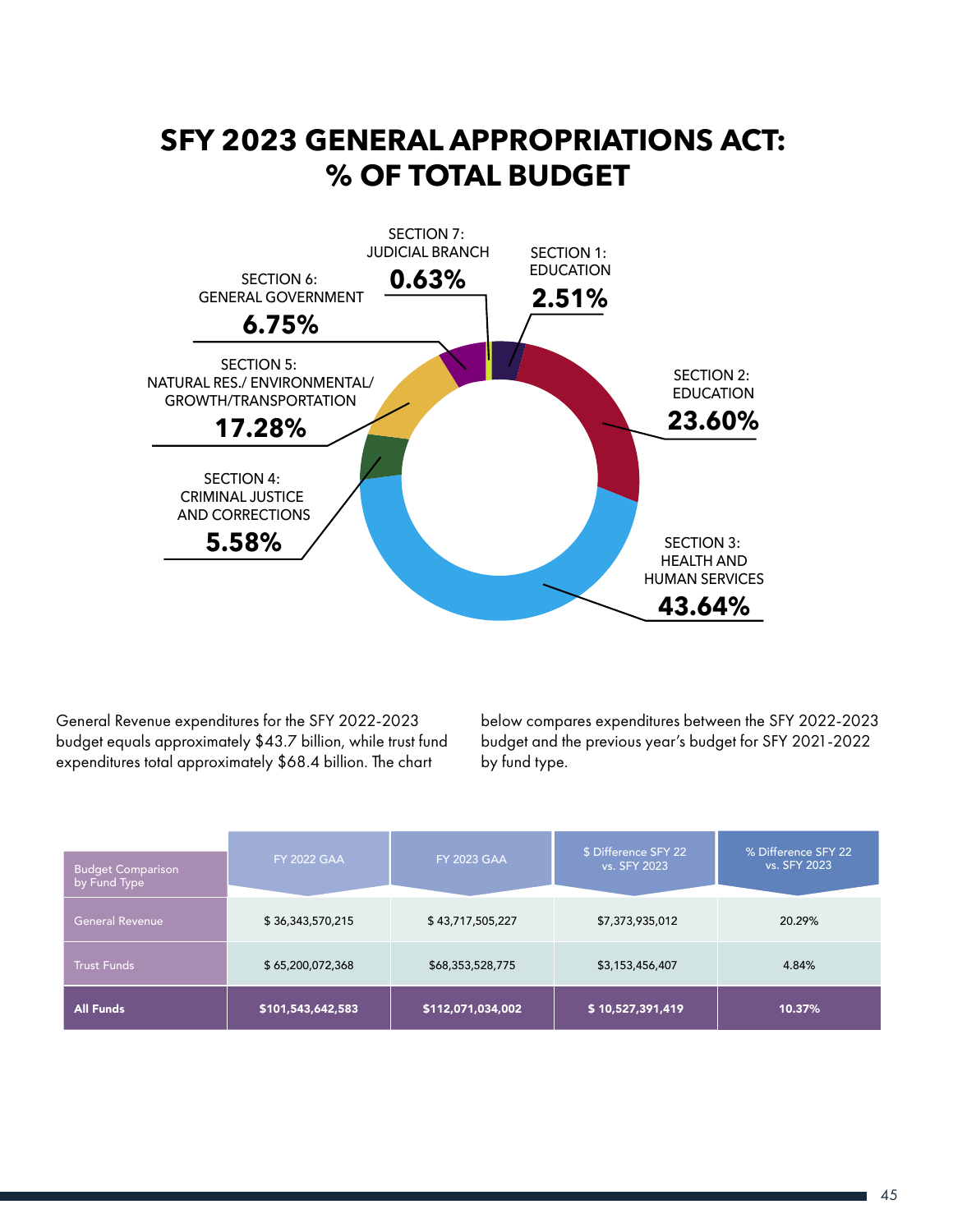## COUNTY FUNDING HIGHLIGHTS

#### HEALTH AND HUMAN SERVICES

**Shared County/State Juvenile Detention:** The SFY 2022-2023 budget estimates the counties' portion of total Shared County/State Juvenile Detention to be \$62,601,560. This represents an estimated increase of about \$833,213 from the current year budget, or approximately 1%.

**Community Substance Abuse and Mental Health Services:** Funded at approximately \$1.108 billion in the budget, which represents a \$56.5 million increase from the previous fiscal year.

**Community Action Treatment (CAT) Teams:** The SFY 2022-2023 budget allocates \$30.75 million, directed to DCF to contract with providers throughout the state for operation of CAT teams, which provide community-based services for children (aged 11 to 21) with mental health and/or substance abuse diagnoses, this is the same budget as the previous fiscal year.

**Public Safety, Mental Health, and Substance Abuse** 

**Local Matching Grant Program:** The SFY 2022- 2023 budget allocates \$9 million for the program, which supports county programs that serve adults or youth who are in behavioral crisis and at risk of entering the criminal justice system. This represents the same budget year funding as the previous fiscal year.

**Crime Labs:** The SFY 2022-2023 budget allocates slightly over \$63 million in grants and aids to local governments for criminal investigations, which represents a 3% increase over the previous fiscal year.

**Homeless Programs Challenge Grants:** The SFY

2022-2023 budget allocates approximately \$3.2 million respectively, to DCF for challenge grants, which are awarded to lead agencies of homeless assistance continuums of care. This represents the same budget year funding as the previous fiscal year.

#### AGRICULTURAL & ENVIRONMENT **Water Quality Highlights:**

**• Septic-to-Sewer/Stormwater Improvements:** The SFY 2022-2023 budget allocates \$125 million from the Water Protection and Sustainability Program Trust Fund are provided for the wastewater grant program as established in section 403.0673, Florida Statutes. \$10

million is provided for the Septic Upgrade Incentive Program to incentivize homeowners in Priority Focus Areas to upgrade their septic system to include nitrogen reducing enhancements.

- **• Wastewater Treatment Facility Construction:**  \$264.8 million
- **• Water Quality Enhancement and Accountability:**  The budget allocates \$10.8 million for increased water quality monitoring, creation of a water quality public information portal, and for the establishment of the Blue-Green Algae Task Force. Funds may be used for administration and planning costs. The task force will support key funding and restoration initiatives to expedite nutrient reduction in Lake Okeechobee and the St. Lucie and Caloosahatchee estuaries. The task force will identify priority projects for funding that are based on scientific data and build upon Basin Management Action Plans (BMAPs) to provide the largest and most meaningful nutrient reductions in key waterbodies, as well as make recommendations for regulatory changes. \$4 million of those funds are provided to the DEP will continue to expand statewide water quality analytics for the nutrient over-enrichment analytics assessment and water quality information portal to include a comprehensive statewide flood vulnerability and sea level rise data set.
- **• Total Maximum Daily Loads:** The SFY 2022-23 budget allocates \$50 million for Total Maximum Daily Loads, which represents a \$5 million increase over the previous fiscal year. The allocation may include innovative water treatment projects that demonstrate the ability to most rapidly achieve department verified phosphorous and/or nitrogen load reductions consistent with the nutrient load reduction goals and total maximum daily loads established by the department. The department may also provide cost-share funding for innovative nutrient removal projects.
- **• Harmful Algal Blooms:** The SFY 2022-23 budget allocates \$15.6 million for the purpose of supporting the evaluation and implementation of innovative technologies and short-term solutions to combat or clean up harmful algal blooms and nutrient enrichment of Florida's fresh waterbodies, including lakes, rivers, estuaries and canals. Funds may be used for the Department's red tide emergency grant program to support local governments in cleaning beaches and coastal areas to minimize the impacts of red tide to residents and visitors. Funds may also be used to implement water quality treatment technologies,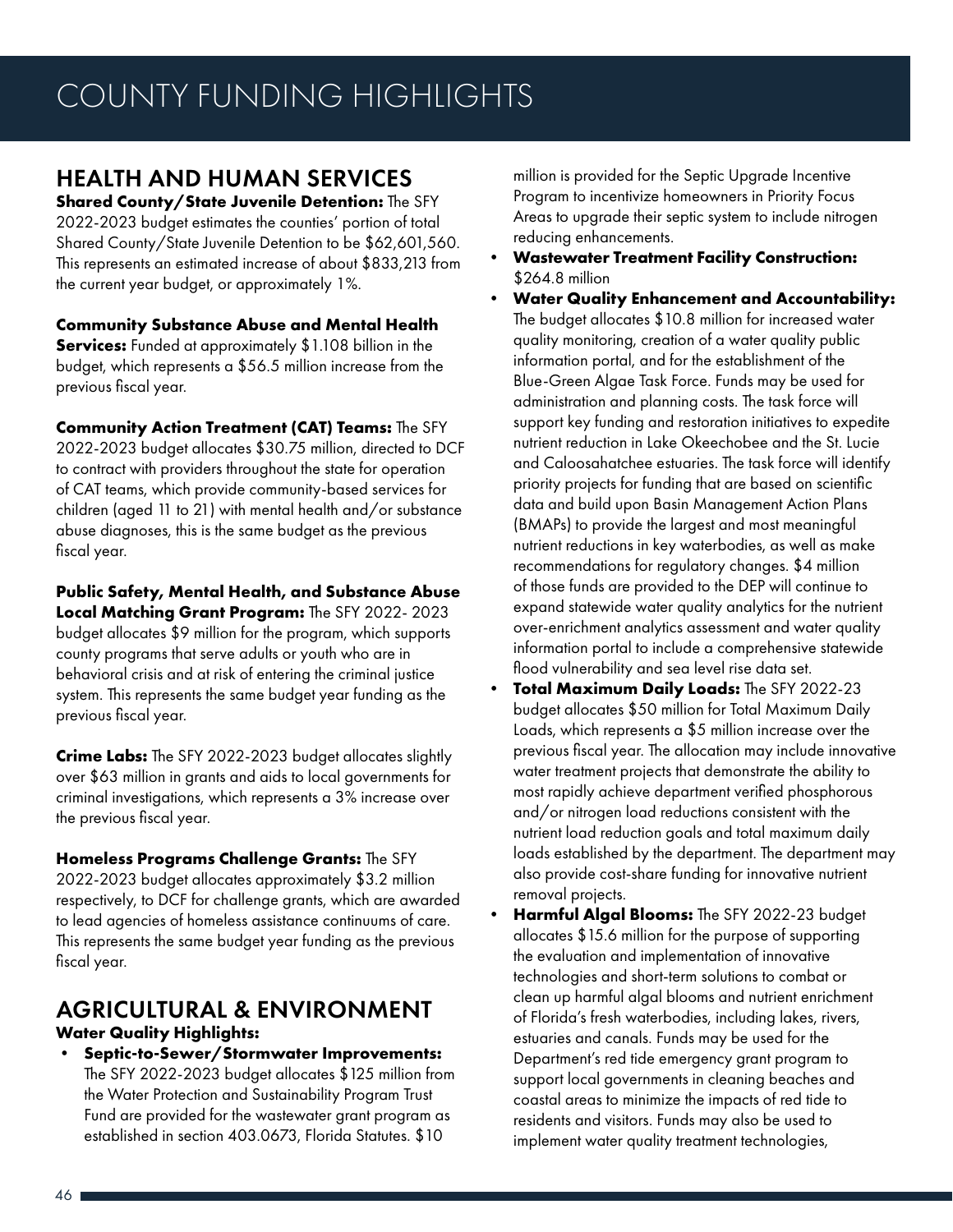identified by the Department, near water control structures in Lake Okeechobee.

- **Springs Restoration:** The SFY 2022-23 budget allocates \$75 million for land acquisition to protect springs and for capital projects that protect the quality and quantity of water that flows from springs.
- **• Alternative Water Supply:** The SFY 2022-23 budget allocates \$50 million, all of which is contingent ARPA funds, to the water supply and water resource development grant program to help communities plan for and implement conservation, reuse and other water supply and water resource development projects.

**Everglades Restoration:** Approximately \$875.9 million total; \$350 million is specifically appropriated to achieve the greatest reductions in harmful discharges to the Caloosahatchee and St. Lucie Estuaries as identified in the Comprehensive Everglades Restoration Plan.

## **Florida Forever Programs and Land Acquisition:**

\$168.7 million

**Florida Recreation Development Assistance Grants:** \$10.7 million.

#### **Beach Management Funding Assistance Program:**

The SFY 2022-23 budget allocates \$50 million to the Department of Environmental Protection in Fixed Capital Outlay for distribution to beach and inlet management projects.

#### **Resilient Florida Trust Fund and programs:**

The SFY 2022-23 budget allocates \$504.2 million

- \$270.9 million provided to the Department of Environmental Protection for the Statewide Flooding and Sea Level Rise Resilience Plan, years one through three, as submitted on 12/1/2021. In the event that projects included in the plan are unable to continue, the department may include a revised list of projects in its Statewide Flooding and Sea Level Rise Resilience Plan submission on December 1, 2022.
- \$2 million is appropriated to regional resilience coalitions.
- \$2.9 million upgrading the Sea Level Impact Projection (SLIP) Study Tool, regional living shoreline restoration suitability modeling, and sea level rise modeling.
- \$7.1 million for data collection and analysis for the Comprehensive Statewide Flood Vulnerability and Sea Level Rise Assessment.
- \$20 million for Resilient Florida Planning Grants as specified in HB 7053 passed this session.
- \$1.3 million for grants and aids to local governments for the Florida Coastal Zone Management Program for priority areas including Resilient Communities, Coastal

Resource Stewardship, Access to Coastal Resources, and Working Waterfronts.

Section 197 of the GAA provides \$200 million from the Resilient Florida Trust Fund is appropriated in Fixed Capital Outlay and placed in reserve for the Resilient Florida Program pursuant to section 380.093, Florida Statutes. The department is authorized to submit budget amendments to request the release of funds pursuant to chapter 216, Florida Statutes. Up to \$20,000,000 may be used to provide grants for the Resilient Florida Grant Program. The remaining funds are provided for projects included in the Statewide Flooding and Sea Level Rise Resilience Plan to be submitted on December 1, 2022.

**Mosquito control programs:** The SFY 2022-23 budget allocates \$2.66 million

**PFAS Testing:** The SFY 2022-23 budget allocates \$32.86 million is provided for grants and aids to local governments for testing and remediation of any pollutant that is a perfluoroalkyl or polyfluoroalkyl substance (PFAS) or any pollutant identified by the Environmental Protection Agency Administrator as a contaminant of emerging concern.

#### TRANSPORTATION AND ECONOMIC DEVELOPMENT **Affordable Housing:**

- State Housing Initiatives Partnership (SHIP) program: The SFY 2022-2023 budget allocates approximately \$209.48 million for the State Housing Initiatives Partnership (SHIP).
- State Apartment Incentive Loan Program (SAIL): The SFY 2022-2023 budget allocates \$153.25 million for the State Apartment Incentive Loan Program (SAIL), including a \$100 million allocation for a Florida Hometown Hero Housing Program. While SB 788 by Senator Hooper established a Hometown Hero program with eligibility criteria, that bill did not pass and was withdrawn from consideration. The proviso to line item 2289 in the General Appropriations Act provides that \$100,000,000 of nonrecurring funds from the State Housing Trust Fund, traditionally used for State Apartment Incentive Loan (SAIL) Program, shall be used by the Florida Housing Finance Corporation to establish a Florida Hometown Hero Housing Program to provide down payment and closing cost assistance. No other legislation passed providing any direction on this new program or how eligibility will be determined.

**Job Growth Grant Fund:** The SFY 2022-2023 budget allocates \$50 million.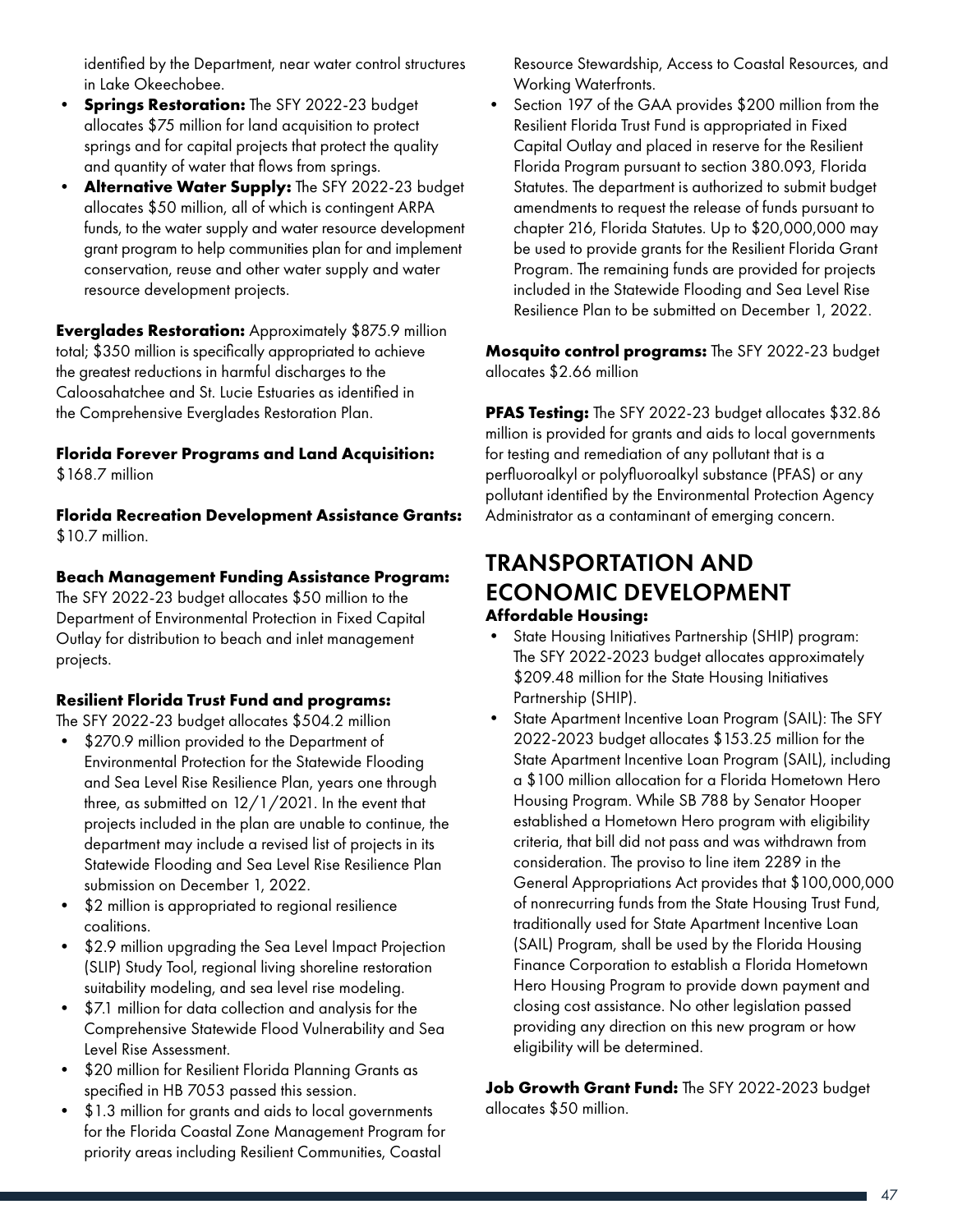**Visit Florida:** The SFY 2022-23 budget allocates \$50 million

#### **Small County Outreach Program (SCOP):** The SFY 2022-23 budget allocates \$114.9 million

**Small County Road Assistance Program (SCRAP):**  The SFY 2022-23 budget allocates \$47.7 million

**Transportation Disadvantaged Grants and Aids:** The SFY 2022-23 budget allocates approximately \$60.4 million.

**Broadband Opportunity Program:** Section 197 of the GAA provides \$400 million from the General Revenue Fund is appropriated to the Department of Economic Opportunity in Fixed Capital Outlay to expand broadband Internet service to unserved areas of the state. Funds are provided for the Broadband Opportunity Program to award grants for the installation or deployment of infrastructure that supports the provision of broadband Internet service as provided in section 288.9962, Florida Statutes.

#### **Rural Economic Development**

- **• Rural Infrastructure Fund:** The SFY 2022-23 budget allocates \$31.6 million to support local rural infrastructure projects such as broadband, roads, storm and wastewater systems, and telecommunications facilities. The eligible uses of these funds include roads or other remedies to transportation impediments; storm water systems; water or wastewater facilities; and telecommunications facilities and broadband facilities. Of this appropriation, \$5 million is specifically appropriated to the Hurricane Michael impacted counties. \$25 million is appropriated from the federal Coronavirus State Fiscal Recovery Fund.
- **• Rural Community Development Revolving Loan Program:** The SFY 2022-23 budget allocates \$1.17 million to provide local governments with access to financial assistance to further promote the economic viability of Florida's rural communities.
- **• Small County Wastewater Grants:** The SFY 2022- 23 budget allocates \$12 million
- **• Small and Disadvantaged Communities Water Infrastructure Improvements:** The SFY 2022-23 budget allocates \$34.7 million

#### GENERAL GOVERNMENT

**Library Grants and Library Cooperatives:** The SFY 2022-23 budget allocates \$23.45 million

**Fiscally Constrained County Funding:** The SFY 2022- 23 budget allocates \$38.8 million, to offset the impacts of previously approved constitutional amendments.

**Emergency Distributions:** The SFY 2022-23 budget allocates \$31.1 million in emergency distributions revenue sharing for small counties.

**Cybersecurity Technical Assistance:** The SFY 2022-23 budget allocates \$35.4 million for local government cybersecurity technical assistance grants. The Department of Management Services shall administer the competitive grant program, and the State Chief Information Security Officer shall develop the criteria and process for awarding such assistance funds to municipalities and counties.

#### **Cybersecurity Employee Training Standards:** The

SFY 2022-23 budget allocates \$30 million for to the Florida Center for Cybersecurity at the University of South Florida to conduct cybersecurity training for state and local government executive, managerial, technical, and general staff. Training standards are stipulated in HB 7055 passed this session.

#### BACK OF THE BUDGET

**Citrus Canker Litigation Payments:** Section 105 of the GAA provides for \$76.9 million for the Department of Agricultural and Consumer Services to make full and final payments on all amounts due under the Class action Settlement agreement dated January 10-11, 2022.

**Emergency Distribution:** Section 150 of the GAA provides for \$5.2 M form the Local Government Half cent Trust Fund to be distributed to counties during fiscal year 2021-22.

**Fiscally Constrained Counties:** Section 151 of the GAA provides \$4.4 M from General Revenue for the purpose of mitigating deficits in the Fiscally Constrained Counties and Fiscally Constrained Counties Conservation Lands Distributions as determined by the January 18, 2022, Revenue Estimating Conference.

**Coronavirus State Fiscal Recovery Funds**: Section 197 of the GAA outlines certain authorized appropriations for the 2021-22 fiscal year and provides for a reappropriation for 2022-23 if funds are not expended in 2021-22. Please note some of these amounts are included in the write-ups above:

- \$400 million for the Broadband Opportunity Program (included in the amounts above);
- \$300 million for Land Acquisition;
- \$205 million for Local Support Grants the process for which will be established by July 15, 2022, and awards made by September 15, 2022. No more than \$125 million shall be used for grants to local governments for one time recognition payments of up to \$1000 per first responder;
- \$200 million to offset revenue losses associated with the Florida Motor Fuel Tax Relief Act of 2022;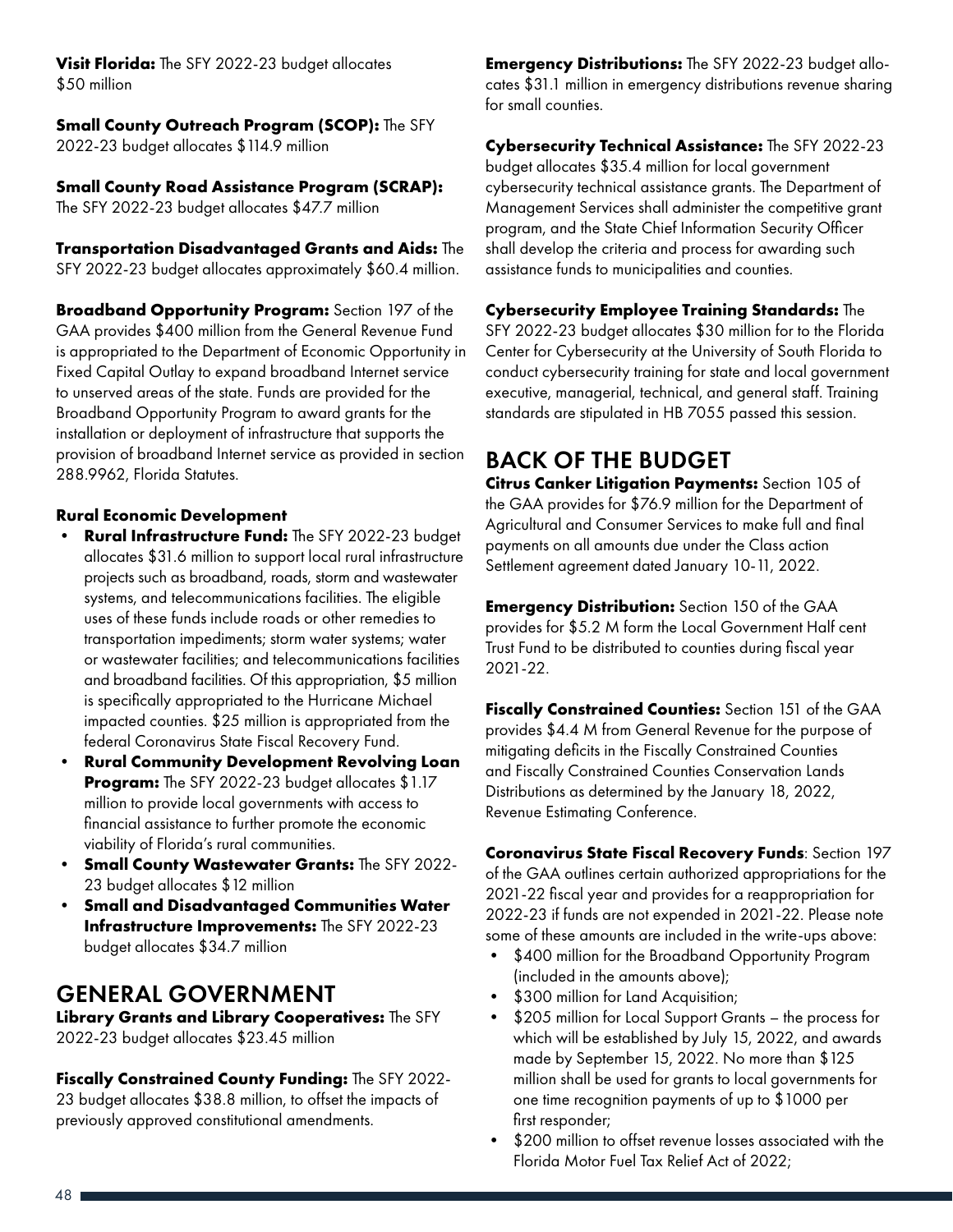- \$200 million for Resilient Florida Grant Program (included in the amounts above);
- \$30 million for Small County Outreach Program (included in the amounts above);
- \$20 million for Small County Road Assistance Program (included in the amounts above);
- \$50 million for the Florida Job Growth Fund (included in the amounts above);
- \$25 million for the Rural Infrastructure Fund (included in the amounts above);

#### IMPLEMENTING BILL

#### **HB 5003 – Implementing the General Appropriations Act**

#### **Juvenile Detention Costs**

The Implementing bill provides in section 34 that the Department of Juvenile Justice is required to review county juvenile detention payments to ensure that counties fulfill their financial responsibilities required in s. 985.6865, Florida Statutes. If the Department of Juvenile Justice determines that a county has not met its obligations, the department shall direct the Department of Revenue to deduct the amount owed to the Department of Juvenile Justice from the funds provided to the county under s. 218.23, Florida Statutes. The Department of Revenue shall transfer the funds withheld to the Shared County/State Juvenile Detention Trust Fund.

#### **Affordable Housing – State Apartment Incentive Loan Program and Hometown Hero Program**

Section 78 of HB 5003 provides that for 2022-23, funds may be used as provided in the General Appropriations Act, which directs \$100 million in proviso for line 2289 toward a Hometown Hero program for down payment assistance and closing costs established by the Florida Housing Finance Corporation. No substantive language providing for criteria for this new program was passed in any legislation during the 2022 session.

#### **Florida State Guard**

Section 80 of HB 5003 implements line items 3024 through 3033A of the General Appropriations Act, which provides \$10 million funding for the Florida State Guard. Section 80 creates section 251.001, F.S. the Florida State Guard Act, which creates a Florida State Guard that operates at the direction of the Governor, and which may have a maximum number of 400 members. The act is only approved for 2022- 23 State Fiscal Year.

#### **Financial Interest Disclosure Requirements Modified for 2022-23**

Section 91 of HB 5003 delays the date where all Financial Disclosures must be provided electronically from January 1, 2022, to January 1, 2023. It also delays the time when a federal tax return may no longer be used for the purpose of reporting income from January 1, 2022, to January 1, 2023. Section 93 of HB 5003 provides that all full and public disclosures filed electronically before the effective date of the implementing act are deemed filed. Also requires that Commission on Ethics to post a notice on their website that no additional electronic filings will be accepted from the effective date of this act through December 31, 2022.

#### **Prohibition on Agreements or Grants from the Russian Federation**

Section 96 of HB 5003 amends Section 288.860, F.S. to provide that for the 2022-23 fiscal year, a state agency, political subdivision, public school, state college, or state university may not enter into any agreement with or accept any grant from the Russian Federation. This subsection expires July 1, 2023.

#### CONFORMING BILLS **SB 2512 Aircraft (and drones)**

- Provides for executive aircraft pool for state officials
- Creates new security standards for governmental agency use of drones to include:
- Provides definition for "Foreign country of concern" for China, Russia, Iran, North Korea, Cuba, Venezuela, or any other entity under the control of these foreign countries of concern
- Allows the Department of Management Services to update the approved manufacturers list and model numbers that meet security requirements for drone use
- Allows Department of Management Services to grant waivers to governmental agencies (including counties) so long as the public's interest is protected. The department shall establish the process for waivers by rule.

#### **HB 5007: Florida Retirement System**

The conforming bill for the Florida Retirement System raised employer contribution rates into the fund. The legislature ultimately adopted the House's contribution figures over the Senate's, matching the Governor's request.

Employer normal contribution rates for each membership class of Florida Retirement System (For both the Defined Benefit and Defined Investment plans) are amended as follows: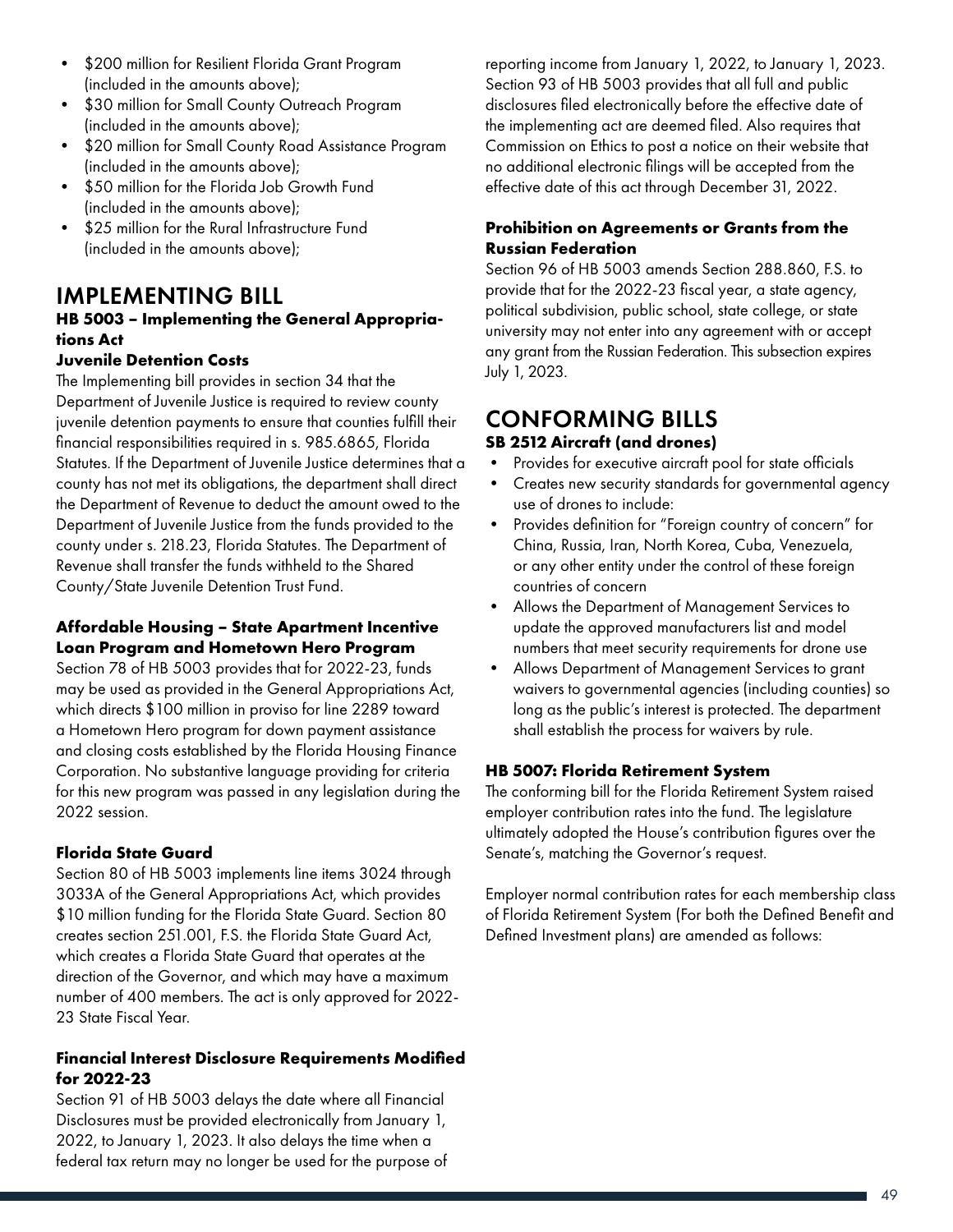## CONTRIBUTION RATES

|                                    | FY 2021-22 | FY 2022-23 |
|------------------------------------|------------|------------|
| <b>CLASS</b>                       |            |            |
| Regular                            | 4.91%      | 5.96%      |
| <b>Special Risk</b>                | 15.27%     | 16.44%     |
| Special Risk Administrative        | 9.73%      | 10.77%     |
| Elected Officers (Legislators)     | 8.49%      | 9.31%      |
| <b>Elected Officers (Judges)</b>   | 13.38%     | 14.41%     |
| Elected Officers (County Officers) | 10.28%     | 11.30%     |
| <b>Senior Management</b>           | 6.49%      | 7.70%      |
| <b>DROP</b>                        | 7.23%      | 7.79%      |

To address the unfunded actuarial liabilities (UAL) of the Florida Retirement System, the bill amends the current

contribution rates for each membership class as follows:

## UNFUNDED ACTUARIAL LIABILITY

|                                    | FY 2021-22 | FY 2022-23 |
|------------------------------------|------------|------------|
| <b>CLASS</b>                       |            |            |
| Regular                            | 4.19%      | 4.23%      |
| <b>Special Risk</b>                | 8.90%      | 9.67%      |
| Special Risk Administrative        | 26.31%     | 26.16%     |
| Elected Officers (Legislators)     | 53.52%     | 56.76%     |
| <b>Elected Officers (Judges)</b>   | 25.81%     | 27.64%     |
| Elected Officers (County Officers) | 39.42%     | 43.98%     |
| <b>Senior Management</b>           | 20.80%     | 22.15%     |
| <b>DROP</b>                        | 9.45%      | 9.15%      |

In addition to adopting the contribution rates, HB 5007 increased the percent of total contribution to those employees in the defined contribution or investment retirement plan by 3% of gross compensation for each employment class. the above contribution rates reflect this additional amount allocated to the participants of the investment plan.

#### **HB 5011 Inflation Fund**

- Creates the Inflation Fund within the Executive Office of the Governor
- Established as the primary funding source to offset budget amendments by an agency or the judicial branch which are necessary to counter increased inflation that exceeds funds appropriated in the General Appropriations Act.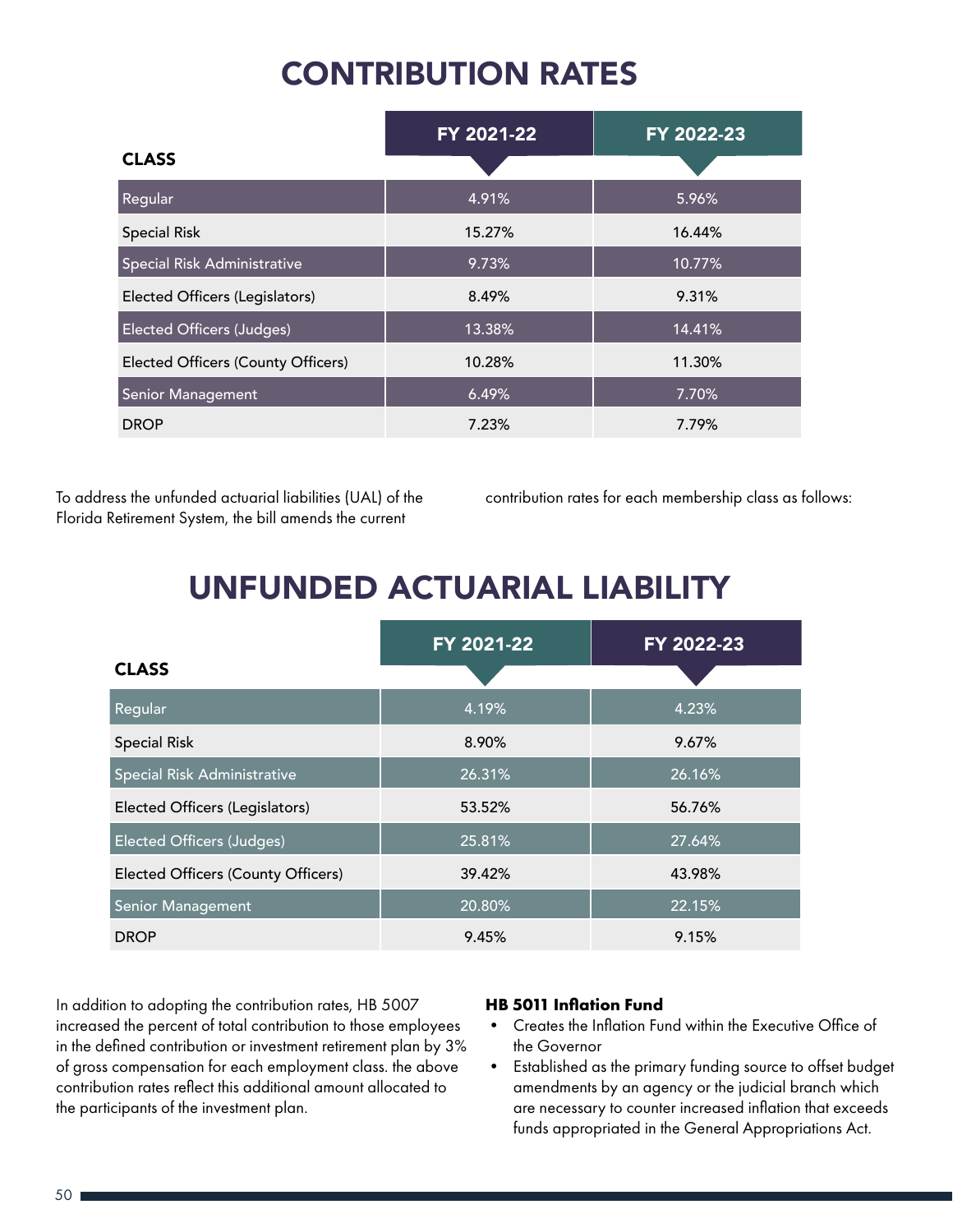## FAC STAFF



DAVIN J. SUGGS Deputy Executive Director dsuggs@flcounties.com



BOB McKEE Deputy Director of Public Policy bmckee@flcounties.com



JEFF SCALA Associate Director of Public Policy jscala@flcounties.com



EDDY LABRADOR, ESQ. Senior Legislative Counsel elabrador@flcounties.com



MILAN CLAYTON Public Policy Coordinator mclayton@flcounties.com



**SARA HENLEY**<br>Policy Analyst shenley@flcounties.com



SHILOH McPHERSON Policy Analyst smcpherson@flcounties.com



JARED GRIGAS<br>Policy Analyst jgrigas@flcounties.com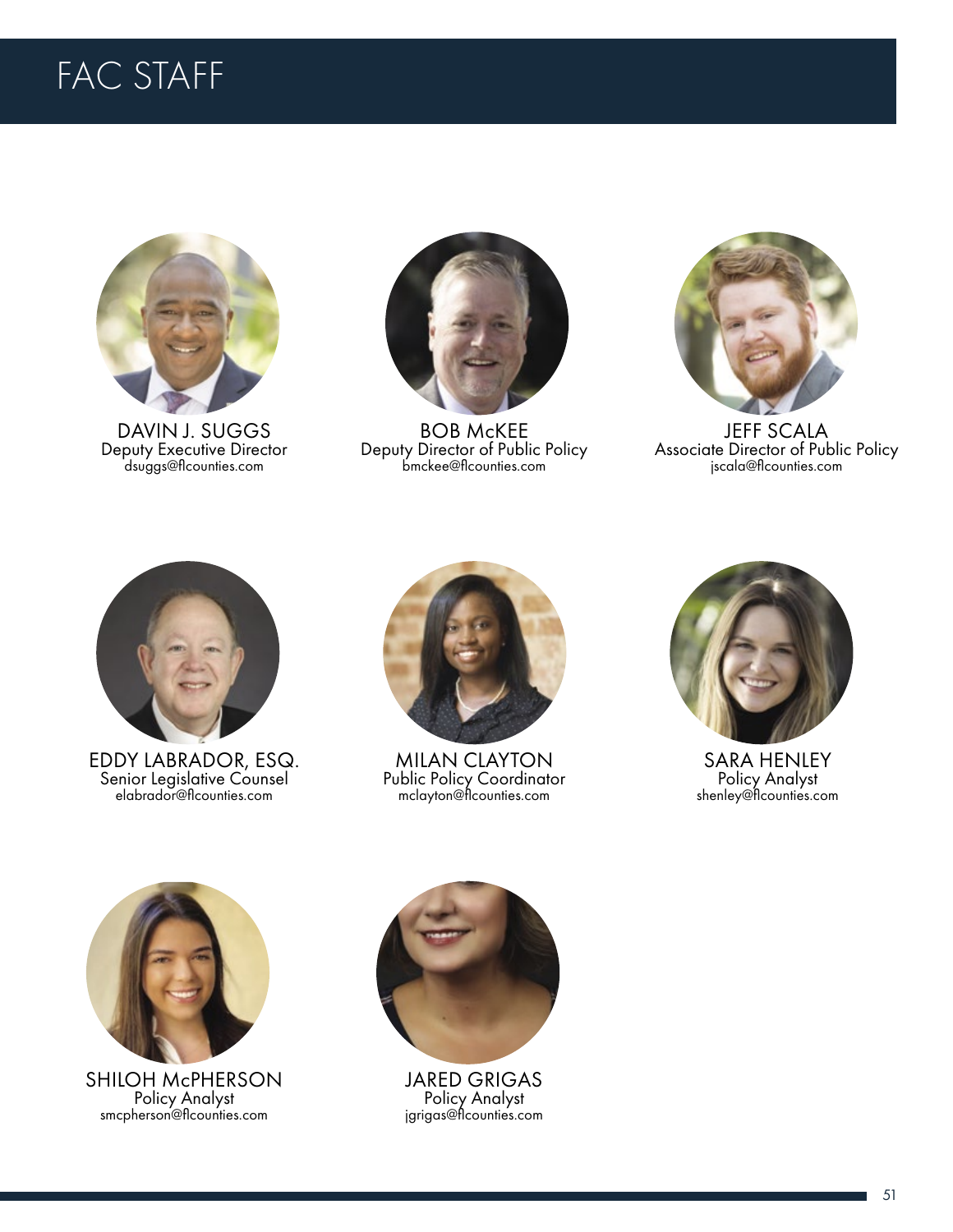#### **HOUSE BILL INDEX HOUSE BILL TITLE**

| HJR 1/HB1563    | Additional Homestead Property Tax Exemption for Specified Critical Public35 |  |
|-----------------|-----------------------------------------------------------------------------|--|
| HB <sub>3</sub> |                                                                             |  |
| <b>HB 31</b>    |                                                                             |  |
| <b>HB 65</b>    |                                                                             |  |
| <b>HB 81</b>    |                                                                             |  |
| <b>HB 101</b>   |                                                                             |  |
| <b>HB 105</b>   |                                                                             |  |
| <b>HB 139</b>   |                                                                             |  |
| <b>HB 157</b>   |                                                                             |  |
| <b>HJR 177</b>  |                                                                             |  |
| <b>HB 189</b>   |                                                                             |  |
| HB 197/HB 195   |                                                                             |  |
| HB 215          |                                                                             |  |
| HB 217          |                                                                             |  |
| HB 219          |                                                                             |  |
| <b>HB 257</b>   |                                                                             |  |
| HB 267          |                                                                             |  |
| HB 283          |                                                                             |  |
| <b>HB 301</b>   |                                                                             |  |
| <b>HB303</b>    |                                                                             |  |
| <b>HB309</b>    |                                                                             |  |
| <b>HB 323</b>   |                                                                             |  |
| HB 325          |                                                                             |  |
| HB 329          |                                                                             |  |
| <b>HB 345</b>   |                                                                             |  |
| <b>HB 349</b>   |                                                                             |  |
| <b>HB 393</b>   |                                                                             |  |
| HB 397          |                                                                             |  |
| HB 403          |                                                                             |  |
| HB 411          |                                                                             |  |
| HB 417          |                                                                             |  |
| HB 421          |                                                                             |  |
| <b>HB 423</b>   |                                                                             |  |
| HB 439          |                                                                             |  |
| <b>HB 445</b>   |                                                                             |  |
| HB 453          |                                                                             |  |
| HB 463          |                                                                             |  |
| HB 473          |                                                                             |  |
| <b>HB 481</b>   |                                                                             |  |
| <b>HB 489</b>   |                                                                             |  |
| HB 491          |                                                                             |  |
| <b>HB 501</b>   |                                                                             |  |
| HB 515          |                                                                             |  |
| <b>HB 557</b>   |                                                                             |  |
| HB 561          | Implementation of Recommendations of the Blue-Green Algae Task Force 26     |  |
| HB 569          |                                                                             |  |
| HB 575          |                                                                             |  |
| <b>HB 583</b>   |                                                                             |  |
| <b>HB 589</b>   |                                                                             |  |
| HB 591          |                                                                             |  |
|                 |                                                                             |  |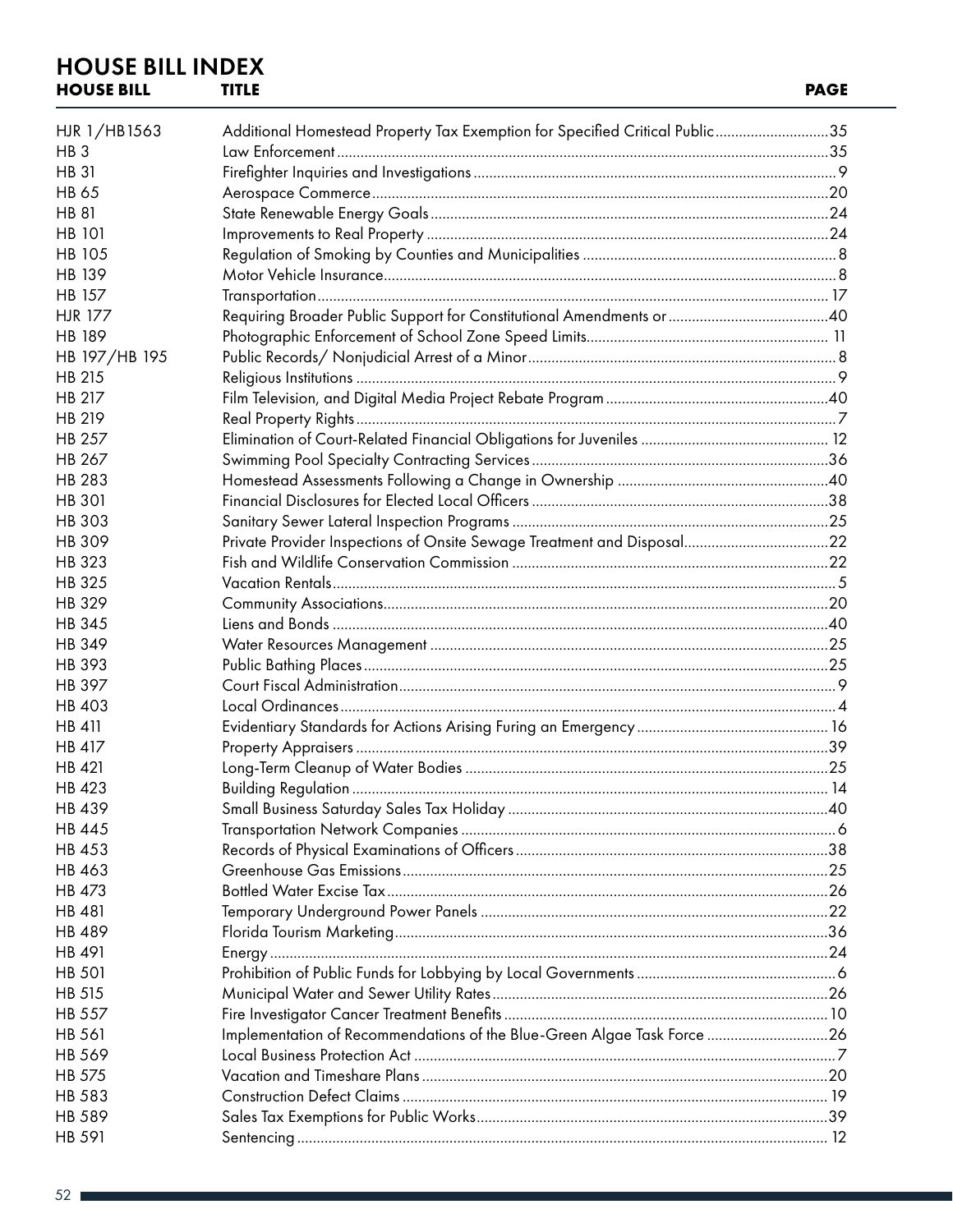#### **HOUSE BILL INDEX**<br>HOUSE BILL TITLE **HOUSE BILL TITLE PAGE**

| HB 593                   |                                                                                 |  |
|--------------------------|---------------------------------------------------------------------------------|--|
| <b>HB 603</b>            |                                                                                 |  |
| HB 619                   |                                                                                 |  |
| HB 659                   |                                                                                 |  |
| HJR 663/HB 1399          |                                                                                 |  |
| HB 667                   |                                                                                 |  |
| HB 671                   |                                                                                 |  |
| HB 673                   |                                                                                 |  |
| <b>HB 685</b>            |                                                                                 |  |
| <b>HB 707</b>            |                                                                                 |  |
| <b>HB 717</b>            |                                                                                 |  |
| <b>HB 721</b>            |                                                                                 |  |
| <b>HB 739</b>            |                                                                                 |  |
| <b>HB 745</b>            |                                                                                 |  |
| <b>HB 751</b>            |                                                                                 |  |
| <b>HB 761</b>            |                                                                                 |  |
| <b>HB 771</b>            |                                                                                 |  |
| <b>HB 777</b>            |                                                                                 |  |
| HB 829                   |                                                                                 |  |
| HB 835                   |                                                                                 |  |
| <b>HB 837</b>            |                                                                                 |  |
| <b>HB 839</b>            |                                                                                 |  |
| HB 849                   |                                                                                 |  |
| <b>HB 851</b>            |                                                                                 |  |
| <b>HB 857</b>            |                                                                                 |  |
| <b>HB 865</b>            |                                                                                 |  |
| HB 867                   |                                                                                 |  |
| HB 909                   |                                                                                 |  |
| HB 921                   |                                                                                 |  |
| <b>HJR 923</b>           |                                                                                 |  |
| HB 935                   |                                                                                 |  |
| <b>HB 943</b>            |                                                                                 |  |
| <b>HB 965</b>            |                                                                                 |  |
| <b>HB 967</b>            |                                                                                 |  |
|                          | Homestead Property Tax Assessment Limitations and Tax Exemptions for 38         |  |
| HJR 973/HB 975<br>HB 981 |                                                                                 |  |
| HB 985                   |                                                                                 |  |
| HB 1005                  |                                                                                 |  |
| HB 1019                  |                                                                                 |  |
| HB 1031                  |                                                                                 |  |
| HB 1065                  |                                                                                 |  |
| HB 1077                  |                                                                                 |  |
| HB 1089                  |                                                                                 |  |
| HB 1125                  |                                                                                 |  |
| <b>HJR 1127</b>          |                                                                                 |  |
| HB 1145                  | Limiting Subject of Constitutional Amendments Proposed by Citizen Initiative 38 |  |
| HB 1147                  |                                                                                 |  |
| HB 1185                  |                                                                                 |  |
|                          |                                                                                 |  |
| HB 1213<br>HB 1241       |                                                                                 |  |
|                          |                                                                                 |  |
| HB 1257                  |                                                                                 |  |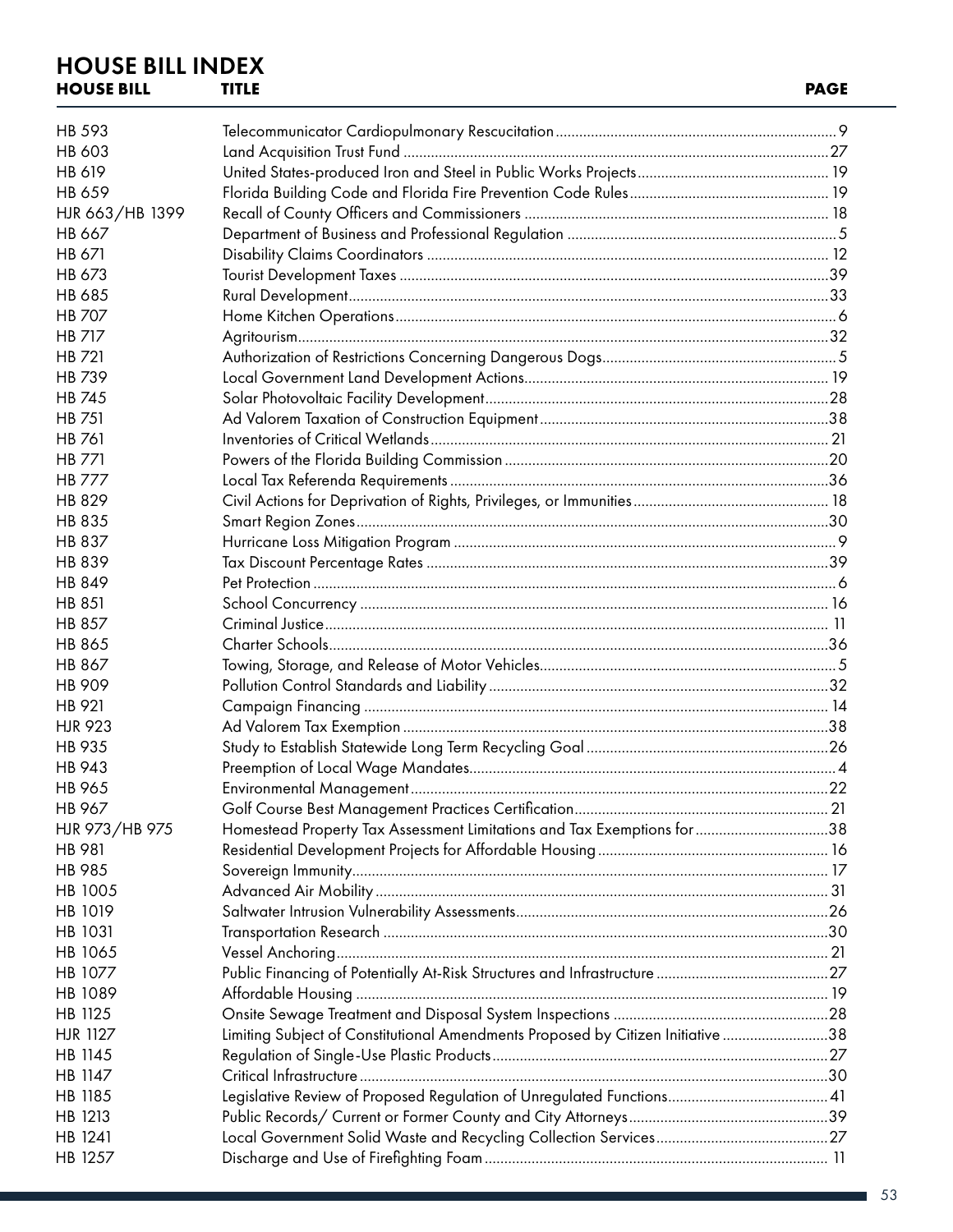#### **HOUSE BILL INDEX**<br>HOUSE BILL TITLE **HOUSE BILL TITLE PAGE**

| HB 1265          |                                                                            |  |
|------------------|----------------------------------------------------------------------------|--|
| HB 1287          |                                                                            |  |
| HB 1311          |                                                                            |  |
| HB 1321          | Advanced Life Support Nontransport Services and Medical Countermeasures 11 |  |
| HB 1325          |                                                                            |  |
| HB 1339          |                                                                            |  |
| HB 1345          |                                                                            |  |
| HB 1377          |                                                                            |  |
| HB 1411          |                                                                            |  |
| HB 1419          |                                                                            |  |
| HB 1475          |                                                                            |  |
| HB 1493          |                                                                            |  |
| HB 1543          |                                                                            |  |
| HB 1553          |                                                                            |  |
| HB 1555          |                                                                            |  |
| HB 6003          |                                                                            |  |
| HB 6017          |                                                                            |  |
| HB 6019          |                                                                            |  |
| HB 6027          |                                                                            |  |
| HB 6043/HB 6045  |                                                                            |  |
| HB 6049          |                                                                            |  |
| HB 6051          |                                                                            |  |
| HB 6063          |                                                                            |  |
| HB 6081          |                                                                            |  |
| HB 6109          |                                                                            |  |
| HB 6113/HB 6109  |                                                                            |  |
| HB 7021          |                                                                            |  |
| HB 7023/HB 7025  |                                                                            |  |
| HB 7029          |                                                                            |  |
| HB 7049          |                                                                            |  |
| HB 7053          |                                                                            |  |
| HB 7055          |                                                                            |  |
| HB 7061          |                                                                            |  |
| HB 7069          |                                                                            |  |
| HB 7071          |                                                                            |  |
| <b>HJR 7501</b>  |                                                                            |  |
| HB 7503          |                                                                            |  |
| HB <sub>1B</sub> |                                                                            |  |
| HB <sub>3B</sub> |                                                                            |  |
| HB <sub>5B</sub> |                                                                            |  |
| HB <sub>7B</sub> |                                                                            |  |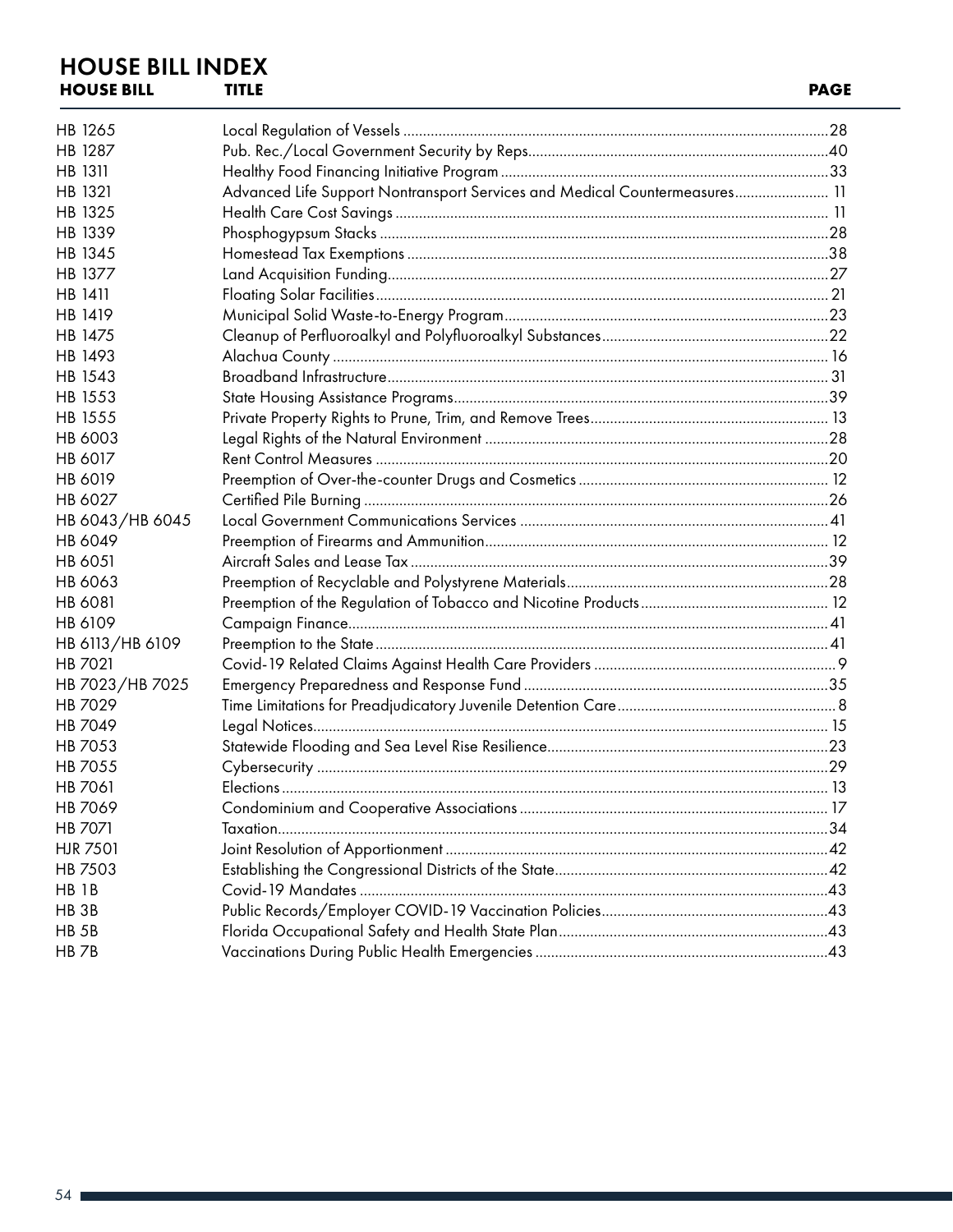#### **SENATE BILL INDEX SENATE BILL TITLE**

| SB 96/98         |                                                                                 |     |
|------------------|---------------------------------------------------------------------------------|-----|
| <b>SJR 100</b>   |                                                                                 |     |
| SB 102           |                                                                                 |     |
| <b>SJR 152</b>   |                                                                                 |     |
| SB 182           |                                                                                 |     |
| SB 198           |                                                                                 |     |
| SB 222           |                                                                                 |     |
| SB 224           |                                                                                 |     |
| SB 252           |                                                                                 |     |
| SB 254           |                                                                                 |     |
| SB 264           |                                                                                 |     |
| SB 266           |                                                                                 |     |
| SB 276           |                                                                                 |     |
| SB 280           |                                                                                 |     |
| SB 310           |                                                                                 |     |
| SB 320           |                                                                                 |     |
| SB 344/SB 342    |                                                                                 |     |
| SB 366           |                                                                                 |     |
|                  |                                                                                 |     |
| SB 380           |                                                                                 |     |
| SB 398           |                                                                                 |     |
| SB 410<br>SB 428 |                                                                                 |     |
|                  |                                                                                 |     |
| SB 434           |                                                                                 |     |
| SB 460           |                                                                                 |     |
| SB 494           |                                                                                 |     |
| SB 496           |                                                                                 |     |
| SB 508           | Fiduciary Duty of Care for Appointed Public Officials and Executive Officers 40 |     |
| SB 510           |                                                                                 |     |
| SB 512           |                                                                                 |     |
| SB 518           |                                                                                 |     |
| SB 524           |                                                                                 |     |
| SB 542           |                                                                                 |     |
| SB 548           |                                                                                 |     |
| SB 572           | <b>Property Appraisers.</b>                                                     | .39 |
| SB 578           |                                                                                 |     |
| SB 580           |                                                                                 |     |
| SB 604           |                                                                                 |     |
| SB 608           |                                                                                 |     |
| SB 610/SB 7014   |                                                                                 |     |
| SB 614           |                                                                                 |     |
| SB 620           |                                                                                 |     |
| SB 626           |                                                                                 |     |
| SB 642           |                                                                                 |     |
| SB 644           |                                                                                 |     |
| SB 674           |                                                                                 |     |
| SB 696           |                                                                                 |     |
| SB 706           |                                                                                 |     |
| SB 712           |                                                                                 |     |
| SB 714           |                                                                                 |     |
| SB 728           |                                                                                 |     |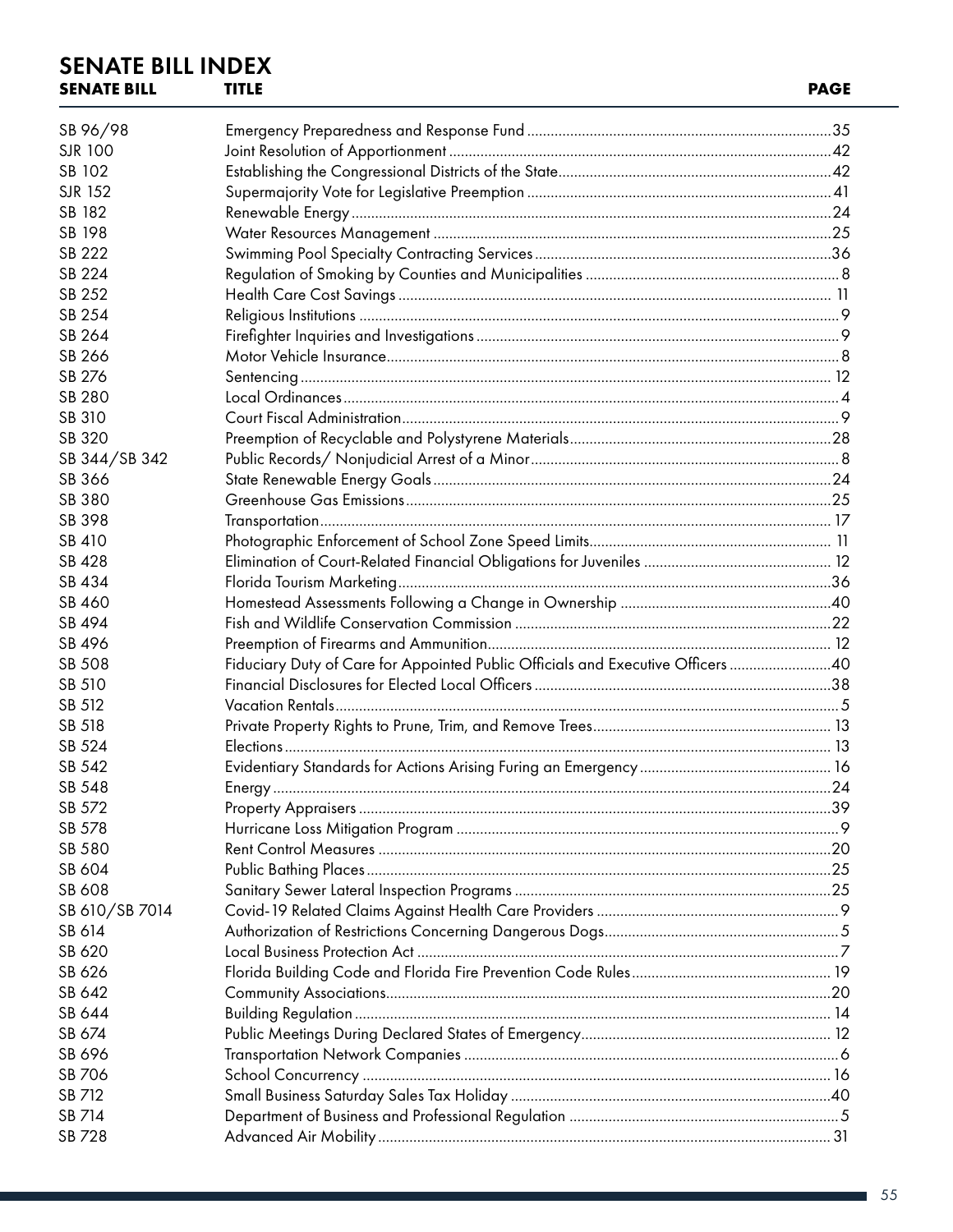#### **SENATE BILL INDEX**<br>SENATE BILL TITLE **SENATE BILL TITLE PAGE**

| SB 736           |                                                                                |  |
|------------------|--------------------------------------------------------------------------------|--|
| SB 758           |                                                                                |  |
| SB 786           |                                                                                |  |
| SB 788           |                                                                                |  |
| SB 798           |                                                                                |  |
| SB 800           |                                                                                |  |
| SB 828           |                                                                                |  |
| SB 832           | Implementation of Recommendations of the Blue-Green Algae Task Force 26        |  |
| SB 834           |                                                                                |  |
| SB 838           |                                                                                |  |
| SB 856           | Private Provider Inspections of Onsite Sewage Treatment and Disposal Systems22 |  |
| SB 882           |                                                                                |  |
| SB 886           |                                                                                |  |
| SB 890           |                                                                                |  |
| SB 908/918       |                                                                                |  |
| SB 930           |                                                                                |  |
| SB 946           |                                                                                |  |
| <b>SJR 950</b>   | Requiring Broader Public Support for Constitutional Amendments or Revisions40  |  |
| SB 962           |                                                                                |  |
| SB 974           |                                                                                |  |
| SB 990           |                                                                                |  |
| SB 994           |                                                                                |  |
| SB 1002          |                                                                                |  |
| SJR 1004/SB 1938 |                                                                                |  |
| SB 1014          |                                                                                |  |
| SB 1056          |                                                                                |  |
| SB 1098          |                                                                                |  |
| SB 1124          |                                                                                |  |
| SB 1144          | Advanced Life Support Nontransport Services and Medical Countermeasures 11     |  |
| SB 1152          |                                                                                |  |
| SB 1156          |                                                                                |  |
| SB 1158          |                                                                                |  |
| SB 1160          |                                                                                |  |
| SB 1170          |                                                                                |  |
| SB 1172          |                                                                                |  |
| SB 1176          |                                                                                |  |
| SB 1186          |                                                                                |  |
| SB 1194          |                                                                                |  |
| SB 1210          |                                                                                |  |
| SB 1216          |                                                                                |  |
| SB 1230          |                                                                                |  |
| SB 1238          |                                                                                |  |
| SB 1248          |                                                                                |  |
| SJR 1266/SB 1264 |                                                                                |  |
| SB 1272          |                                                                                |  |
| SB 1276          |                                                                                |  |
| SB 1278/SB 1280  |                                                                                |  |
|                  | Homestead Property Tax Assessment Limitations and Tax Exemptions               |  |
| SB 1332          |                                                                                |  |
|                  |                                                                                |  |
| SB 1336          |                                                                                |  |
| SB 1338          |                                                                                |  |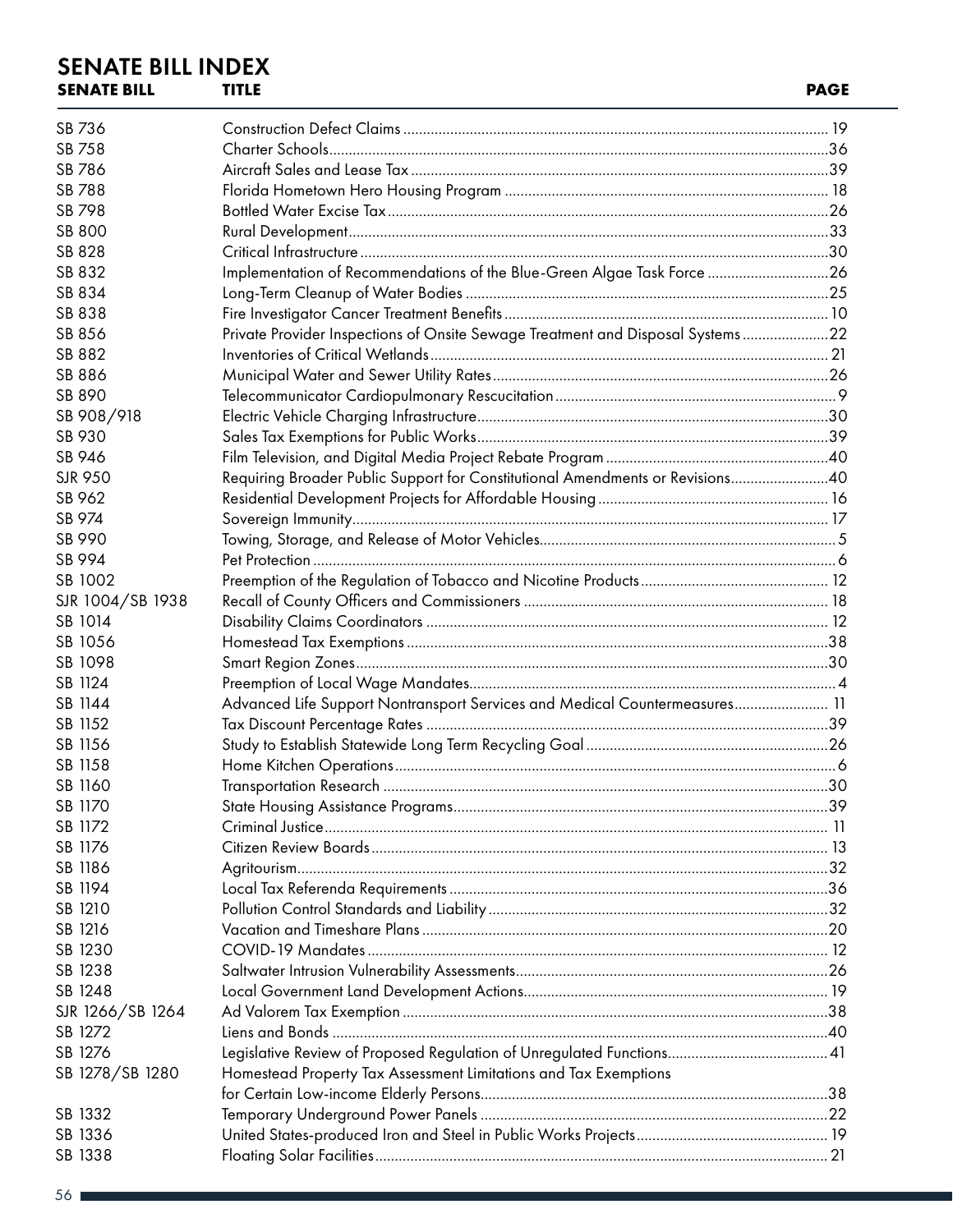#### **SENATE BILL INDEX**<br>SENATE BILL TITLE **SENATE BILL TITLE PAGE**

| SB 1352           |                                                                                 |  |
|-------------------|---------------------------------------------------------------------------------|--|
| SB 1380           |                                                                                 |  |
| SB 1400           |                                                                                 |  |
| SB 1412           | Limiting Subject of Constitutional Amendments Proposed by Citizen Initiative 38 |  |
| SB 1420           |                                                                                 |  |
| SB 1426           |                                                                                 |  |
| SB 1432           |                                                                                 |  |
| SB 1434           |                                                                                 |  |
| SB 1450           |                                                                                 |  |
| SB 1466           |                                                                                 |  |
| SB 1542           |                                                                                 |  |
| SB 1556           |                                                                                 |  |
| SB 1562           |                                                                                 |  |
| SB 1580           |                                                                                 |  |
| SB 1604           |                                                                                 |  |
| SB 1666           |                                                                                 |  |
| SB 1670           |                                                                                 |  |
| SB 1702           |                                                                                 |  |
| SB 1726           |                                                                                 |  |
| SB 1736           |                                                                                 |  |
| SB 1740           |                                                                                 |  |
| SB 1744           |                                                                                 |  |
| SB 1746/1748      | Additional Homestead Property Tax Exemption for Specified Critical              |  |
|                   |                                                                                 |  |
| SB 1764           |                                                                                 |  |
| SB 1800           |                                                                                 |  |
| SB 1816           |                                                                                 |  |
| SB 1854           |                                                                                 |  |
| SB 1900           |                                                                                 |  |
| SB 1924           |                                                                                 |  |
| SB 1940           |                                                                                 |  |
| SB 1944           |                                                                                 |  |
| SB 7012           |                                                                                 |  |
| SB 7040           |                                                                                 |  |
| SB <sub>2B</sub>  |                                                                                 |  |
| SB <sub>4</sub> B |                                                                                 |  |
| SB <sub>6</sub> B |                                                                                 |  |
| SB <sub>8B</sub>  |                                                                                 |  |
|                   |                                                                                 |  |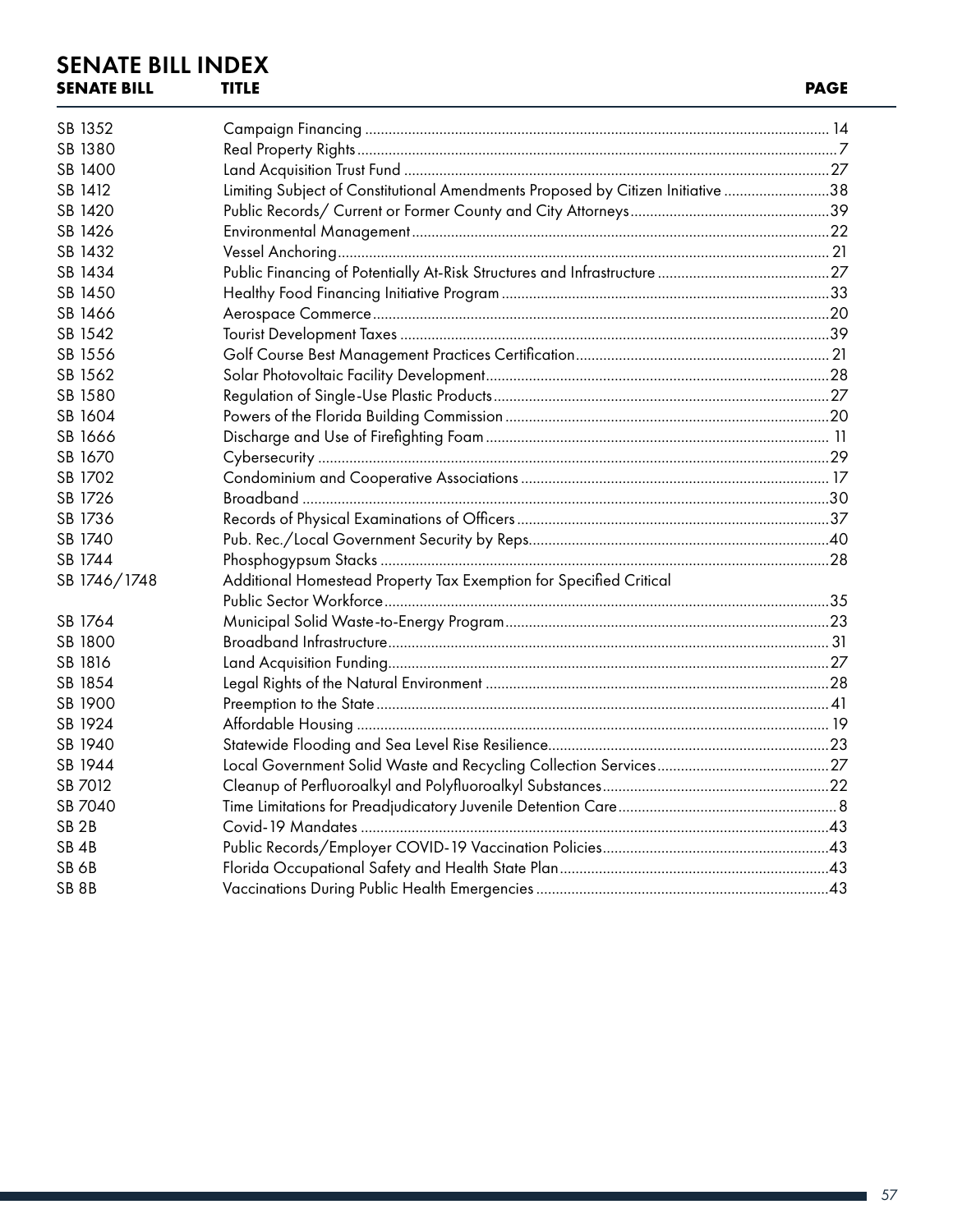#### **BILL SUBJECT INDEX TITLE**

| Additional Homestead Property Tax Exemption for Specified Critical Public Sector Workforce35 |  |
|----------------------------------------------------------------------------------------------|--|
|                                                                                              |  |
|                                                                                              |  |
|                                                                                              |  |
|                                                                                              |  |
|                                                                                              |  |
|                                                                                              |  |
|                                                                                              |  |
|                                                                                              |  |
|                                                                                              |  |
|                                                                                              |  |
|                                                                                              |  |
|                                                                                              |  |
|                                                                                              |  |
|                                                                                              |  |
|                                                                                              |  |
|                                                                                              |  |
|                                                                                              |  |
|                                                                                              |  |
|                                                                                              |  |
|                                                                                              |  |
|                                                                                              |  |
|                                                                                              |  |
|                                                                                              |  |
|                                                                                              |  |
|                                                                                              |  |
|                                                                                              |  |
|                                                                                              |  |
|                                                                                              |  |
|                                                                                              |  |
|                                                                                              |  |
|                                                                                              |  |
|                                                                                              |  |
|                                                                                              |  |
|                                                                                              |  |
|                                                                                              |  |
|                                                                                              |  |
|                                                                                              |  |
|                                                                                              |  |
|                                                                                              |  |
|                                                                                              |  |
|                                                                                              |  |
|                                                                                              |  |
|                                                                                              |  |
|                                                                                              |  |
|                                                                                              |  |
|                                                                                              |  |
|                                                                                              |  |
|                                                                                              |  |
|                                                                                              |  |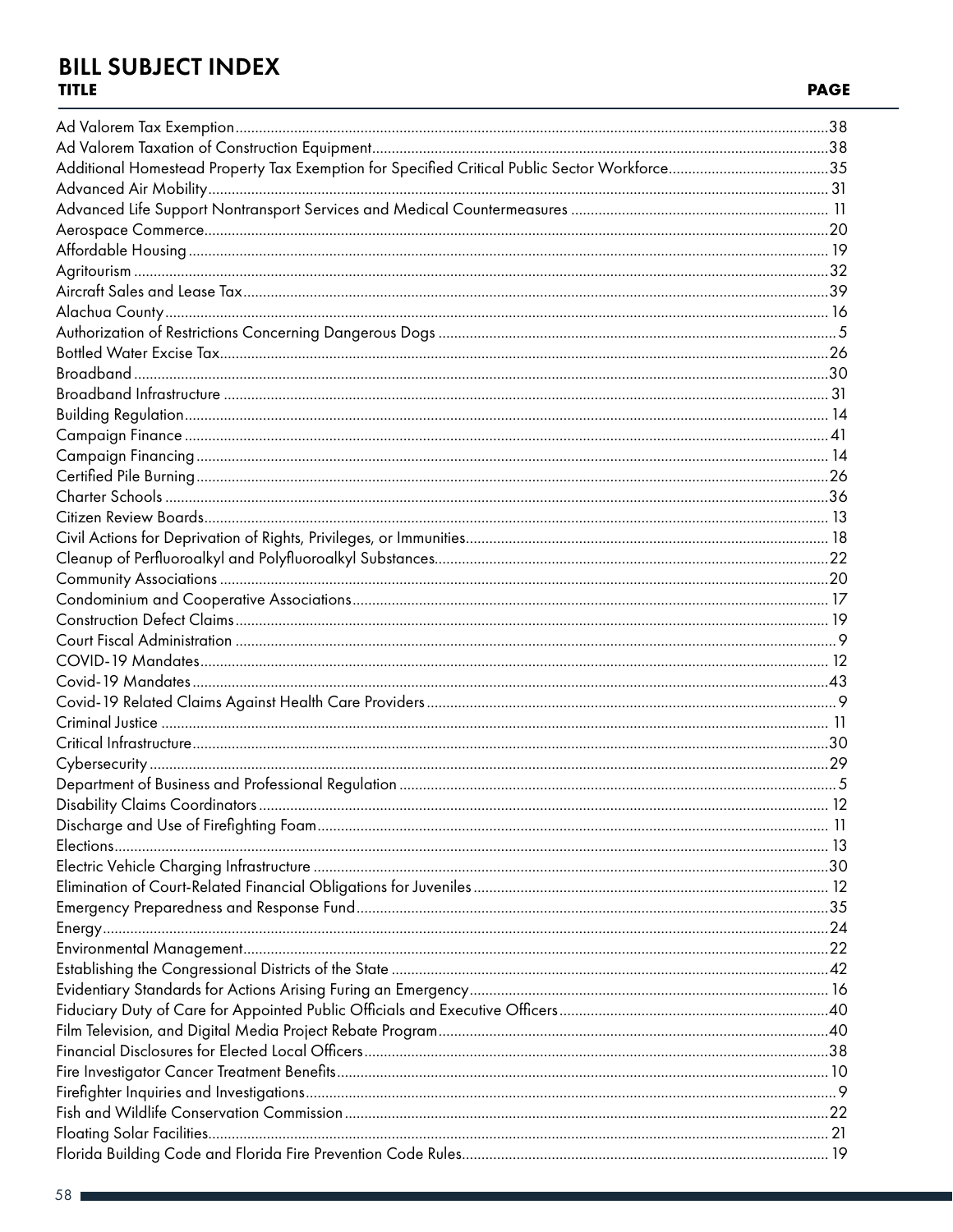#### **BILL SUBJECT INDEX TITLE**

| Homestead Property Tax Assessment Limitations and Tax Exemptions for Certain Low-income Elderly Persons38 |  |
|-----------------------------------------------------------------------------------------------------------|--|
|                                                                                                           |  |
|                                                                                                           |  |
|                                                                                                           |  |
|                                                                                                           |  |
|                                                                                                           |  |
|                                                                                                           |  |
|                                                                                                           |  |
|                                                                                                           |  |
|                                                                                                           |  |
|                                                                                                           |  |
|                                                                                                           |  |
|                                                                                                           |  |
|                                                                                                           |  |
|                                                                                                           |  |
|                                                                                                           |  |
|                                                                                                           |  |
|                                                                                                           |  |
|                                                                                                           |  |
|                                                                                                           |  |
|                                                                                                           |  |
|                                                                                                           |  |
|                                                                                                           |  |
|                                                                                                           |  |
|                                                                                                           |  |
|                                                                                                           |  |
|                                                                                                           |  |
|                                                                                                           |  |
|                                                                                                           |  |
|                                                                                                           |  |
|                                                                                                           |  |
|                                                                                                           |  |
|                                                                                                           |  |
|                                                                                                           |  |
|                                                                                                           |  |
|                                                                                                           |  |
|                                                                                                           |  |
|                                                                                                           |  |
|                                                                                                           |  |
|                                                                                                           |  |
|                                                                                                           |  |
|                                                                                                           |  |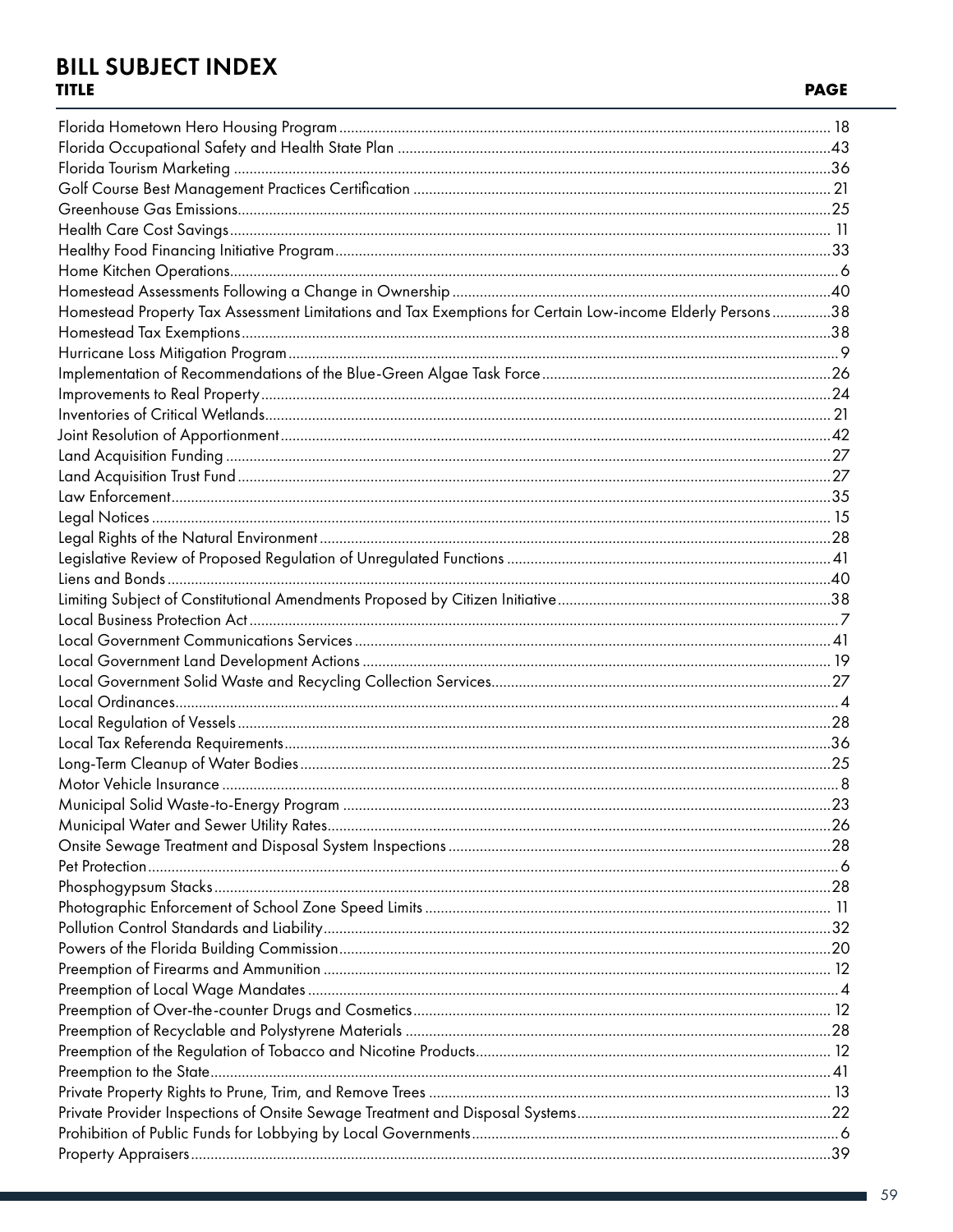#### **BILL SUBJECT INDEX TITLE**